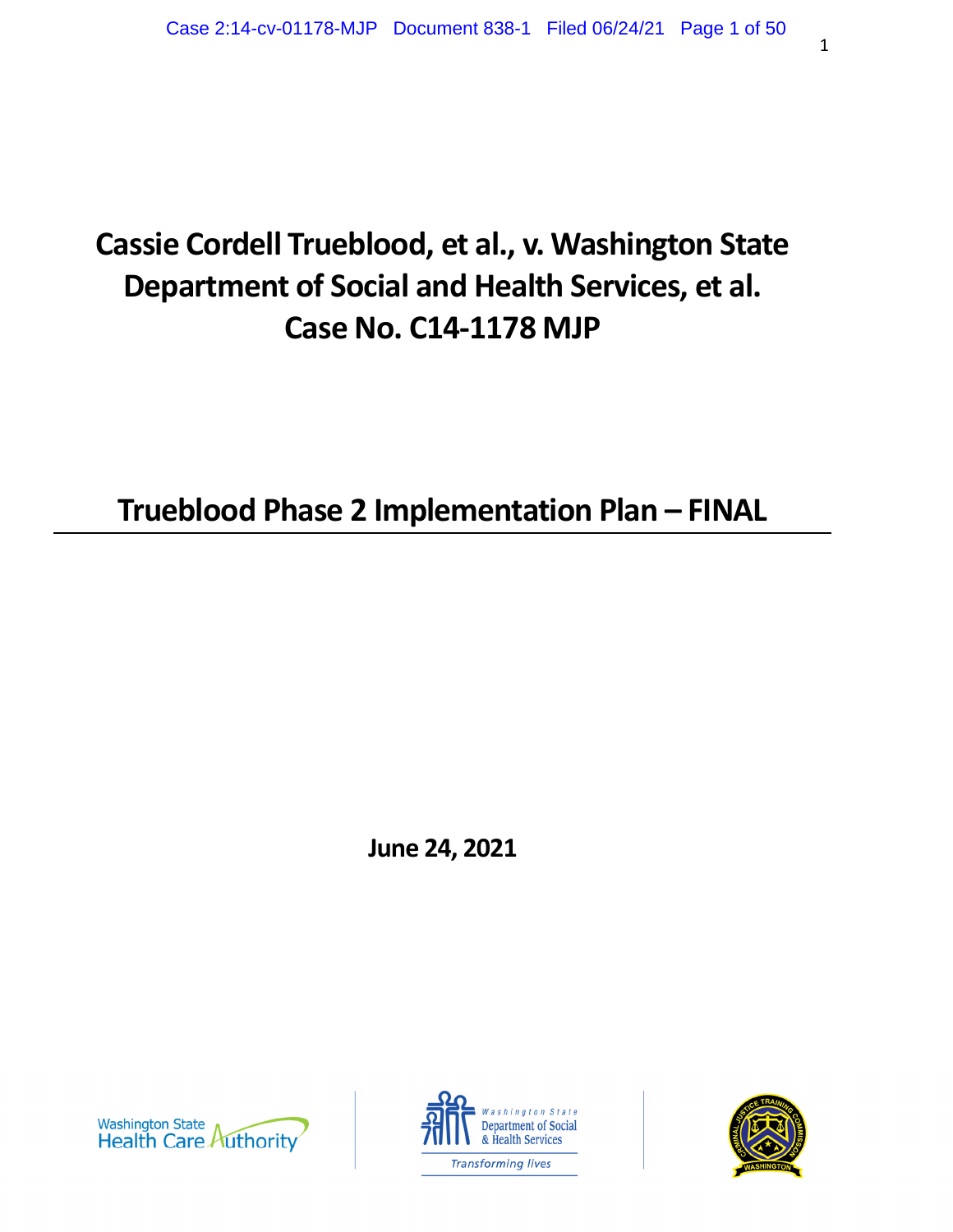# **Table of Contents**

| 2.0 Competency Restoration - Outpatient Competency Restoration Services  15 |  |
|-----------------------------------------------------------------------------|--|
|                                                                             |  |
|                                                                             |  |
|                                                                             |  |
|                                                                             |  |
|                                                                             |  |
|                                                                             |  |
|                                                                             |  |
|                                                                             |  |
|                                                                             |  |
|                                                                             |  |
|                                                                             |  |
|                                                                             |  |
|                                                                             |  |





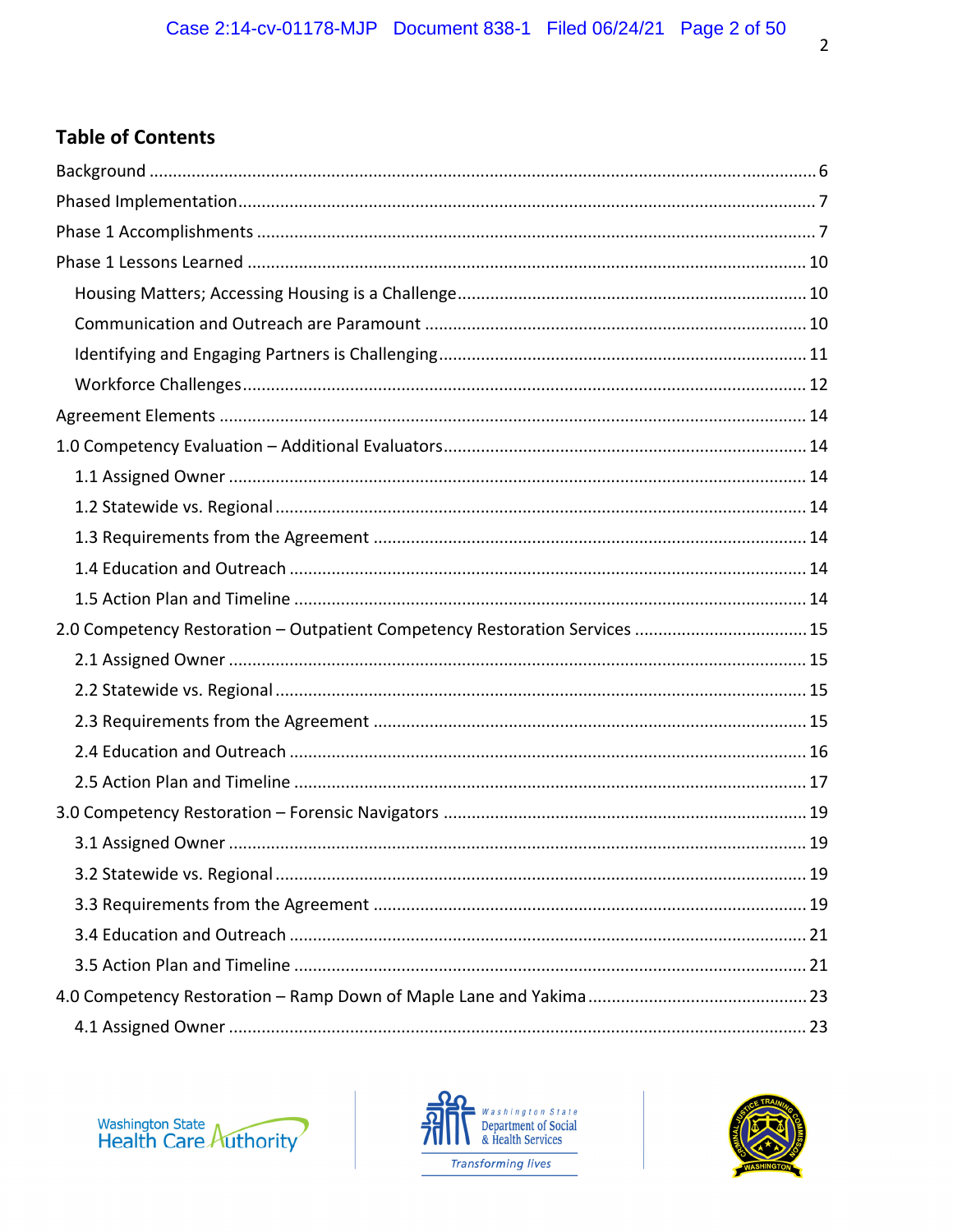| 7.0 Crisis Triage and Diversion - Residential Supports; Short-term Vouchers through Crisis Triage and |  |
|-------------------------------------------------------------------------------------------------------|--|
|                                                                                                       |  |
|                                                                                                       |  |
|                                                                                                       |  |
|                                                                                                       |  |
|                                                                                                       |  |
|                                                                                                       |  |
|                                                                                                       |  |
|                                                                                                       |  |
|                                                                                                       |  |
|                                                                                                       |  |
|                                                                                                       |  |



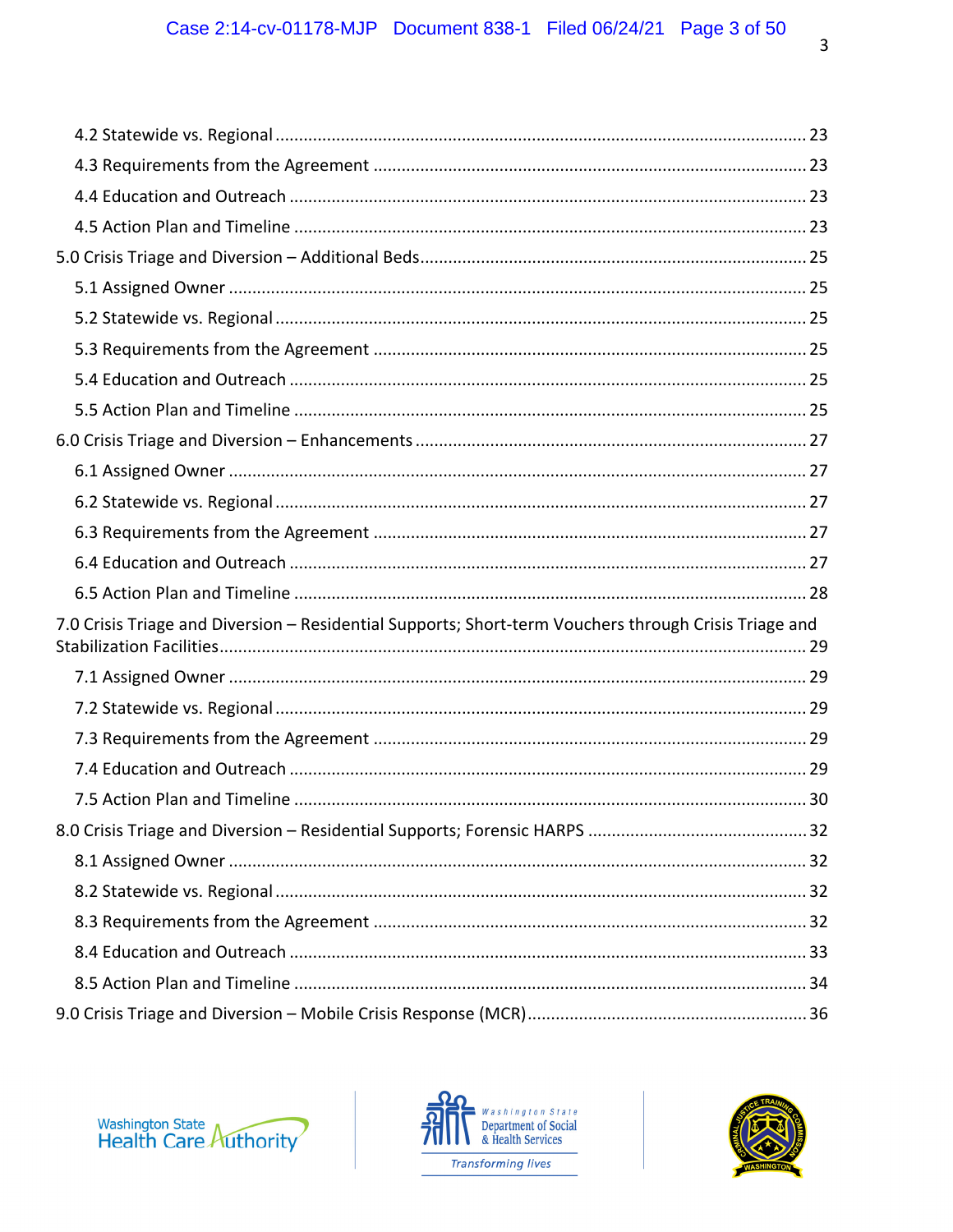

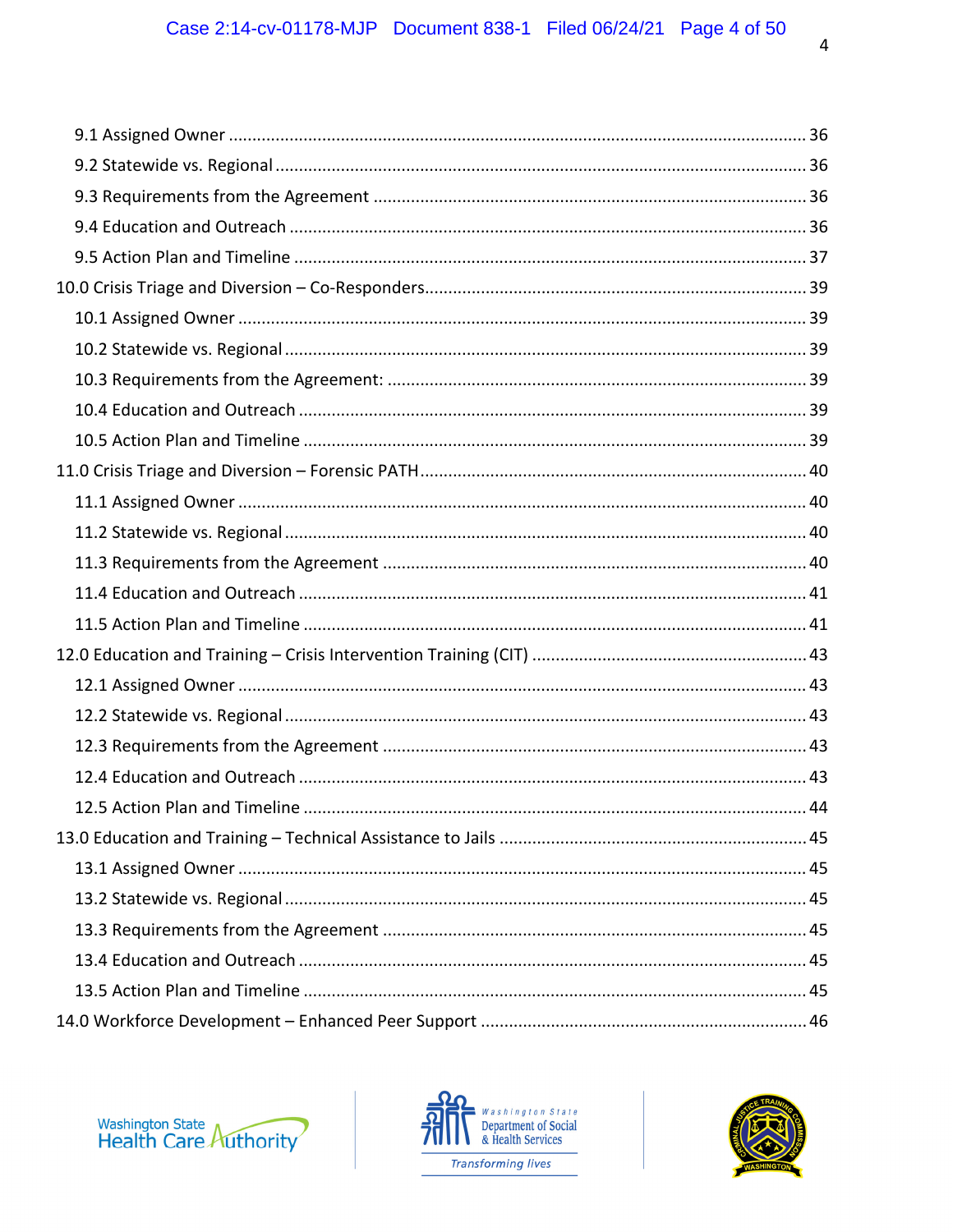



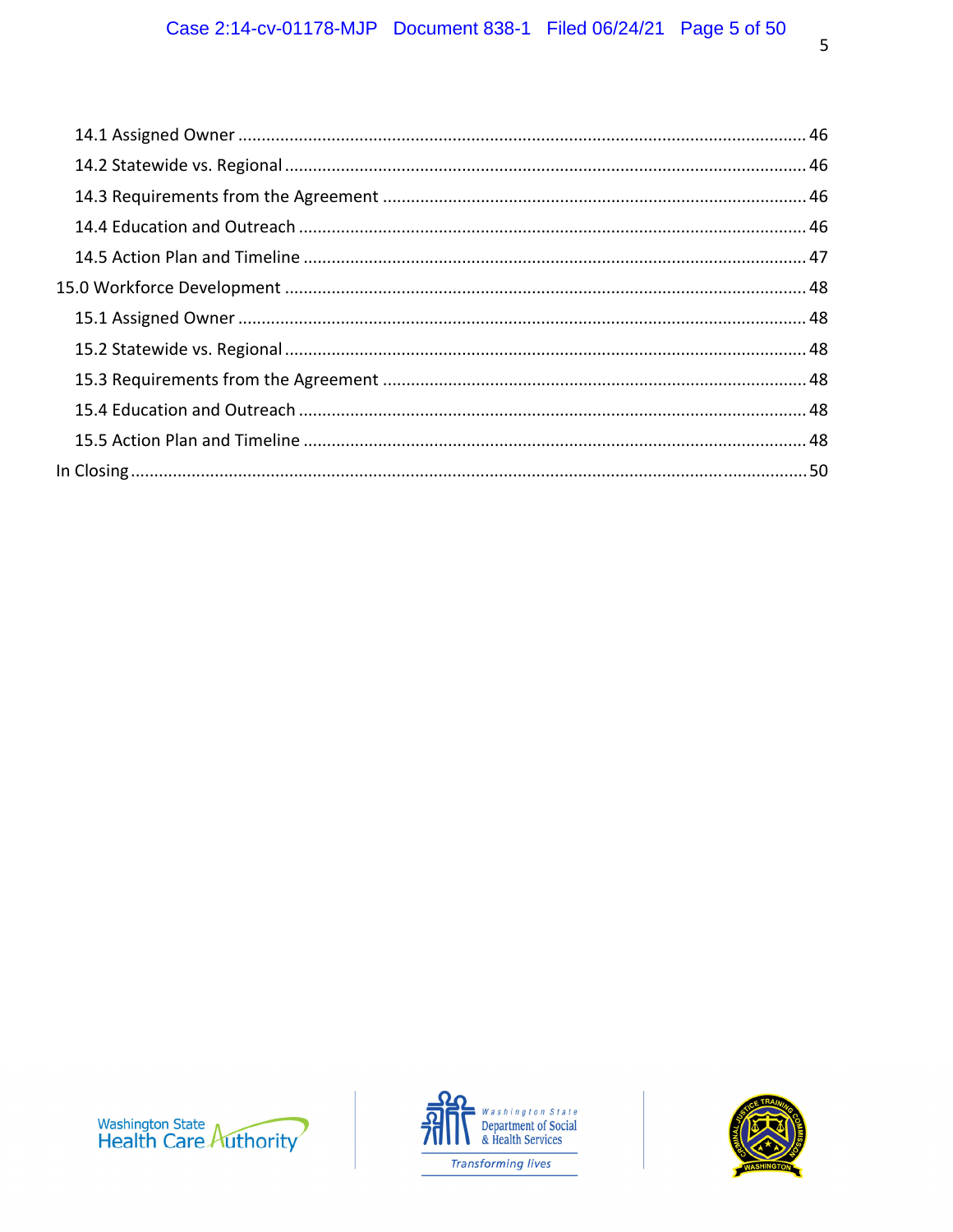# **Background**

All criminal defendants have the constitutional right to assist in their own defense. If a court believes a mental disability may prevent a defendant from assisting in their own defense, the court has the authority to put the criminal case on hold while an evaluation is completed to determine the defendant's competency.

Generally, if the evaluation finds the defendant competent, and the court agrees they are returned to stand trial, and if the court finds the evaluation shows the person is not competent, the court will order the defendant to receive mental health treatment to restore competency.

In April 2015, a federal court found that the Department of Social and Health Services was taking too long to provide these competency evaluation and restoration services.

As a result of the case Trueblood v. DSHS, the state has been ordered to provide court‐ordered in‐jail competency evaluations within 14 days and inpatient competency evaluation and restoration services within seven days of receipt of a court order. These Trueblood timeframes apply to people who are detained in jails awaiting a competency evaluation or restoration services. Many of the programs created as a result of Trueblood, however, also target people who have previously received competency evaluation and restoration services, who are released and at risk for re‐arrest or re‐ institutionalization.

People who get the treatment and support they need when they need it are more likely to avoid becoming involved with the criminal system. Accordingly, increased demand for competency evaluations can be avoided if more individuals receive community‐based treatment and support during times of crisis. Major goals of many of the programs covered in this report include providing variable levels of care to prevent overuse of the highest and most intensive level of care, and providing care in the community whenever possible and appropriate.

On December 11, 2018, the court approved an agreement related to contempt findings in this case. The Trueblood Settlement of Contempt Agreement (agreement) is designed to move the state closer to compliance with the court's injunction. The parties recognize that this plan sets forth markedly ambitious timelines to implement agreement elements within Phase 2. Throughout this document, timelines have been proposed that will challenge the state, and leave little room for unforeseen roadblocks to implementation. As a consequence, the parties agree that failure to meet these timelines will not constitute material breach, provided that the state has made all reasonable efforts to meet the timelines herein. Rather, the timelines outlined for specific elements should be considered in light of all other evidence in any future dispute as to whether the elements of the agreement have been timely implemented within Phase 2.





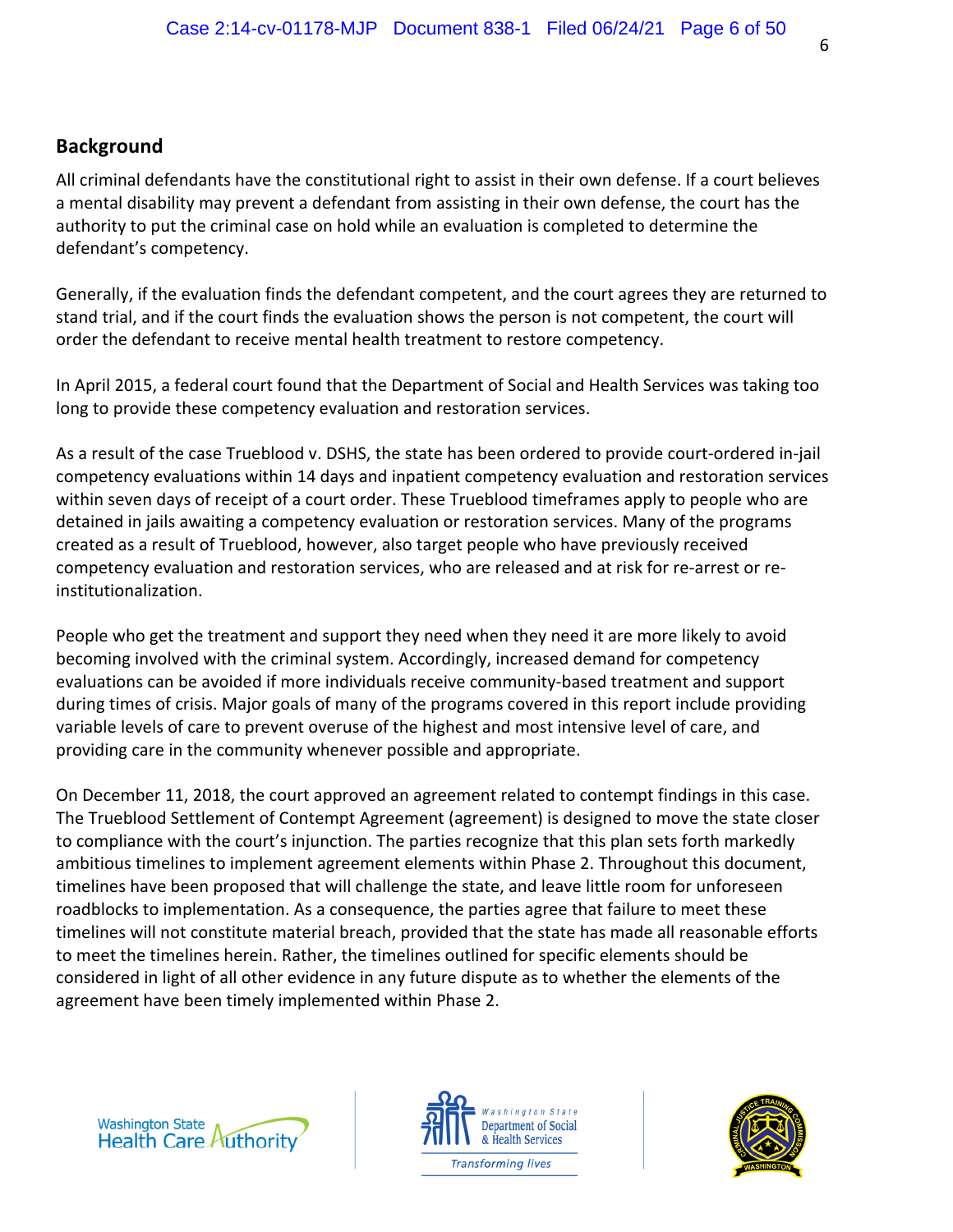## **Phased Implementation**

The agreement includes a plan for phasing in programs and services. In each phase, the state will focus its efforts within the specifically identified and agreed upon regions as indicated in this document. The agreement could be expanded to include additional phases beyond the initial three.

Phase 1 of the agreement runs from July 1, 2019 to June 30, 2021, and is focused on the Pierce, Southwest, and Spokane regions. During Phase 1, the implementation team has worked to implement the agreement, as further detailed in the Trueblood Phase 1 Final Implementation Plan. Our successes and lessons learned in Phase 1 form the basis for proposing a preliminary implementation framework for Phase 2. Phases run parallel to legislative biennia and began with the 2019‐2021 biennium.

Phase 2: July 1, 2021 to June 30, 2023; King County region

Phase 3: July 1, 2023 to June 30, 2025; region to be determined

# **Phase 1 Accomplishments**

As discussed above, the Parties submitted to the Court a Final Implementation Plan which contemplated a Phase 1 of the Contempt Settlement Agreement, running from July 1, 2019 to June 20, 2021. Although many Trueblood programs and reforms have had statewide effect since their inception, Phase 1 is focused on the Pierce, Southwest, and Spokane regions of the state. The Phase 1 plan set "forth markedly ambitious timelines to implement agreement elements within Phase 1."

Unfortunately, during Phase 1 the state of Washington began experiencing a pandemic of historic proportions. By March 2020, the state of Washington began to experience the profoundly disruptive effects of the COVID‐19 pandemic—and the efforts to implement the settlement elements were not exempt from these impacts. Following guidelines provided by the state's Department of Health, the Department has had to temporarily slow or stop admissions and transfers to facilities; communal supports have been strained; increased strain has been put on staff through the need to coordinate COVID‐19 appropriate procedures and response; and construction projects have been delayed. Nevertheless, despite these challenges, the state has achieved numerous substantial successes during Phase 1.

The state was able to greatly expand the forensic evaluator workforce by hiring an additional 18 evaluators to complete forensic evaluations. In most months, including during much of the pandemic, competency evaluations are completed within the required timelines more than 85% of the time. The





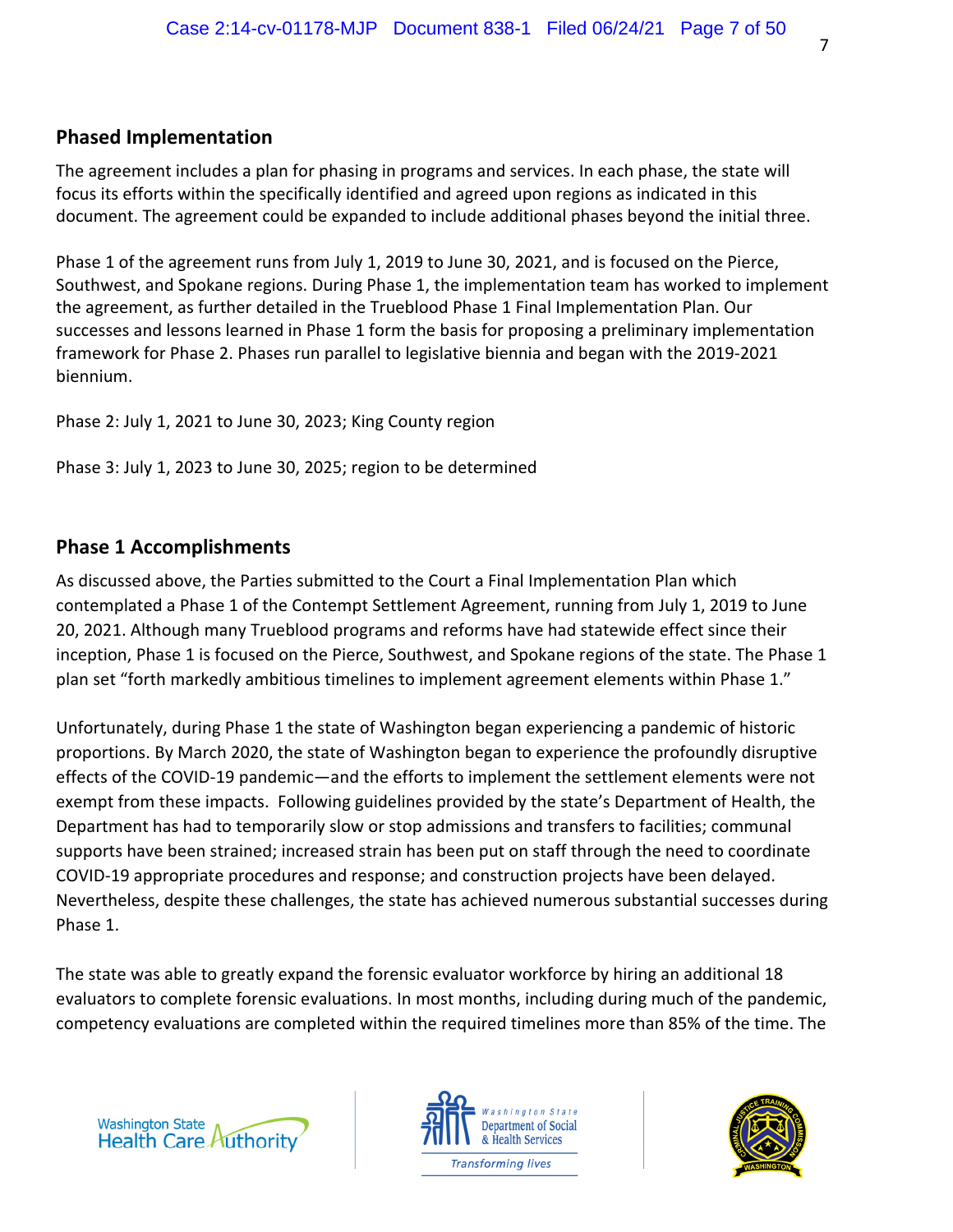state has expanded the use of telehealth, continued the use of evaluator outstations, and implemented a new data system to track court orders on a granular and systemic level.

The state has also continued to build and operate more inpatient beds for providing inpatient evaluation and restoration. Although construction activities were profoundly impacted by the COVID‐ 19 pandemic, the state opened 50 additional beds at ESH, and will soon complete 40 additional beds at WSH. These renovations will have the effect of increasing beds available for inpatient treatment for patients from across the state. Additional bed construction, not specifically required by the agreement, is also underway at WSH to provide an additional 48 beds.

The state also proposed legislation to modify several aspects of the law related to restoration, as well as diversion at the time of arrest. These bills were passed by the Legislature, and the changes to the law have taken effect.

During July 2020, the state realized multiple substantial milestones. Outpatient Competency Restoration Programs (OCRP) went live in the Spokane and Pierce regions. Due to COVID‐related hiring issues, the Southwest region's go live followed shortly thereafter, by August 2020. OCRP is now operating throughout all of the Phase 1 regions. The Parties continue to collaborate and conduct partner outreach to try and best utilize these vital community-based services. Additionally, the state has deployed Forensic HARPS (Housing and Recovery Peer Services) teams throughout the Phase 1 regions, who work to provide residential supports for those participating in OCRP and for high utilizers of competency and restoration services—securing stable, more permanent residential supports for people has proven one of the biggest challenges thus far.

Also in July 2020, the Forensic Navigator program began operations in all three Phase 1 regions. A forensic navigator caseload management system was also successfully deployed in time for the launch of this program. Navigators are now actively serving clients in all Phase 1 regions, and Navigators continue their outreach and education efforts with partners at jails, courts, law enforcement agencies, forensic services (FPATH, FHARPS, and OCRP), and with community‐based partners. The Navigators work within the criminal court system to support diversion options for those defendants who have had a competency issue raised, provide information and options to the courts regarding those defendants, and also coordinate services for defendants who are ordered into the OCRP program.

The state also developed and successfully implemented a new enhanced continuing education curriculum for certified peer counselors that focuses on those with lived experience in the criminal justice system. This new "enhanced peer continuing education curriculum" is available not just within Phase 1, but statewide. The state also continues to pivot and move the continuing education





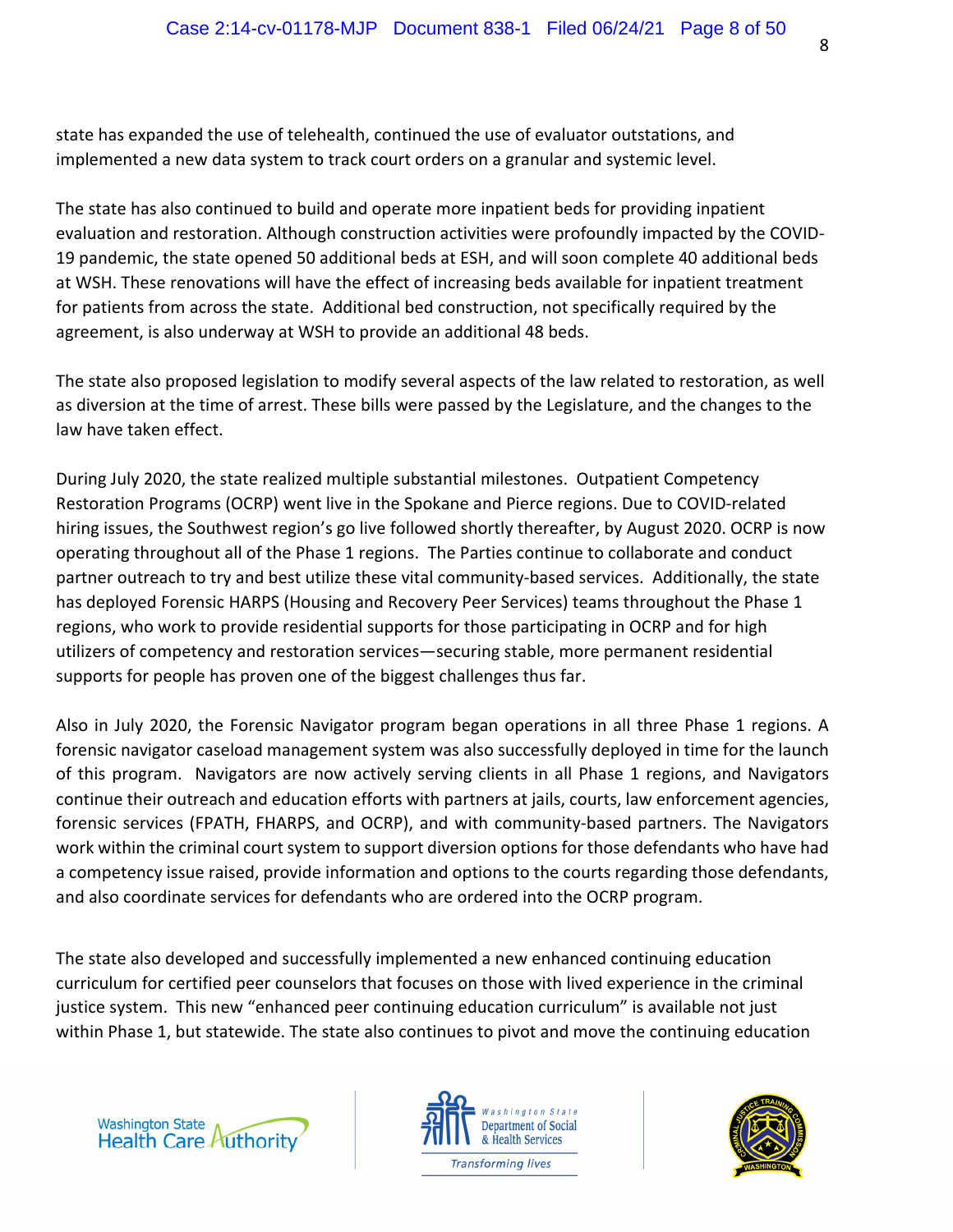curriculum to an online format due to physical distancing requirements which prohibits in‐person training due to the pandemic.

The Forensic Projects for Assistance from Homelessness (PATH—or intensive case management) teams have been deployed in all three regions since March 1, 2020. These teams are performing outreach and engagement to those who have been most impacted by the competency system, and connecting those persons up with a set of resources and services intended to prevent them from having future contact with the criminal court system. In spite of limitations posed by COVID‐19, Forensic PATH teams are still able to provide targeted outreach and engagement services to vulnerable individuals. Examples of this include checking jail rosters, outreach to streets/encampments/shelters, and partnering with other community providers.

The state, through work with the Department of Commerce, deployed new funding to support the construction of 16 new crisis and triage beds in the Spokane region. The project is currently under construction and expected to complete during the summer 2021. The state completed assessments to guide future requests for crisis triage capacity decisions and planning. The state also worked with existing and new facilities in the Pierce and Southwest regions to provide funding for enhancements to crisis triage capacity. These enhancements are intended to allow these facilities to be more equipped to handle individuals experiencing a more serious level of crisis, including those who have come into contact with law enforcement. Short-term housing vouchers were also deployed through the crisis triage system to support those who are in crisis but are unstably housed.

The state has worked to enhance the availability of Mobile Crisis Response in the Phase 1 regions. While contracting and contractor hiring were impacted by the pandemic and created delays in deployment, the additional mobile crisis capacity is now deployed in all three Phase 1 regions. Additionally, and to also address the need to bolster crisis response capabilities in the state, funds were secured by the state to allow the Washington Association of Sheriffs and Police Chiefs (WASPC) to deploy additional co-responder grants to local law enforcement in multiple counties and municipalities in the Phase 1 and 2 regions.

During Phase 1, the state has also made investments into statewide workforce development, through offer of trainings to existing workforce, and stakeholdering with colleges through development of career pathway maps, to plant seeds for an expanded future workforce. The state also hired a jail technical assistance team to provide training to jails who detain class members. Finally, the state has increased the level crisis intervention training receive by patrol officers in the Phase 1 regions, and is continuing to provide this training to 911 operators and corrections officers within the Phase 1 regions.





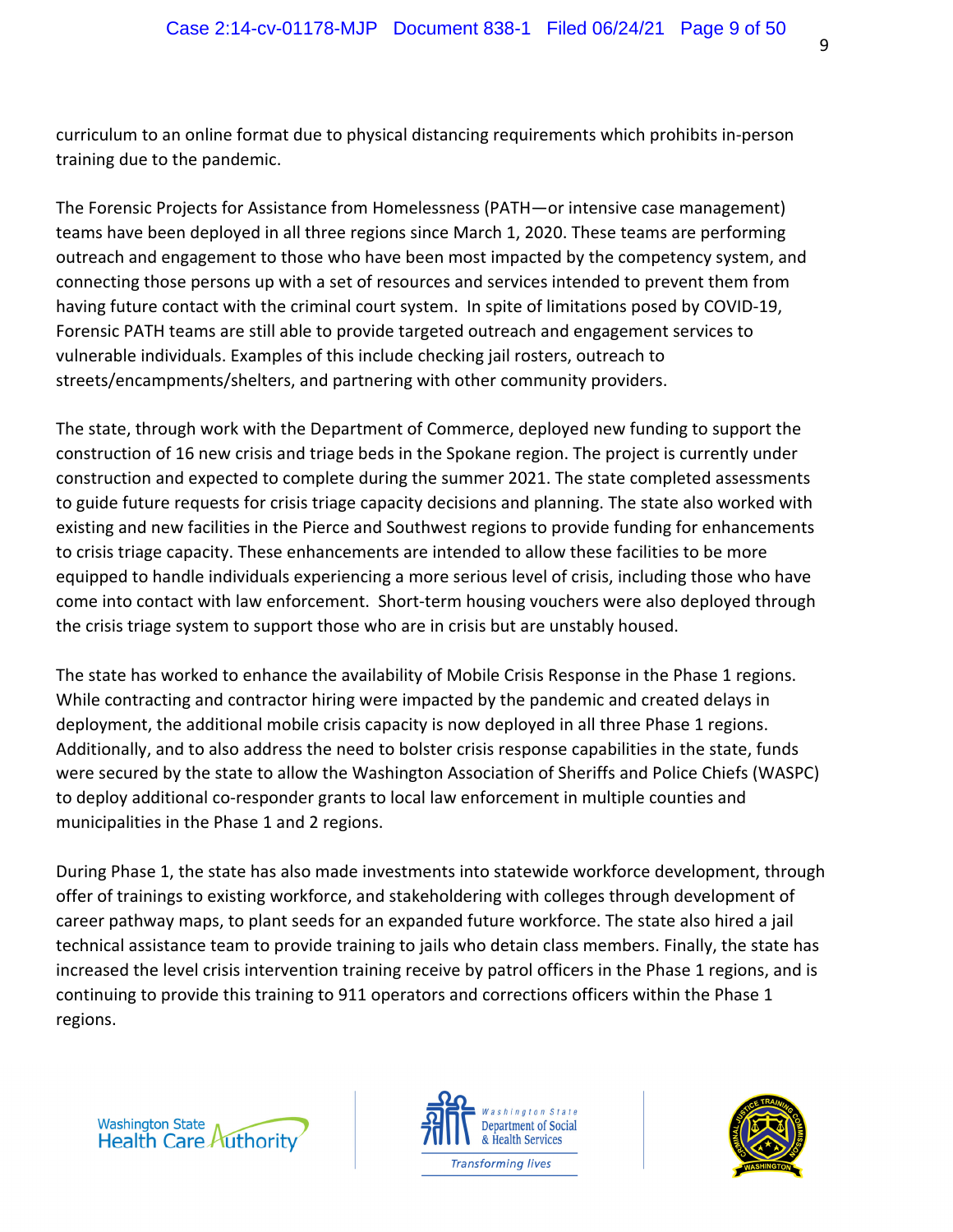## **Phase 1 Lessons Learned**

#### Housing Matters; Accessing Housing is a Challenge

Washington state is experiencing an affordable housing crisis, which the COVID‐19 pandemic has compounded. Securing clinically appropriate residential supports (housing), as required by the settlement agreement, has therefore been challenging. With limited available affordable housing stock, Phase 1 programs have been relying largely on emergency placements intended for short‐term use, like motels as well as transitional housing, shared housing and shelters to meet the immediate needs of the individuals. Anecdotal reports from service providers indicate that many people receiving the residential support services spend the most or all of the time in emergency placement housing, like motels, and some are released right back to homelessness. Many of these people need a higher level of supportive housing to achieve stability, but that housing has reportedly been hard to secure thus far in Phase 1 regions.

The COVID‐19 eviction moratorium has had a negative impact on accessing private market landlords per anecdotal reports from FHARPS teams. FHARPS teams report landlords are hesitant to rent to individuals for fear of not being able to evict the individual and are choosing to keep their units vacant instead of risking the inability to evict someone.

Washington State is far behind in the development of affordable housing stock and this challenge will be seen for years to come. The state is employing many strategies including partnerships with the Department of Commerce on their capital procurement for more affordable housing stock. As the implementation of the settlement agreement moves forward, the State will need to better access or generate a more robust system of clinically appropriate residential supports, where this is possible within the scope of the Trueblood Contempt Settlement Agreement.

## Communication and Outreach are Paramount

We have learned that ongoing and regular communication among stakeholders is key to avoiding siloed services and making sure everyone, including law enforcement, courts, prosecutors, and defense counsel, understand and seek to make use of new Trueblood programs and services. To be effective, this communication and outreach needs to be deliberate, and go beyond facilitating mere awareness. Even though extensive outreach campaigns were implemented before the launch of certain elements, many system partners were not prepared for the new services, or the partners who were ultimately responsible for engaging the new systems had not participated in the earlier engagement efforts.





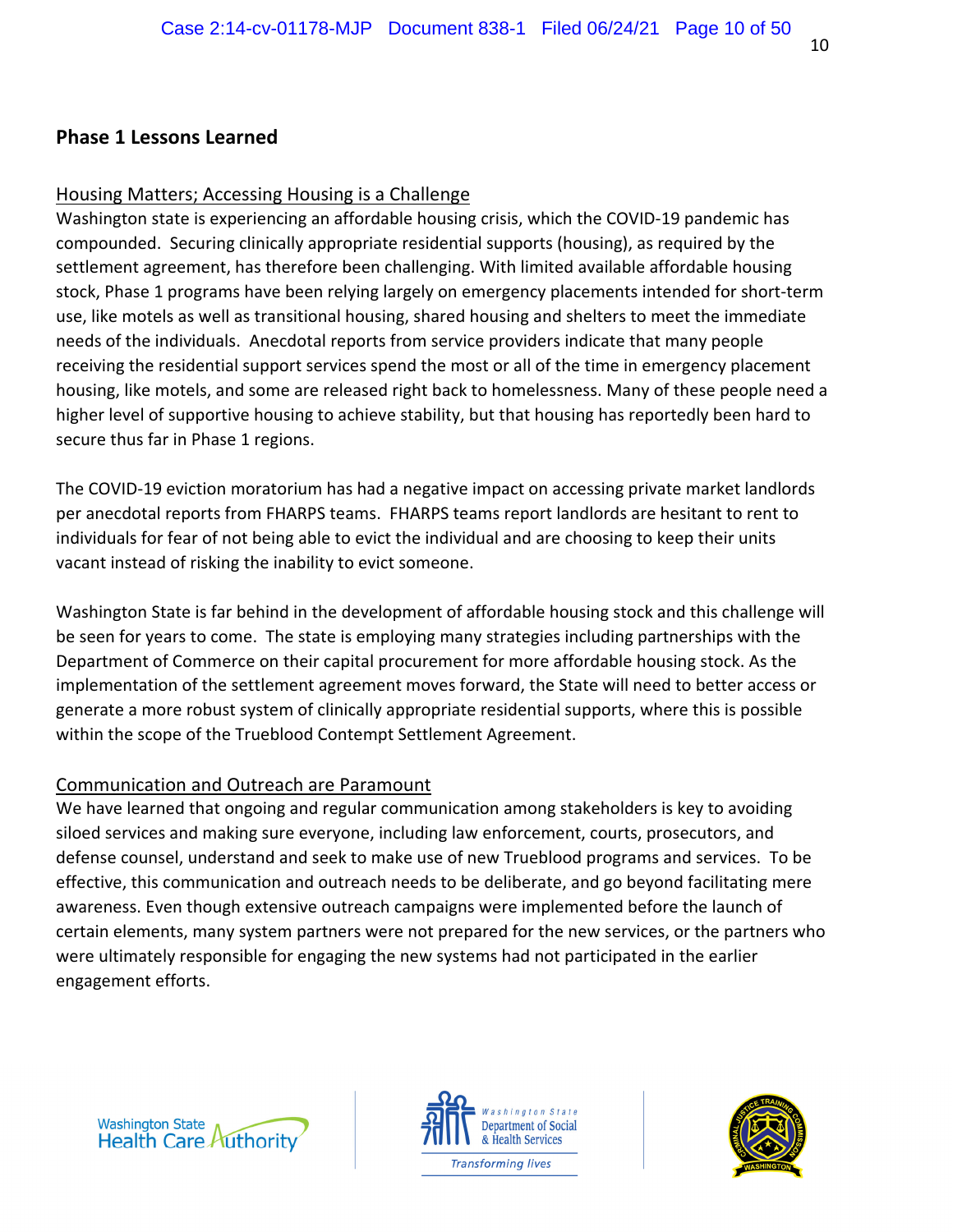For example, the Settlement Agreement resulted in changes to state law to broaden the scope of criminal charges eligible for diversion from arrest when someone has a history of experiencing significant mental health conditions. In that statutory change, regional stakeholders are directed to come up with guidelines for this expanded diversion, but we have seen in Phase 1 that this is not consistently happening and there are no named resources or means of enforcement to move it along.

In Phase 2, the Parties should consider how to help better realize the expansion of arrest diversion under RCW 10.31.110. Relatedly, in those areas in which we have been working with stakeholders around these arrest diversion guidelines, stakeholders are expressing a need for: 1) more immediately‐available emergency diversion placements (like crisis triage facilities), and, 2) a single point of contact who will know which emergency facilities and resources have capacity and are appropriate for the individual. Preliminary conversations with the Washington Department of Health suggest that the "WATrac" system may be useful in this regard, but much coordination will be necessary to realize that goal.

Although the statute was also changed to create a presumption against misdemeanor restoration, the Parties have not yet seen a consistent significant decrease in misdemeanor restoration orders. In Phase 2, the Parties should consider how to better outreach and educate courts, prosecutors, and defense counsel whose jurisdictions continue to see high numbers of misdemeanor restoration orders. The Parties might also consider whether there should be additional statutory changes to strengthen the presumption or just fully eliminate restoration for most misdemeanors.

Conversely, and for an example of where outreach and communication were effectively leveraged, the state has already made positive changes in the OCRP eligibility screening practices, even in the short time since we launched OCRP in July 2020. These changes further demonstrate the importance of ongoing regular meetings with stakeholders, including the state, regional prosecutors, defense, and criminal courts, to ensure Trueblood programs are being used to their full potential. One additional opportunity may be better messaging how Forensic Navigators are able to positively affect their clients' recovery paths when Navigator services are fully leveraged by courts, prosecutors, and even defense.

# Identifying and Engaging Partners is Challenging

Acknowledging that the Settlement Agreement imposes obligations on state agencies, the universe of reforms sought through the agreement cannot be implemented by the state alone. Effective partnerships are therefore critical to the success of Trueblood programs, yet these partnerships take care to develop and maintain.





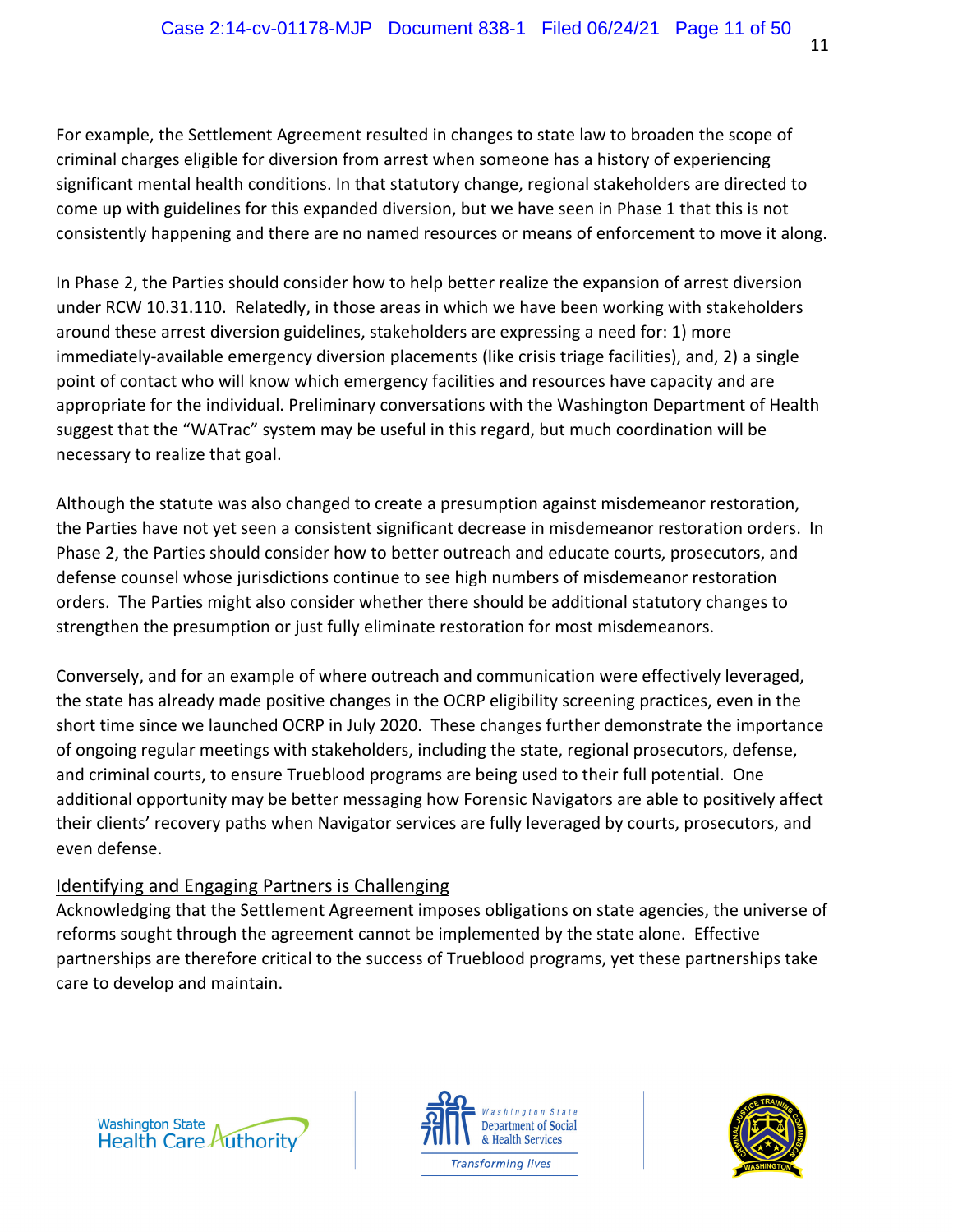Where document or contract review is required, review and approval takes greater time and effort as more partners are involved. Government agencies and community partners often have their own timelines, which must be accounted for in planning. Even within state agencies, teams developing Trueblood "elements" must act with awareness of each other's work.

One illustration of how these concerns risk slowing Trueblood implementation work is in how the mobile crisis contracts were finalized during Phase 1. Each Phase 1 region had different criteria for review and signature of these contracts, and the state agencies needed to allow more time for the regions to develop and provide input that reflect the needs of their respective communities. These conversations ultimately culminated in contract negotiations. The importance of building in adequate time for legal and regulatory review during such negotiations became obvious as the local regions struggled to meet the timelines set by the state. During Phase 1, this process was slowed by the pandemic, but would still have proved unmanageable without the pandemic under the timelines set out by the Phase 1 plan.

#### Workforce Considerations

A robust, specialized, workforce is required to fully realize the benefits of the Contempt Settlement Agreement. The Department's workforce development team has been conducting interviews with service provider organizations and jails statewide to learn more about the gap between the current available workforce, and the workforce that might be desired to best implement the goals of the Contempt Settlement Agreement. It has become apparent that many stakeholders are largely unfamiliar with the broader forensic mental health system and the work done by other parties beyond their particular mission or range of functions. To address this challenge the Department has worked to create informational trainings that broaden the understanding of the larger system, so all parties involved can better visualize the entire continuum of care and related procedures for the forensic mental health population they serve.

Detail about the challenges associated with Washington's current workforce was shared through the Department's Contempt Settlement Agreement mandated "one time report" to the legislature in June 2021. The analysis that the Department conducted identifies the quantities and types of workers needed for each of the programs within the agreement, and this analysis reflects staffing models utilized in Phase 1, along with estimated staffing needs for Phase 2 and beyond. The analysis also includes findings related to the education and training "pipelines" that prepare individuals to become skilled members of the specialized workforce needed to work with the population served via the agreement. In addition to reviewing staffing numbers and population data, this analysis involved interviews and surveys with law enforcement, jail staff, behavioral health providers, and multiple partners within the educational system. Ultimately, in order to have a specialized workforce that is





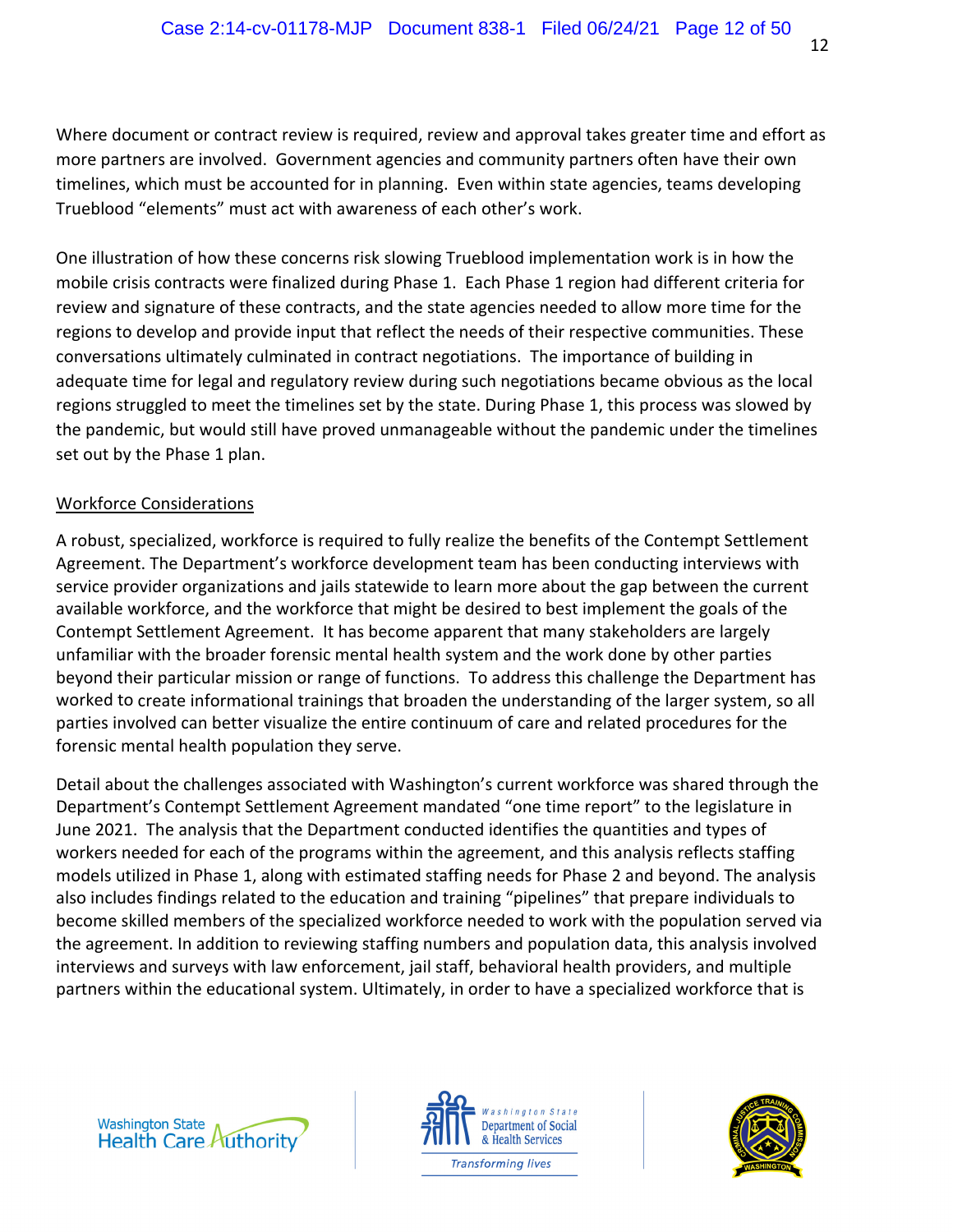skilled in working collaboratively at the intersection of behavioral health and the law, substantial efforts will be needed to enhance the education and training systems for the workforce.





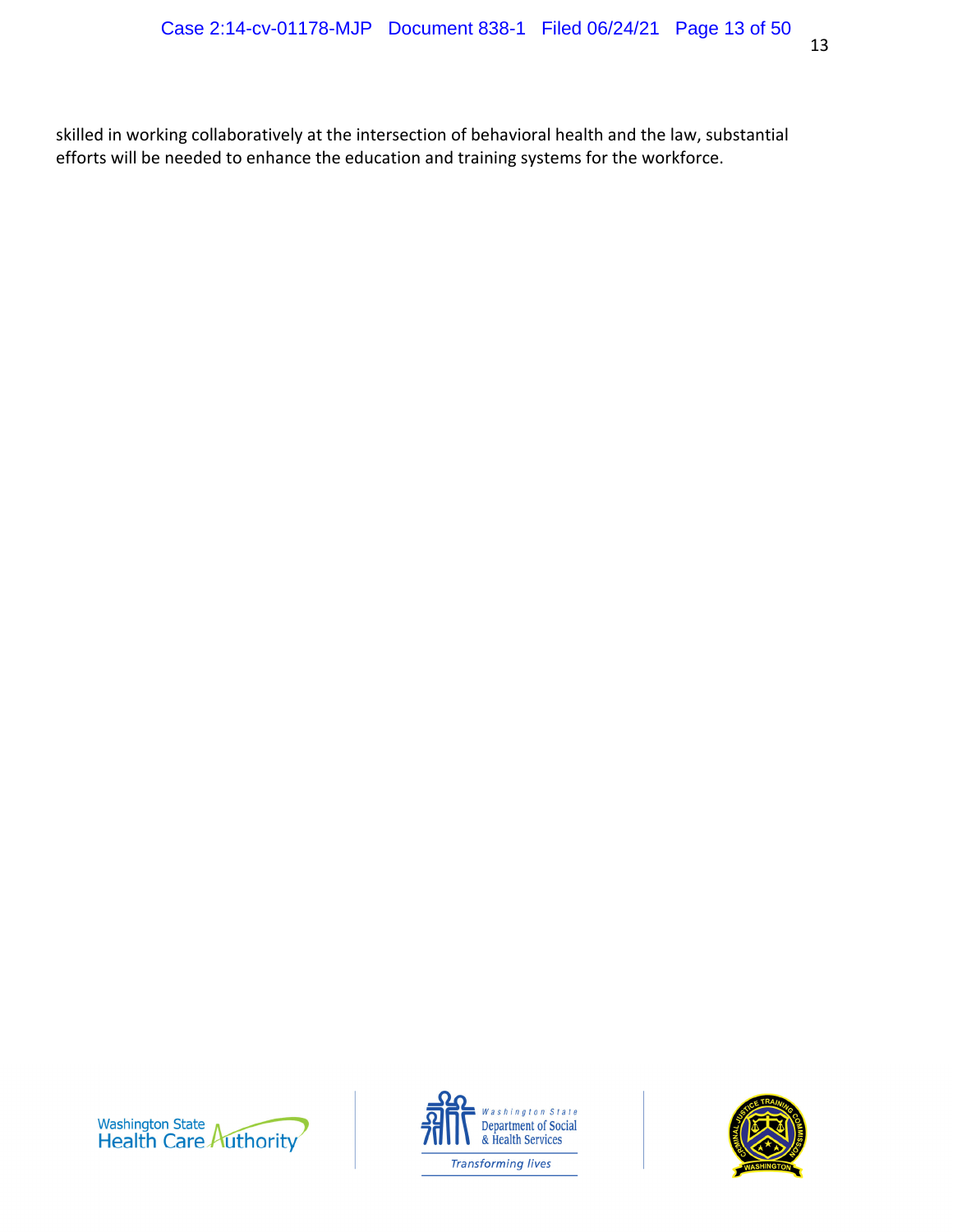# *Agreement Elements*

# **1.0 Competency Evaluation – Additional Evaluators**

## 1.1 Assigned Owner

DSHS' Office of Forensic Mental Health Services (OFMHS) is responsible for hiring and employing forensic evaluators and associated staff.

# 1.2 Statewide vs. Regional

Evaluators support the entire state of Washington, and staff additions are part of a statewide effort toward compliance with the Trueblood injunction.

# 1.3 Requirements from the Agreement

DSHS will utilize data to determine if the increased evaluator capacity meets the need for in‐jail competency evaluations and whether capacity exists to respond to periods of increased demand.

The department will report on capacity to deliver services in light of demand in the semiannual report and include a plan to address the inconsistency going forward.

# 1.4 Education and Outreach

As referral patterns change and staffing resources shift, information will be shared in one of the following ways (not an exhaustive list): General Advisory Committee meetings, use of email including listservs, Dear Tribal Leader letters, conferences/workshops, and reports to the court including the semiannual report.

- a. Data related to determining if increased evaluator capacity meets the need for in‐jail competency evaluations and whether capacity exists to respond to periods of increased demand will be provided in the semi‐annual report.
- b. The information will be used to determine any shifts in current DSHS staff resources and if subsequent decision packages need to be submitted according to the state's budget development timeframes.





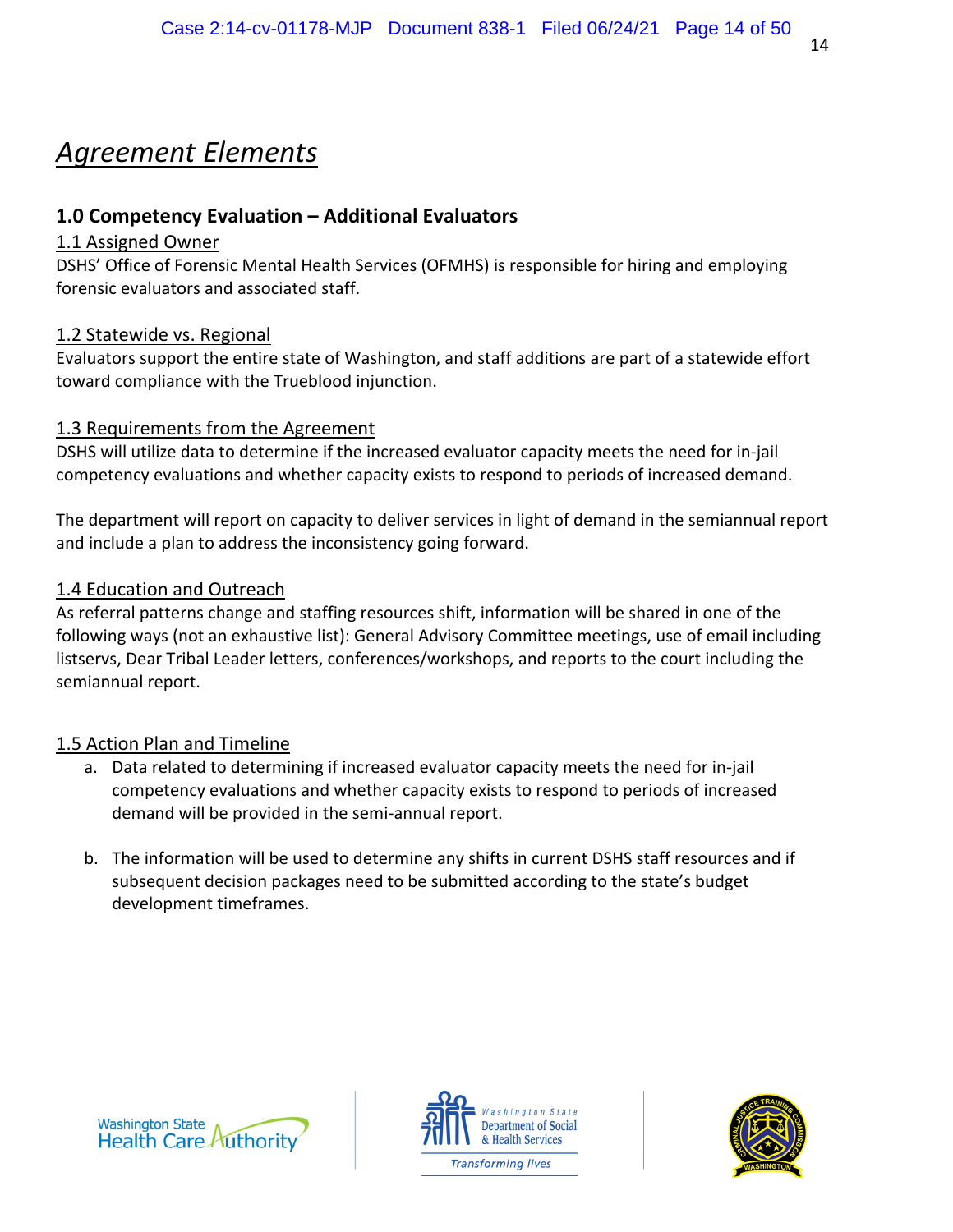# **2.0 Competency Restoration – Outpatient Competency Restoration Services**

# 2.1 Assigned Owner

Outpatient competency restoration is a service provided in the community through contracts with the Washington State Health Care Authority.

# 2.2 Statewide vs. Regional

HCA will implement this element of the agreement in selected regions, in phases according to the plan outlined in the agreement.

During Phase 2, HCA will continue to expand the residential support options available for use by class members using an individualized approach to meet the housing needs of participants, with an emphasis on clinical appropriateness, dignity, security, and affordability.

# 2.3 Requirements from the Agreement

- a. The state will seek funding for outpatient competency restoration (OCR) services in targeted areas (including residential supports as clinically appropriate) and a broader package of treatment and recovery services (including mental health treatment and substance use screening and treatment).
- b. The state will identify and develop policies to fully implement outpatient restoration services in targeted areas.
- c. Eligibility for outpatient restoration will be decided by the criminal court ordering restoration services.
- d. For criminal defendants waiting in jail, an offer of admission to the outpatient restoration services program will occur within the timelines for restoration as outlined by the federal Court.
- e. The process for outpatient restoration will provide sufficient information for the court to create tailored conditions for release.
- f. Outpatient restoration providers will:
	- i. Accept referrals from OFMHS in accordance with an algorithm that prioritizes the intake of class members.
	- ii. Monitor the person's compliance with the court order in conjunction with the forensic navigator.





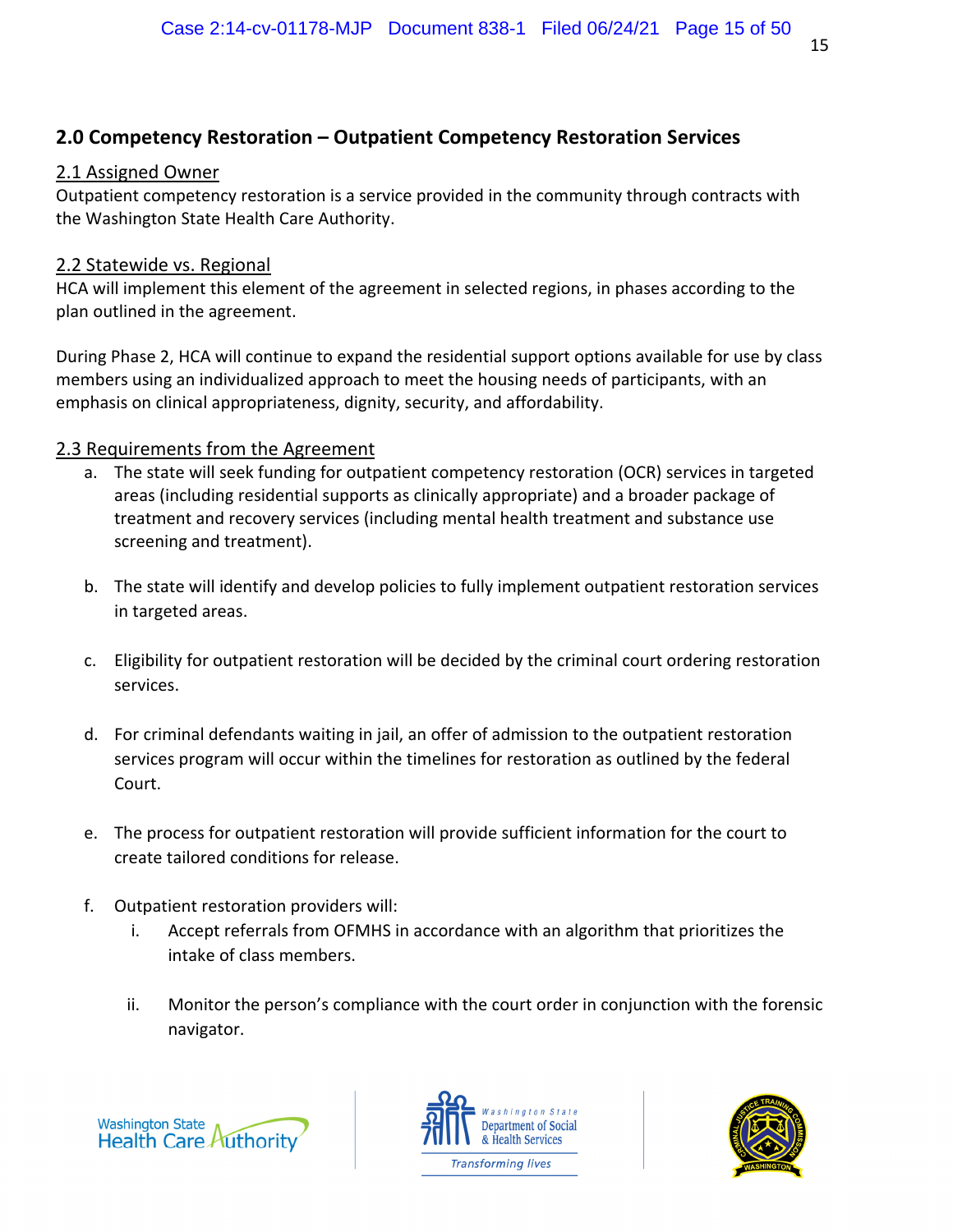- iii. Provide clinically appropriate residential support solutions to those identified by a forensic navigator as unstably housed for the duration of their outpatient participation and up to 14 days following transmission of the competency evaluation that occurs at the end of restoration.
- iv. Have flexibility in providing residential support solutions, which may include capital development through the Department of Commerce or third‐party source, housing voucher programs, existing housing programs, and/or scattered site housing programs.
- g. The state will provide outreach and technical assistance upon request to support the implementation of community outpatient restoration services.

#### 2.4 Education and Outreach

- a. The Outpatient Competency Restoration Program will make program information available to community partners, tribes, and stakeholders in the region to include behavioral health administrative service organizations, managed care organizations, accountable communities of health, community behavioral health providers, courts, and jails.
- b. HCA's OCRP administrator will be available for technical assistance upon request.
- c. Information will be available through media such as presentations, webinars, and written and online materials.
- d. The OCRP workgroup will identify existing partner and stakeholder groups within the region to conduct targeted outreach and education and will coordinate with other HCA and DSHS Trueblood elements to conduct these activities.
- e. DSHS and HCA will meet with targeted partner groups to conduct outreach and education to the provider network. Education about new programs will be provided, as well as alerting potential contractors to contract opportunities.
- f. DSHS and HCA will communicate and engage with tribes using existing tribal meetings like the King Regional Tribal Coordination meetings and through Dear Tribal Leader letters.
- g. HCA will coordinate with the King County BHASO to contract with providers in the region for OCRP services, or HCA will execute contracts through the BHASO, through a procurement process, or directly with providers. If a procurement is determined, a Request for Proposals (RFP) procurement process will be issued to the regional provider network.





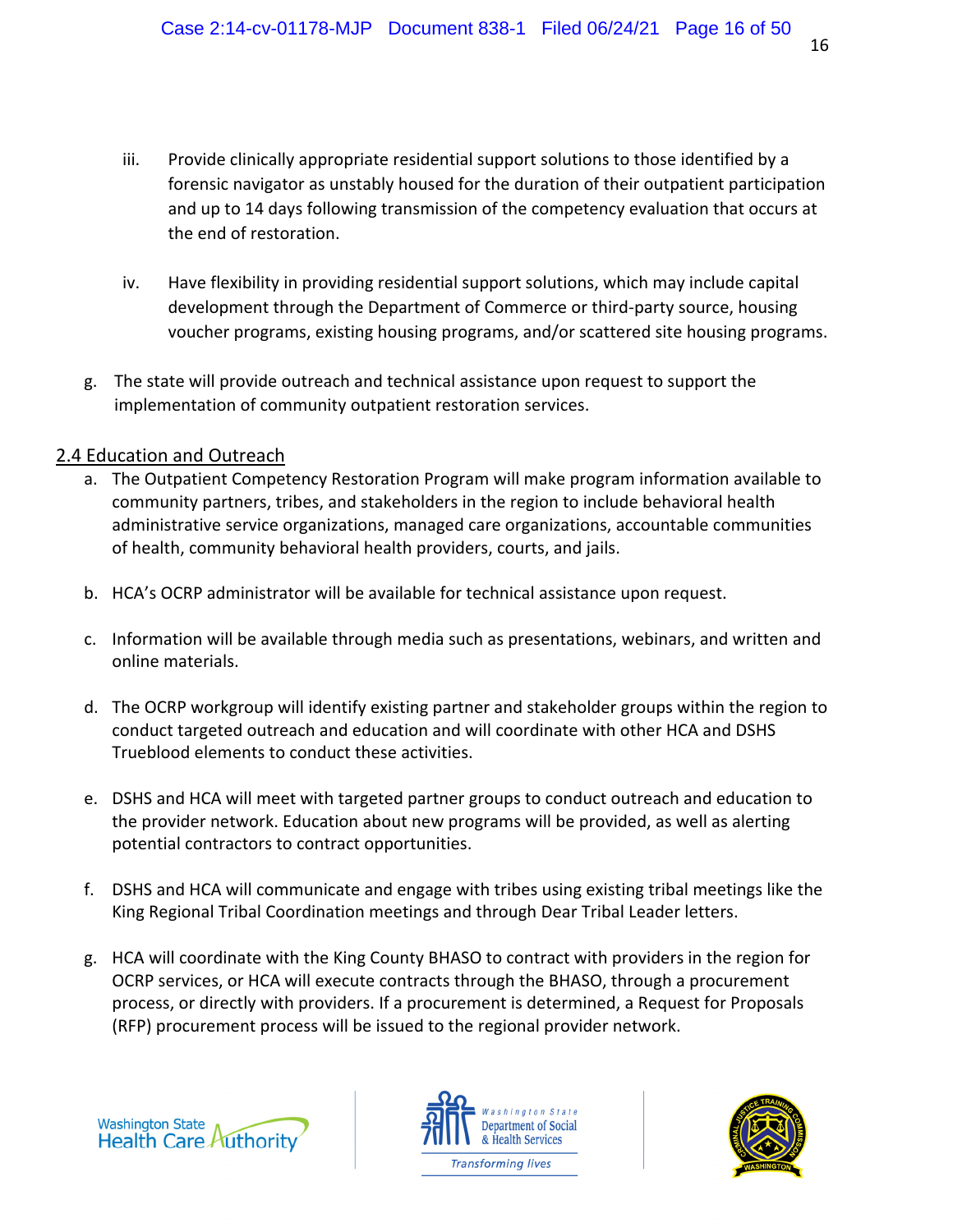- h. HCA, in partnership with DSHS, will conduct outreach, provide technical assistance and training to criminal courts, jails, tribes, and other stakeholders and partners to support Phase 2 implementation of Trueblood elements.
- i. HCA will continue to monitor the implementation of the OCRP in the Phase 1 regions, and provide updates as needed.
- j. In partnership with DSHS, HCA will complete continuous quality improvement in fidelity to the outpatient competency restoration treatment model.
- k. HCA and DSHS will utilize information obtained from monitoring efforts to complete ongoing and targeted technical assistance. OCRP will participate in ongoing collaboration among system partners and all the Trueblood elements.
- l. OCRP will contribute to monthly, quarterly, and semi‐annual reports to the courts.

- a. December 31, 2020: Invite King County to participate in the Outpatient Competency Restoration Workgroup.
- b. March 31, 2021: Identify existing King County partner and stakeholder groups and strategize targeted ongoing outreach and education to those groups.
- c. March 31, 2021: OCRP coordinates with Forensic Navigator Program, Forensic Housing and Recovery through Peer Services (FHARPS) and Forensic Projects for Assistance in Transition from Homelessness (FPATH) to align contract efforts to ensure that services begin at the same time.
- d. July 1, 2021: Funding becomes available as appropriated by the Washington State Legislature.
	- e. HCA, subject to adjustment for the final budget, will pursue direct contracting with providers in order to implement this element.
		- i. Contracts will be finalized by November 30, 2021.
		- ii. OCRP providers will recruit, hire and train staff with HCA support and technical assistance within four months of contract execution, with services expected to be provided by March 31, 2022.





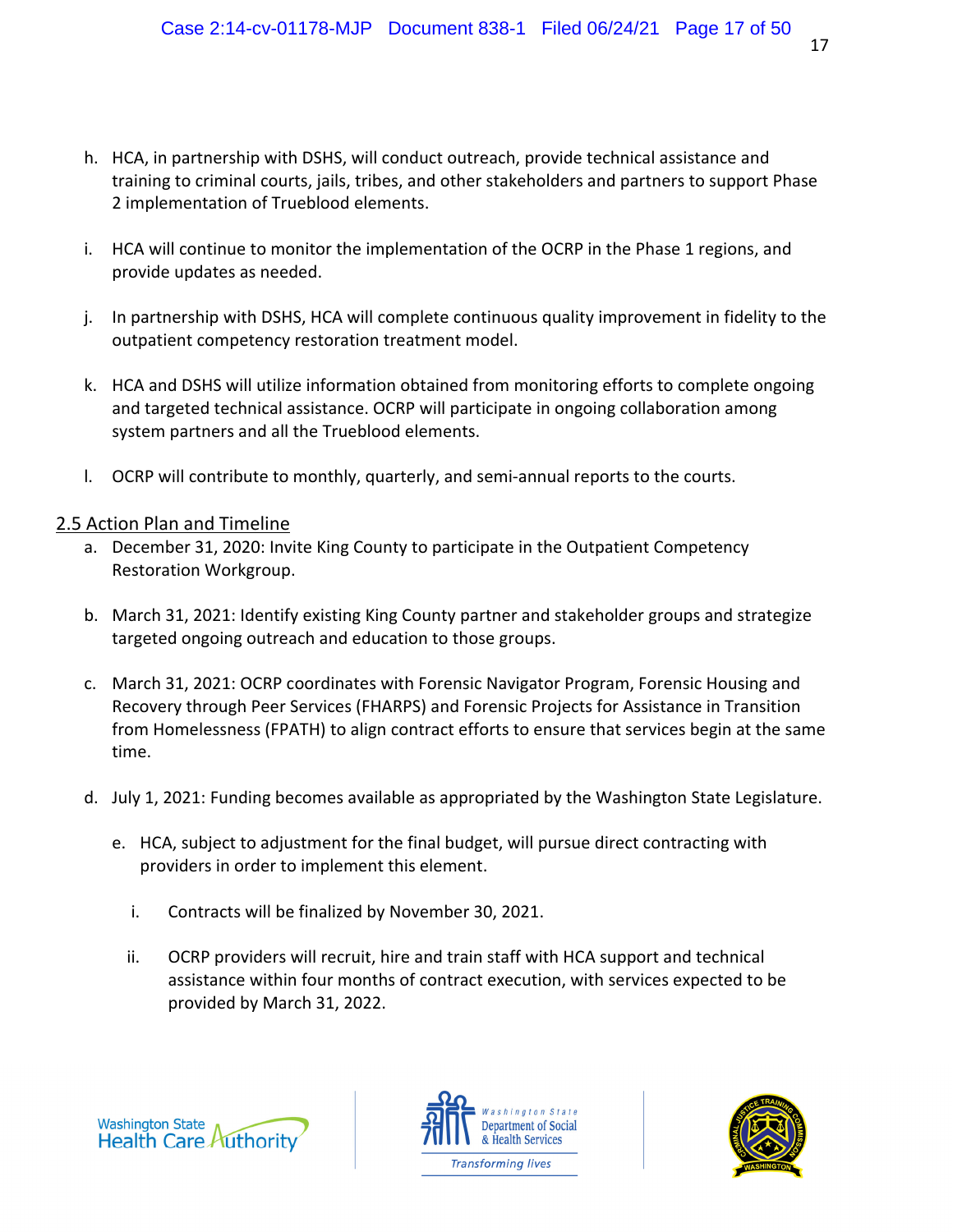f. If HCA conducts an RFI and no providers are identified for contracting, HCA will consult with the Executive Committee on how the implementation should be adjusted to implement the OCRP element.





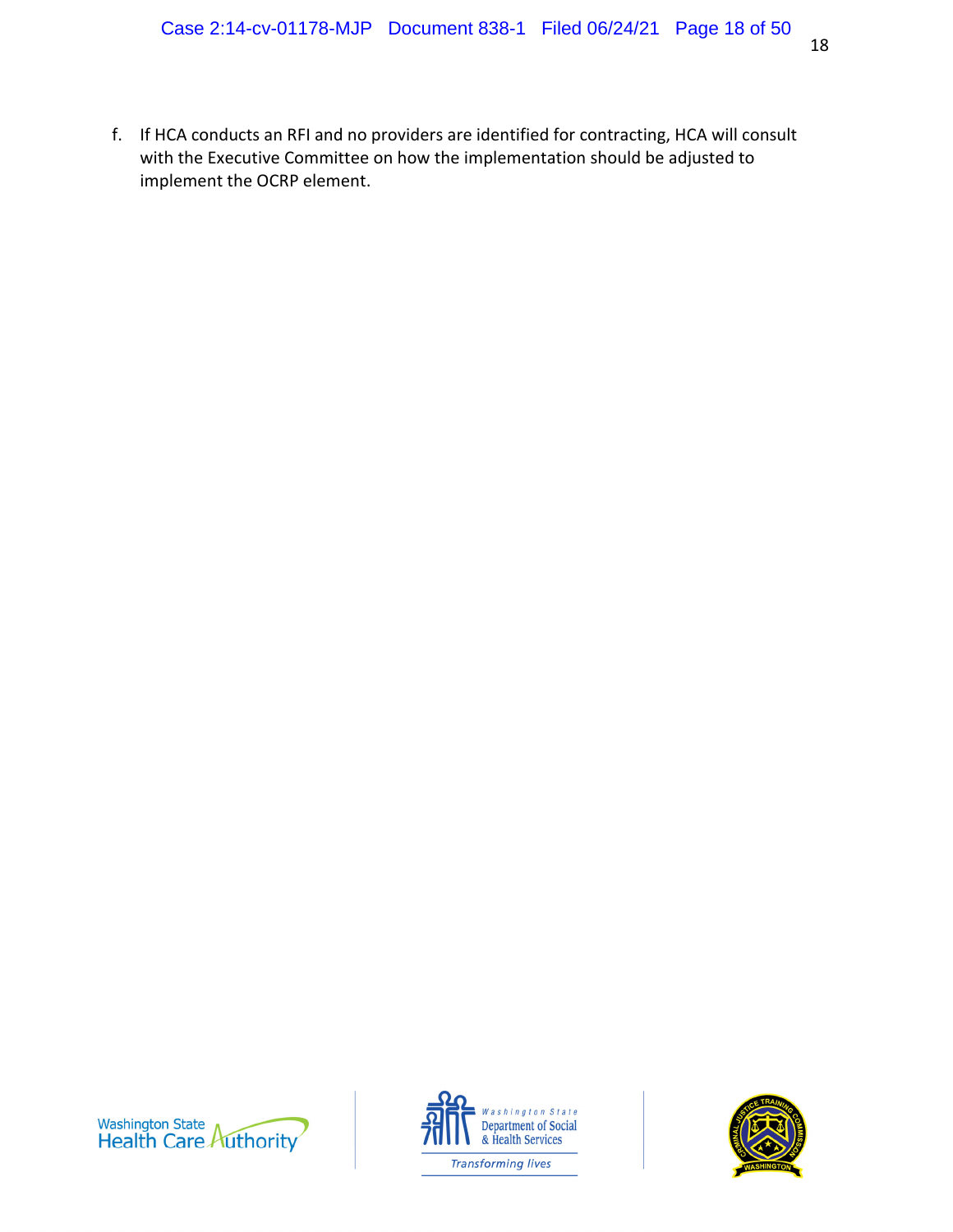# **3.0 Competency Restoration – Forensic Navigators**

#### 3.1 Assigned Owner

DSHS is responsible for hiring and employing forensic navigators.

#### 3.2 Statewide vs. Regional

DSHS will implement this element of the agreement in selected regions in phases according to the plan outlined in the agreement.

## 3.3 Requirements from the Agreement

- a. The state will seek funding to implement forensic navigators in the Phase 2 regions.
- b. Forensic navigators:
	- i. Will be assigned a caseload of no more than 25. Assignment will occur at the time a competency evaluation is ordered.
	- ii. Upon assignment and before the hearing, the forensic navigator will gather and provide information to the criminal courts to assist with:
		- a. Understanding diversion and treatment options to support the entry of court order to divert members from the forensic mental health system.
		- b. Determining whether a defendant is appropriate for outpatient competency restoration services. This is not a clinical recommendation. Standardized tools or assessments for those not known to the system may be used.
		- c. Recommending tailored release conditions for those ordered to outpatient competency restoration services.
	- iii. Will prioritize their caseload to focus on diversion of people eligible for Forensic PATH and may provide less intensive levels of service to people whose competency is unknown and/or who are not yet found to be incompetent.

Will conclude forensic navigator services when a client is found competent or incompetent but **not** ordered by the court into outpatient competency restoration services. The navigator may facilitate a coordinated transition if the circumstances warrant such coordination.





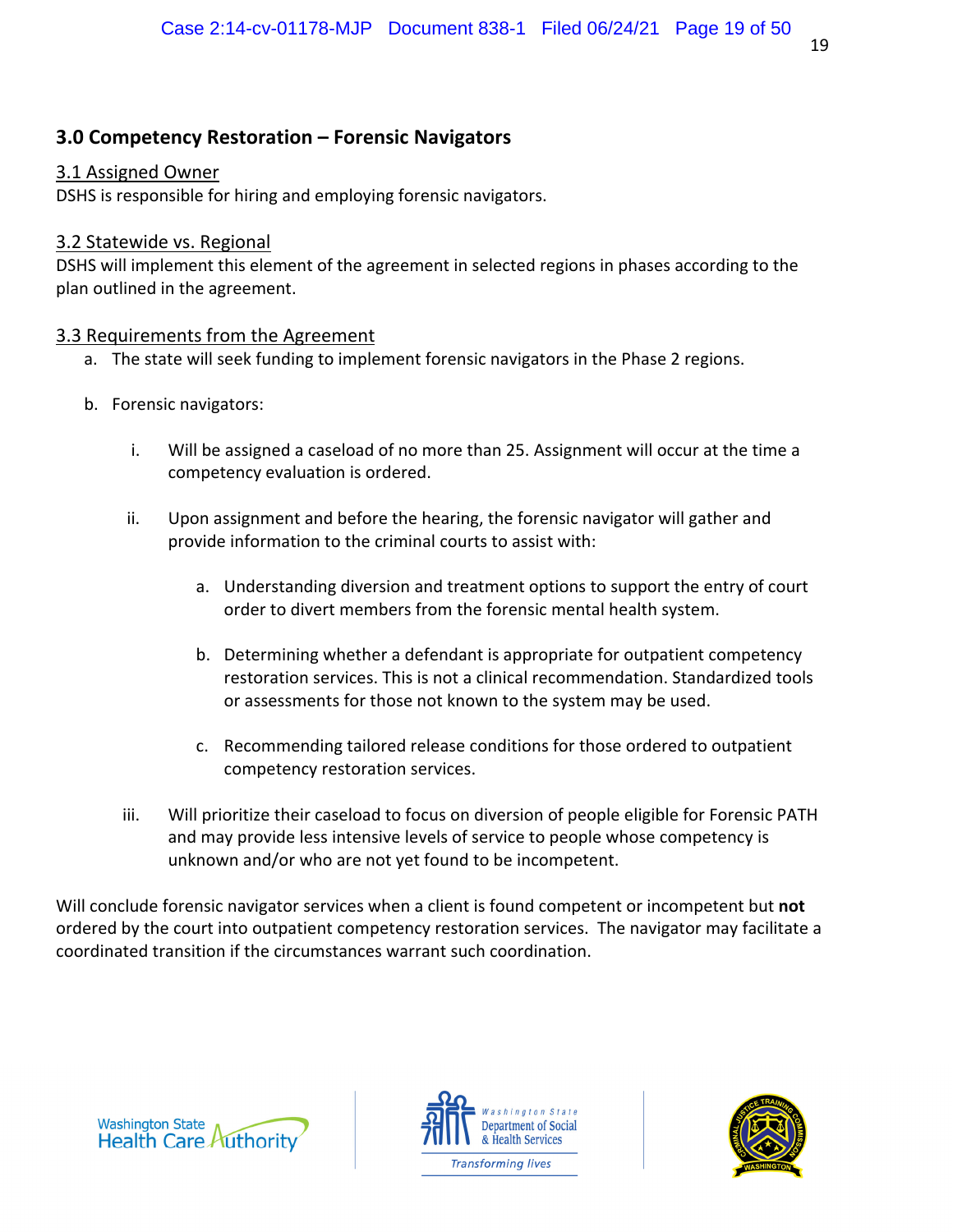- iv. For clients assigned to outpatient competency restoration, the forensic navigator will:
	- a. Monitor compliance (in partnership with outpatient competency restoration providers) and provide periodic updates to the court. This may include appearing at court hearings.
	- b. Inform providers if an assigned client is unstably housed and needs residential supports.
	- c. Coordinate access to housing.
	- d. Assist client with attending appointments and classes related to competency restoration.
	- e. Meet individually with clients regularly; perform outreach as needed to stay in touch.
	- f. Coordinate client access to community case management services, mental health services, and follow up.
	- g. Assist clients with obtaining and encourage adherence to prescribed medication.
- v. For those found incompetent and ordered into outpatient competency restoration services, forensic navigator services will conclude when:
	- a. Charges are dismissed pending a civil commitment hearing.
	- b. Client receives a new or amended order directing inpatient admission.
	- c. Client declines further services after restoration treatment ends.
	- d. Client regains competency, is found guilty, and is sentenced to serve time.
	- e. Outpatient competency restoration order is revoked, or new criminal charges cause a client to enter or return to jail.
	- f. In any other situations not listed above, at the discretion of the state.





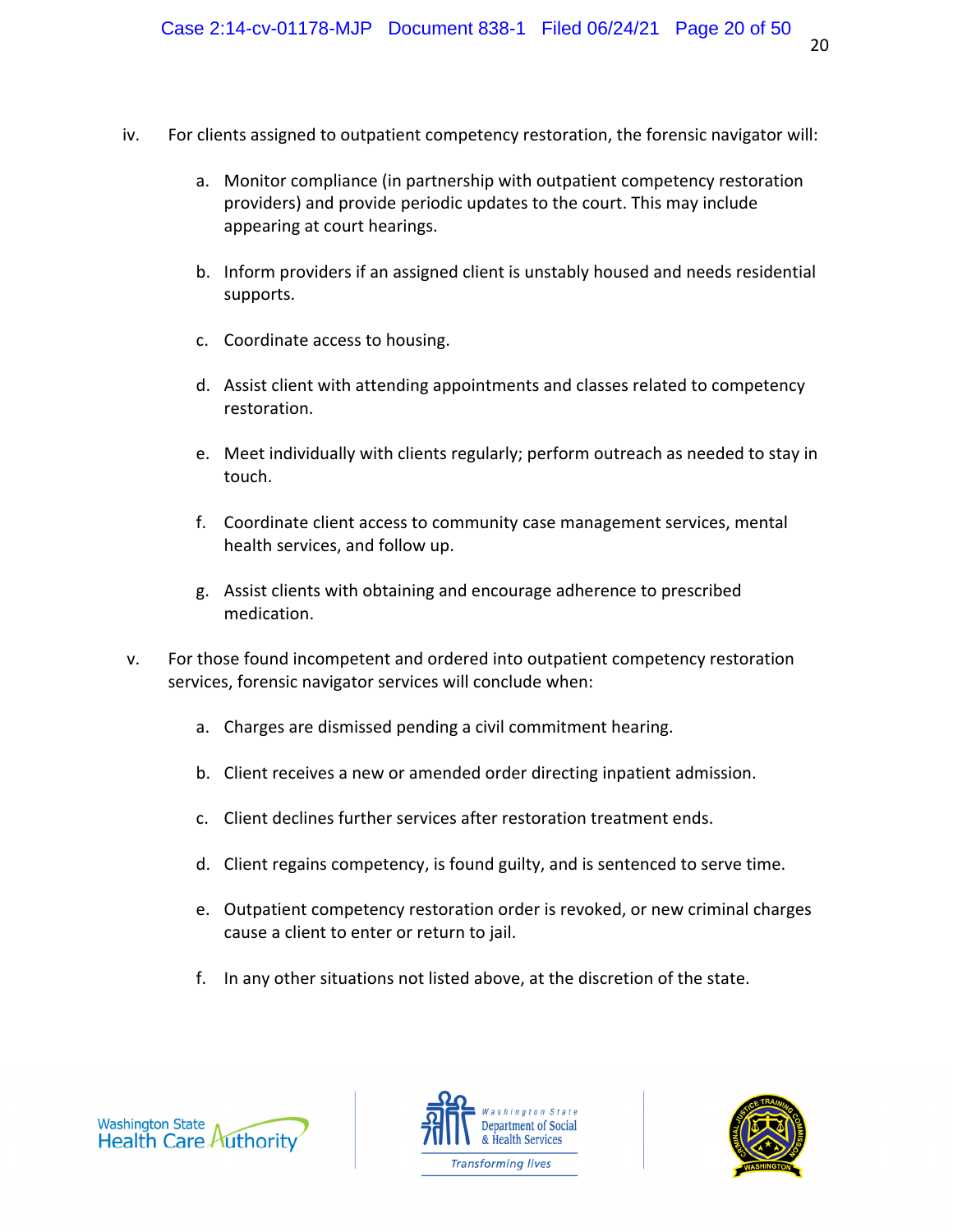- vi. The forensic navigator will facilitate a coordinated transition when a client is served in OCRP, and may facilitate a coordinated transition in other situations if the circumstances warrant such coordination. A coordinated transition will include:
	- a. Facilitated transfer to services within the community behavioral health system using standards for coordinated transition as established through care coordination or similar agreements.
	- b. Attempt to confirm meeting between client and community‐based case manager following transition.
	- c. Creation of summary of treatment provided during outpatient competency restoration (including earlier‐identified diversion options for the individual).
	- d. Attempt to check‐in with client at least once per month for up to 60 days.
	- e. During this period, the client **does not** count toward the navigator's caseload.
	- f. Attempt to connect eligible individuals with Forensic PATH services.
- vii. The state, through training and technical assistance, will encourage third parties (like jails and prisons where class members are serving sentences) to request the summary of treatment and related treatment records as allowed by RCW 10.77.210.

## 3.4 Education and Outreach

- a. Create and update Microsoft Excel tracking sheet of key partners for Phase 2.
- b. Share program one‐pager with stakeholders.
- c. Provide ongoing technical assistance and schedule question‐and‐answer sessions as needed.
- d. Convene an external workgroup with stakeholders for Phase 2.
- e. Develop and send Dear Tribal Leader letters as needed to communicate with tribes and urban Indian health programs.

## 3.5 Action Plan and Timeline

a. Submit necessary human resources paperwork to create the forensic navigator positions by August 1, 2021.





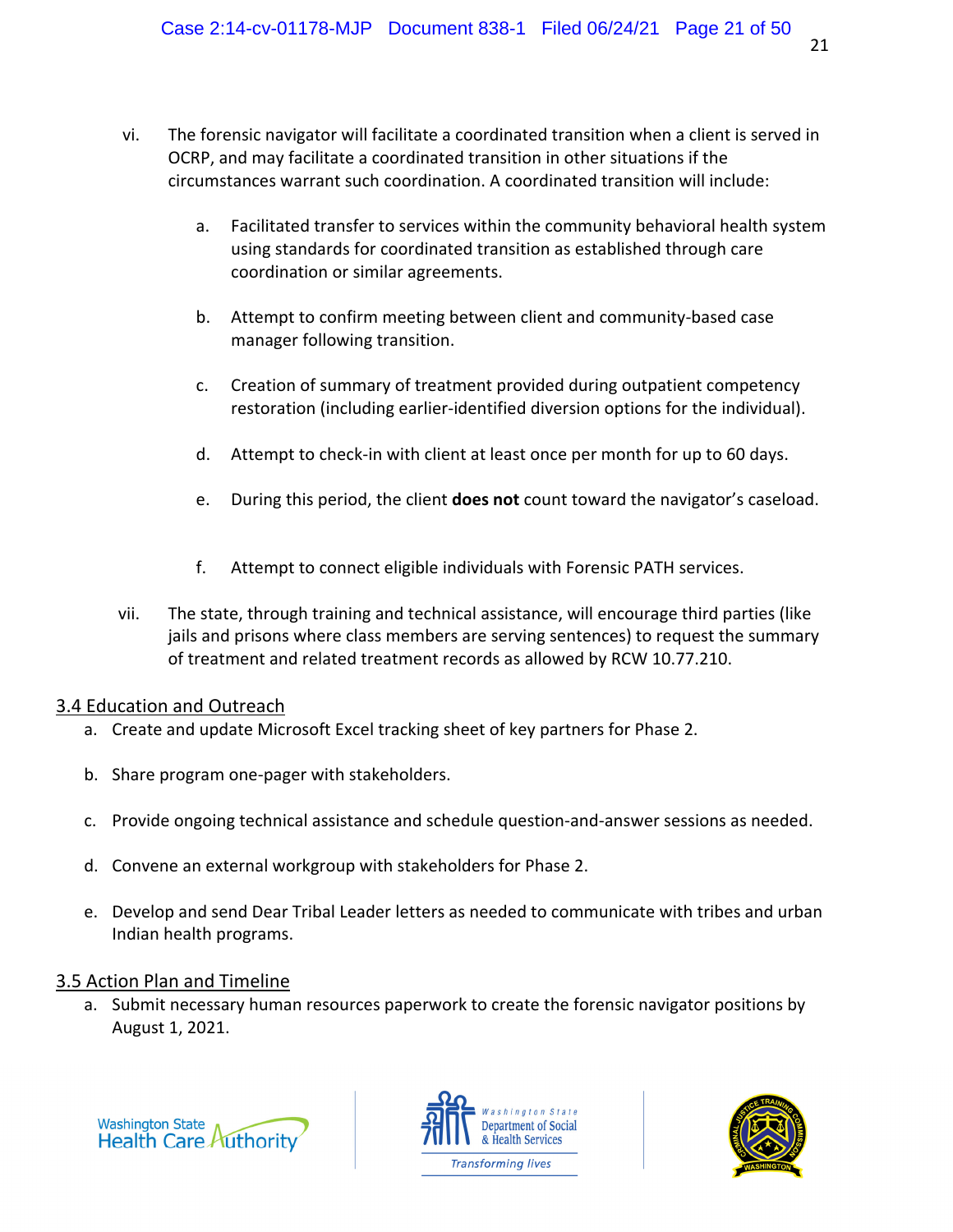- b. Complete recruitment activities including screening, interviewing, and job offers by November 1, 2021.
- c. Hire and complete new employee onboarding process by January 1, 2022.
- d. Day one of forensic navigator program operations in Phase 2 region expected January 1, 2022.





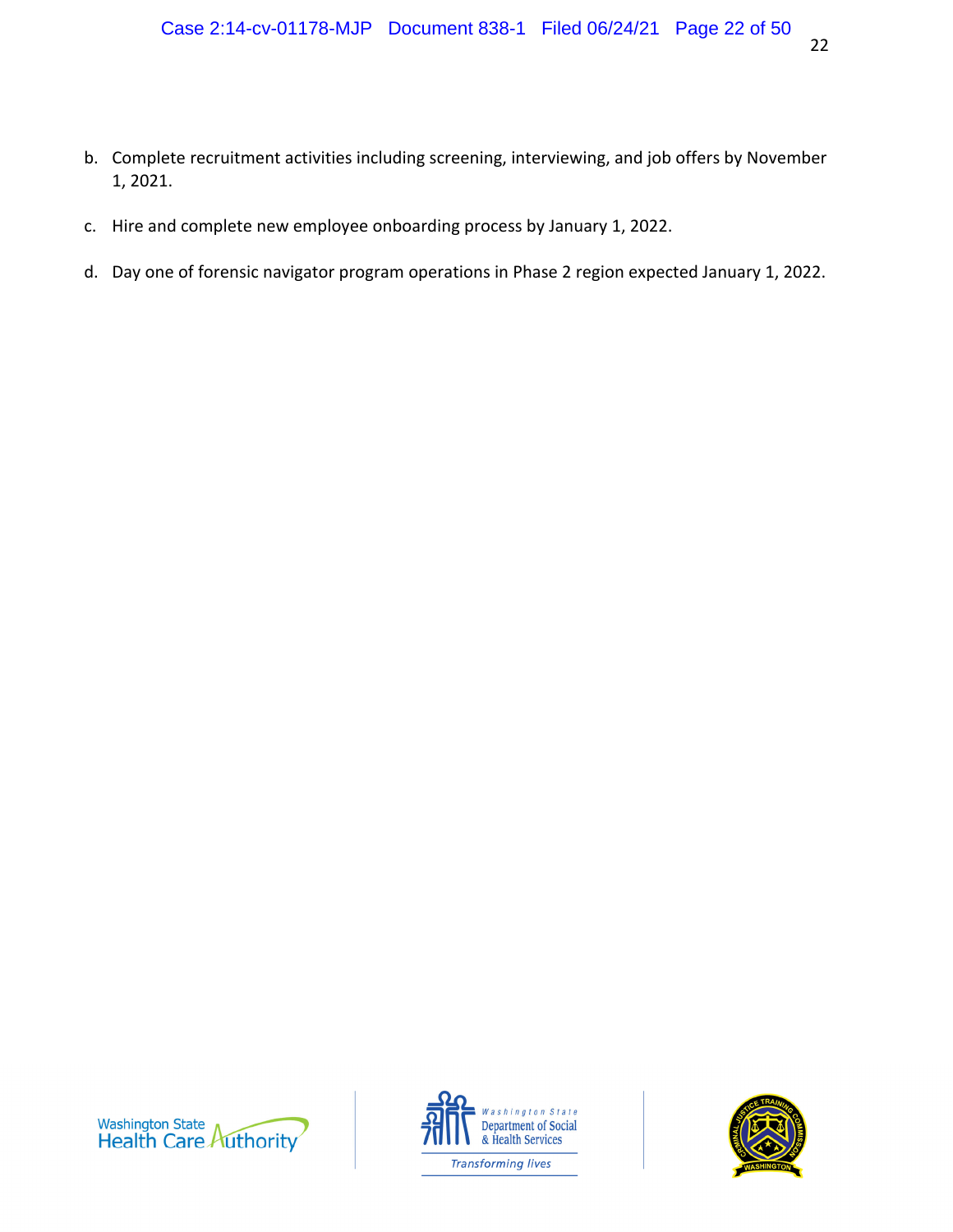# **4.0 Competency Restoration – Ramp Down of Maple Lane and Yakima**

# 4.1 Assigned Owner

DSHS is responsible for residential treatment facilities. OFMHS oversees the facilities.

# 4.2 Statewide vs. Regional

Maple Lane and Yakima RTFs support patients across the state of Washington and the closure of those facilities is part of a statewide effort.

# 4.3 Requirements from the Agreement

- a. Yakima RTF will begin ramp down when class member wait times for inpatient competency services reaches a median of 13 days or fewer for four consecutive months, based on mature data, or no later than December 31, 2021.
- b. Maple Lane RTF will begin ramp down when class member wait times for inpatient competency services reaches a median of nine days or fewer for four consecutive months, based on mature data, or no later than July 1, 2024.

# 4.4 Education and Outreach

- a. Community partners, tribes, American Indian organizations, stakeholders, and families will receive updated information on the Yakima Competency Restoration Center RTF closure process and timeline via meetings, listserv, and letters.
- b. DSHS OFMHS' website will include all relevant ramp down information and official letters to key partners.

# 4.5 Action Plan and Timeline

Note: In the event Maple Lane or Yakima RTF wait times for class member admission for inpatient competency restoration services is met while in Phase 2 of the agreement, the ramp down plan already developed in accordance with the Phase 1 Final Implementation Plan will be followed.

- a. Closure announcement issued DSHS will begin the closure announcement process for the Yakima Competency Restoration Center RTF by June 30, 2021. Announcement will notify courts, prosecutorial and defense attorneys, and jails of the official closure date. Families of patients with releases of information or court assigned guardianship will receive a separate letter about the impending closure.
- b. DSHS will begin meeting with Comprehensive Healthcare to discuss specific closure events by June 30, 2021. Comprehensive Healthcare will provide a facility equipment plan by this time.





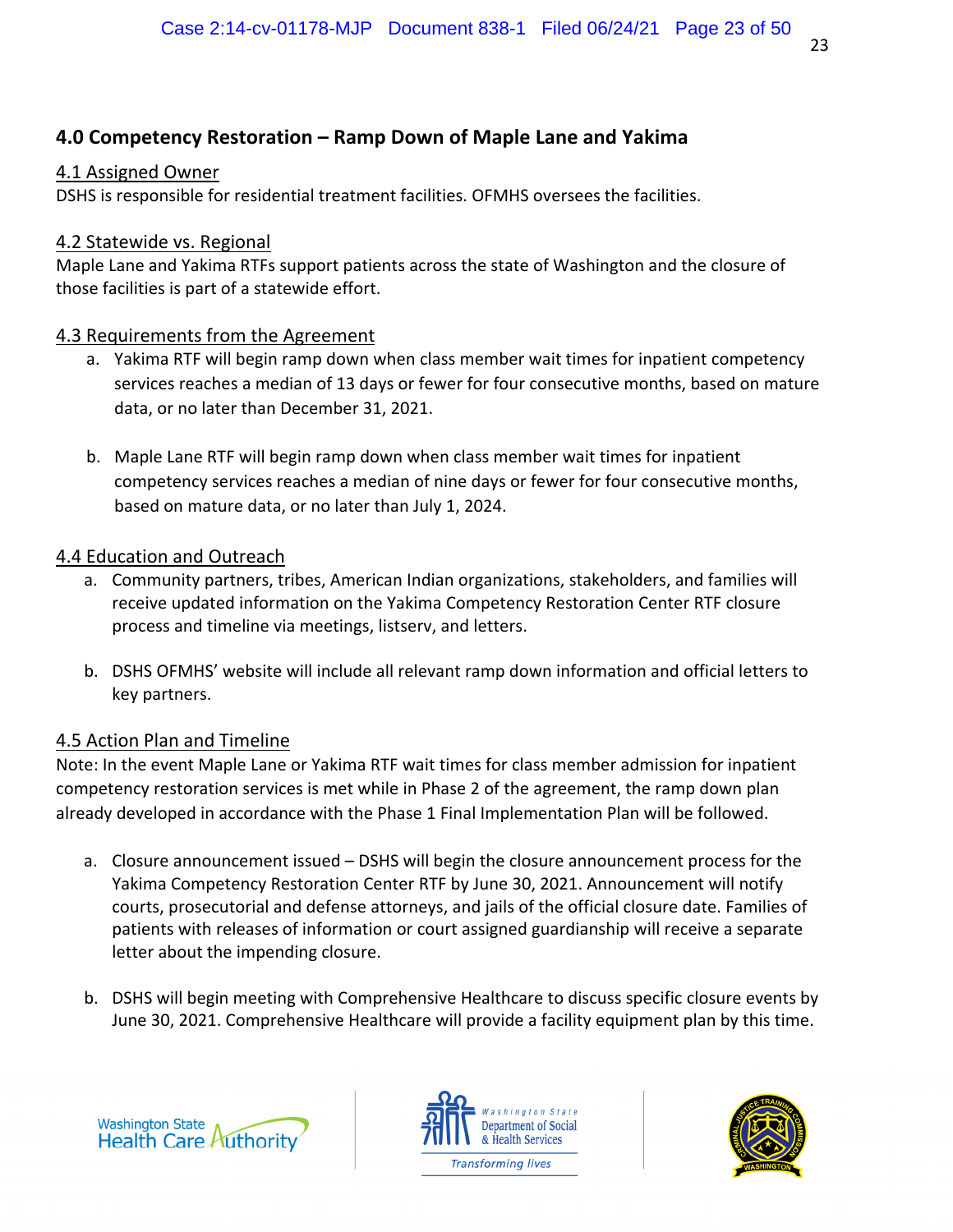- c. Admission planning The RTF will begin work with the DSHS medical director, forensic admissions coordinator, and facility contractor to establish an end date for intakes by August 30, 2021.
- d. First 90‐day orders Yakima Competency Restoration Center RTF will no longer accept first 90‐day orders by August 31, 2021.
- e. Second 90‐day orders Yakima Competency Restoration Center RTF will no longer accept second 90‐day orders by September 15, 2021.
- f. Transfer planning Patient transfer planning begins by October 1, 2021. The plan will identify an alternate care setting within the statewide system. Identified beds will be reserved and allocated for the closure effort.
- g. DSHS will begin releasing press statements about Yakima's closure by October 1, 2021.
- h. 45‐day orders Yakima Competency Restoration Center RTF will no longer accept 45‐day orders by November 1, 2021.
- i. Deadline for transfer of patients All patients transferred out of the Yakima RTF by December 13, 2021.
- j. Final move out Comprehensive Healthcare completes move out procedures at the Yakima RTF by December 27, 2021.





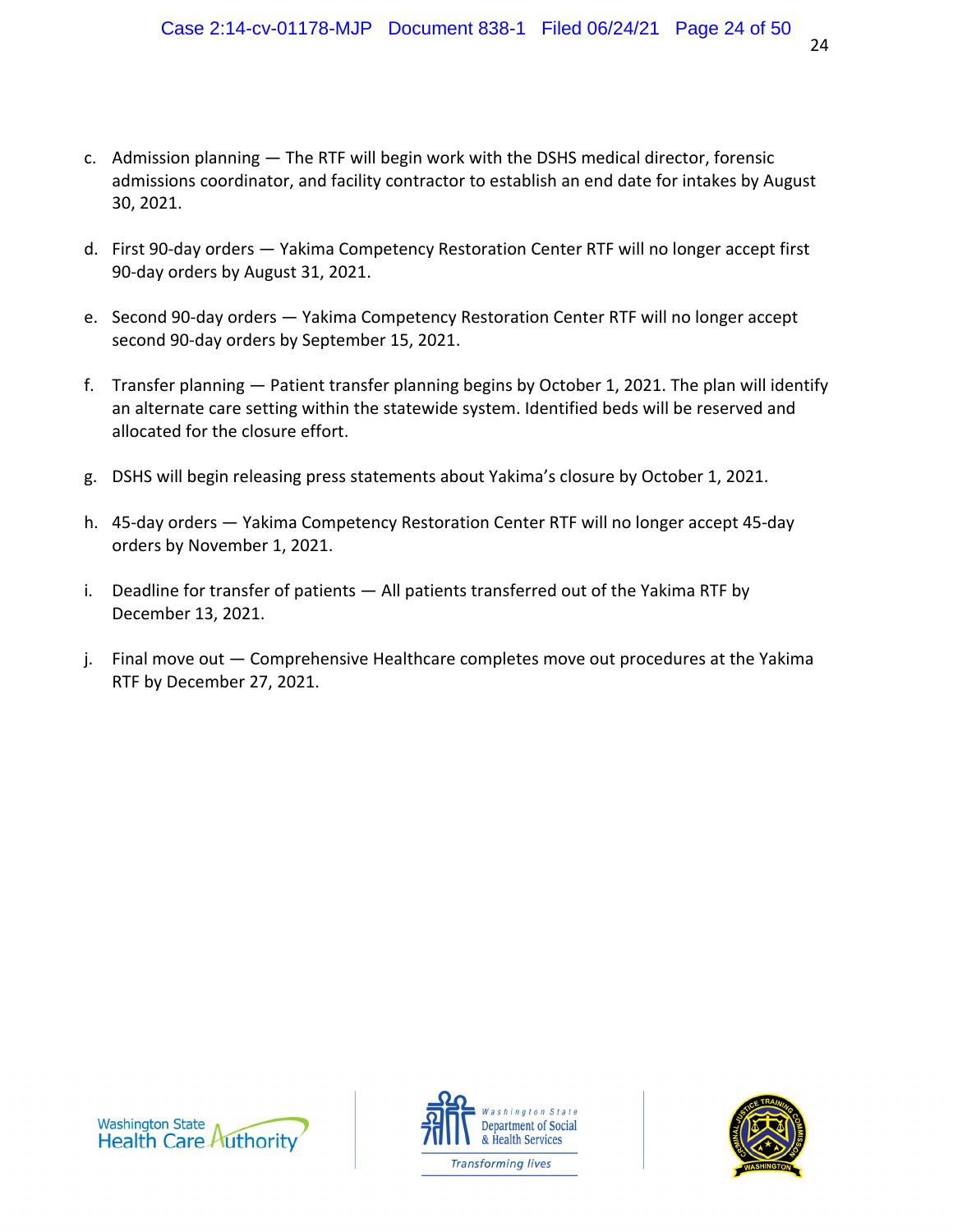# **5.0 Crisis Triage and Diversion – Additional Beds**

## 5.1 Assigned Owner

HCA is responsible for crisis triage and stabilization facilities in the state of Washington.

# 5.2 Statewide vs. Regional

The state will implement this element of the agreement in the selected regions in phases according to the plan outlined in the agreement.

# 5.3 Requirements from the Agreement

The state will seek funding to increase capacity in accordance with the crisis gap plan submitted to the General Advisory Committee in Phase 1.

# 5.4 Education and Outreach

The crisis triage and diversion support workgroup will partner with DSHS and HCA staff to identify future opportunities to address the development of two new crisis triage/crisis stabilization facilities in the Phase 2 region through the use of Department of Commerce funds. Funds provided to the Department of Commerce through the 2021-2023 biennial budget for this element will be awarded through the RFP process, as able to meet the capacity needs for the region while maintaining the goals of the Trueblood element and while offering increased diversion of the targeted populations.

The crisis triage and diversion support workgroup will partner with the Department of Commerce behavioral health facilities program to solidify capital funding inclusion in RFP process.

HCA will partner with the Department of Commerce to develop a communication plan for coordinating with stakeholder groups, tribes, and managed care entities on how to reach entities within the provider network. The plan will include education about upcoming increases to capacity, as well as information for potential contractors about upcoming opportunities.

HCA will monitor progression of services and data collection on the creation of increasing targeted capacity numbers and will report quarterly and semi‐annually to the court.

## 5.5 Action Plan and Timeline

The state requested funds from the legislature to support two additional 16‐bed crisis facilities in the Phase 2 region. If capital funds are granted to the Department of Commerce for this purpose, HCA will partner with them to deploy an RFP for the capital funds in the Phase 2 region by January 31, 2022.

HCA will work with the Department of Commerce in reviewing collected RFP responses by February 28, 2022.





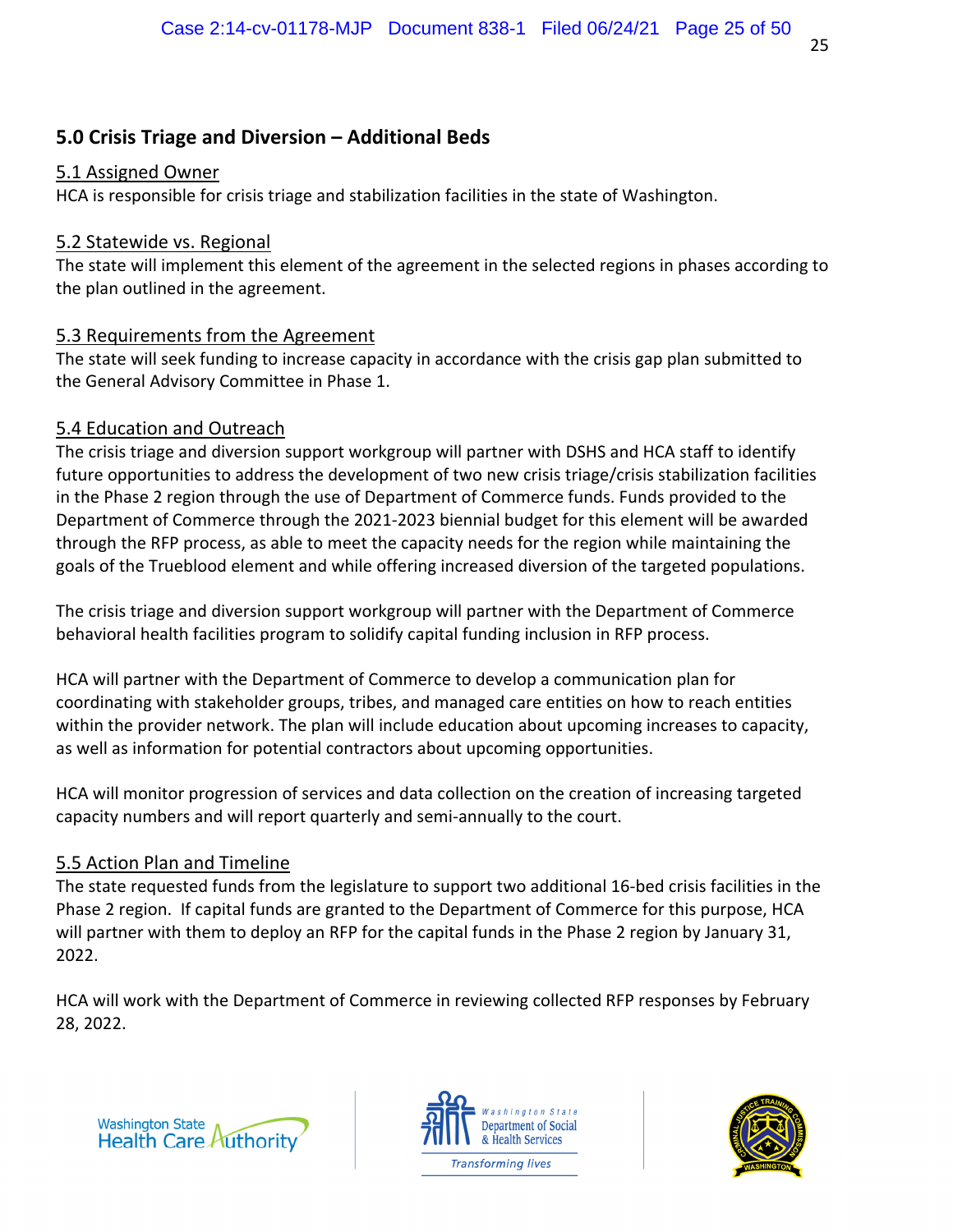The Department of Commerce will issue awards for capital funding for increased bed capacity for crisis triage/stabilization facilities by April 30, 2022. Contracts will be executed by June 30, 2022 for the capital awards.

Construction will begin according to the proposals submitted in the procurement process. Successful bidders for the RFP generally are able to begin construction within six months after contracting processes are finalized. Construction review, zoning and other community siting issues may impact the locations of the facilities, which may cause delays. Given this timeframe and those challenges, construction is estimated to begin December 2022.





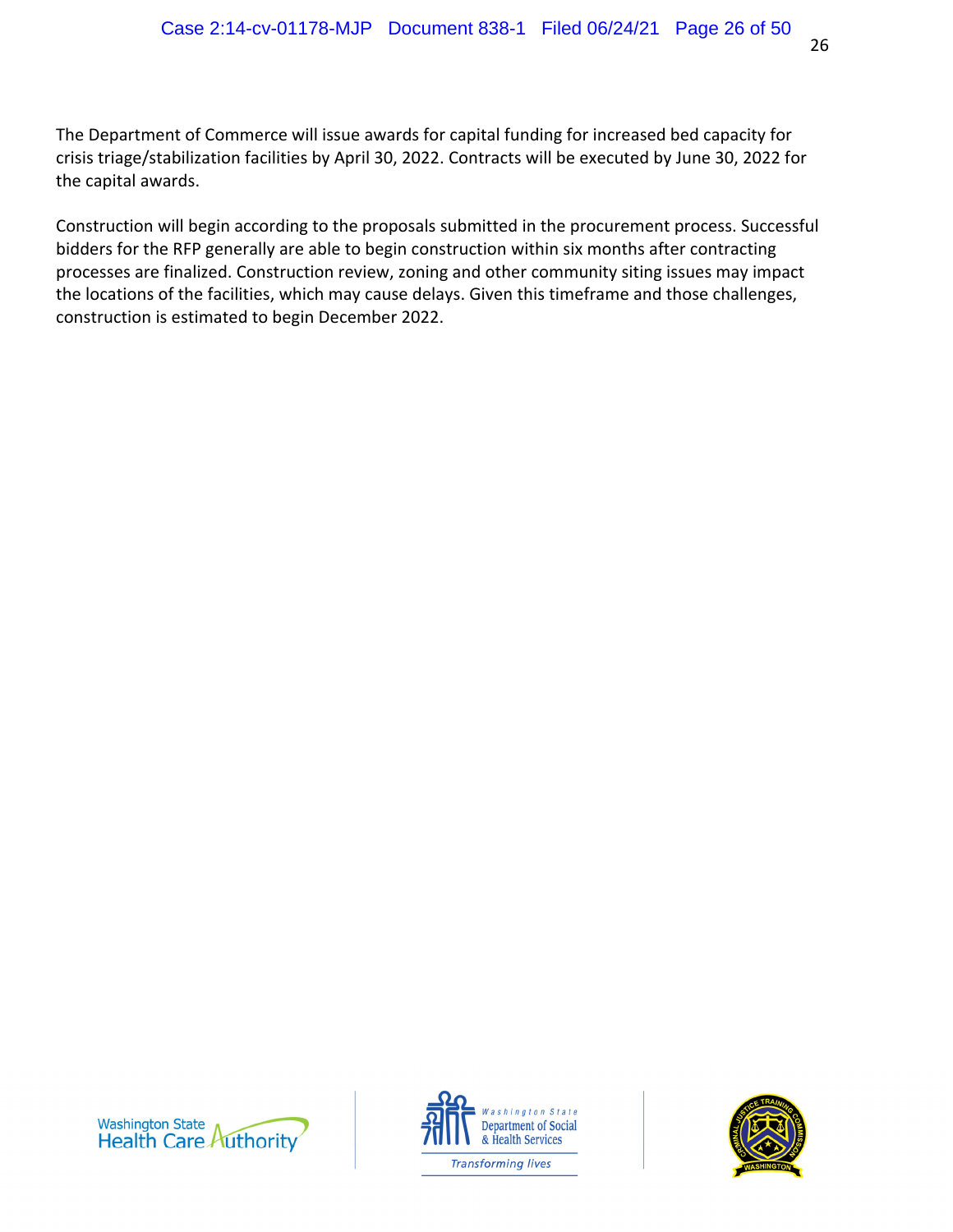# **6.0 Crisis Triage and Diversion – Enhancements**

#### 6.1 Assigned Owner

HCA is responsible for crisis triage and stabilization facilities in the state of Washington.

#### 6.2 Statewide vs. Regional

HCA will implement this element of the agreement in selected regions in phases according to the plan outlined in the agreement.

## 6.3 Requirements from the Agreement

The state will seek and make funds available, through the BHASO, to community providers of crisis stabilization and/or triage facilities for enhancements.

## 6.4 Education and Outreach

- a. Building upon the information in the crisis triage/stabilization report and addendum, the state will work directly with BHASOs and community partners, tribes, and urban Indian health programs to identify available resources in the Phase 2 region for enhancing licensed crisis triage and diversion support services to meet the needs of rural and urban jurisdictions and strengthen partnerships with local law enforcement. Outreach efforts will include discussion with the King County BHASO and potential providers about possible solutions to creating additional crisis triage capacity, both in the form of possible beds and hourly services.
- b. HCA will communicate the contracting process and timeline to parties interested in enhancing crisis triage/stabilization services. HCA will work with contracting services to develop how enhancement of services will allow for increased referrals and acceptance from law enforcement. HCA will coordinate with stakeholder and partner groups to announce final contracts and contracting language.
- c. HCA will develop a communication plan by coordinating with stakeholder groups and managed care entities about how to reach entities within the provider network. The plan will include education about upcoming increases to capacity, as well as information for potential contractors about upcoming opportunities.
- d. HCA will monitor progression of services and data collection on the enhancements and will report quarterly and semi‐annually to the court.





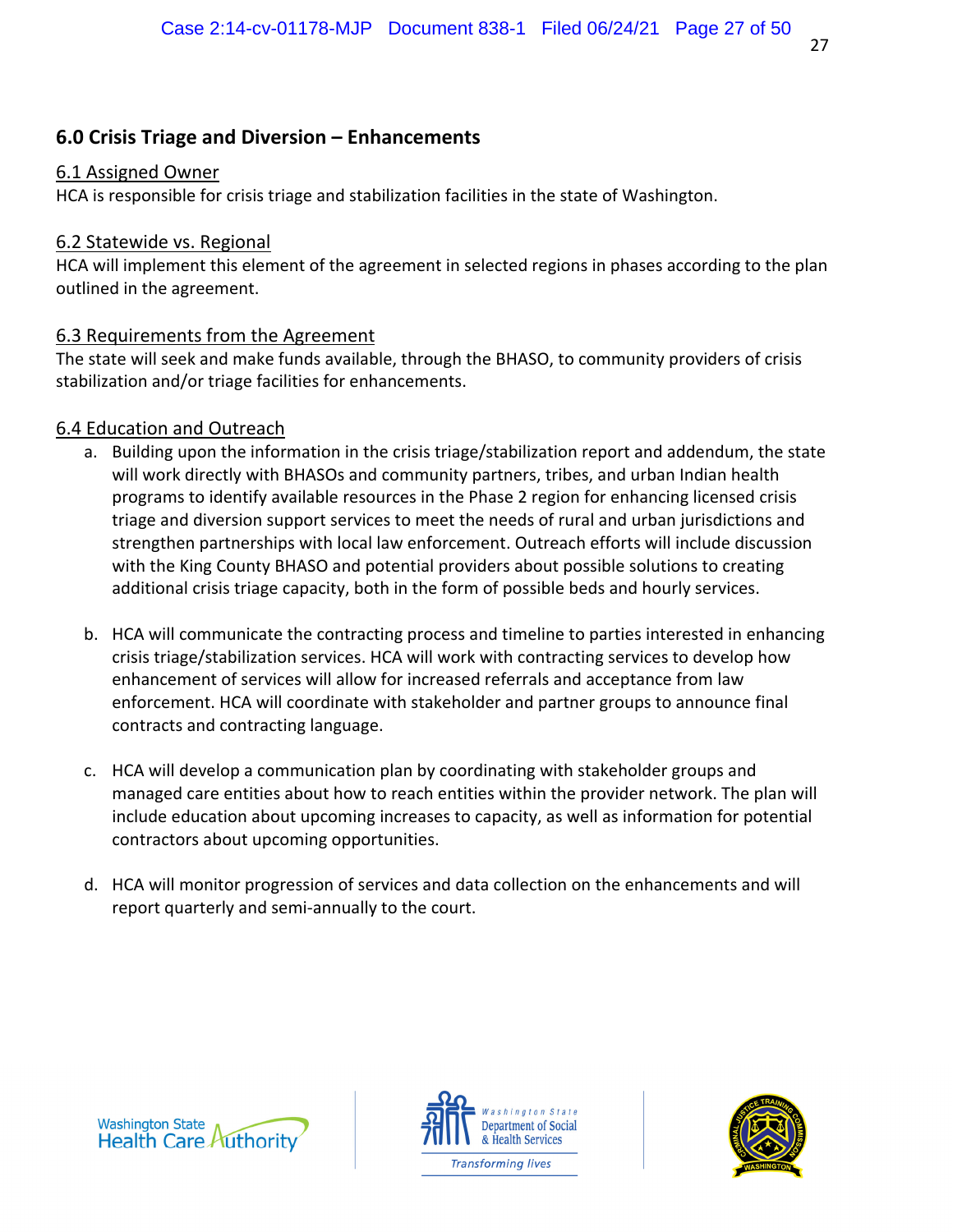- a. HCA, with DSHS partners, will collaborate with tribes, urban Indian health programs, stakeholders, and BHASOs and their contracted crisis triage/stabilization service providers, on the goals of this element by October 15, 2021.
	- i. Building upon the crisis triage/stabilization report and addendum HCA, BHASOs, providers, tribes, urban Indian health programs, and stakeholders will review current inventory and utilization of existing crisis stabilization service providers and facilities as well as facility licensing/certification barriers. This work has begun and is ongoing, but will be completed by October 15, 2021.
- b. Based on funding from the Legislature issued for the fiscal year 2021-2023 biennial budget, available beginning July 1, 2021, HCA will contract, through the BHASO, the enhancement funds to crisis triage/stabilization service providers based on identified needs, and needs identified within the crisis triage/stabilization report and addendum.
	- i. Crisis triage/stabilization service enhancements, subject to adjustment based on the final budget, will be contracted through the BHASO. Under this approach, HCA contracts with the BHASO and the BHASO in turn subcontracts with providers.
		- a. HCA will transmit proposed contracts to the BHASO by August 31, 2021.
		- b. The BHASO will be expected to approve the proposed contracts, after negotiation with HCA, by October 31, 2021. If the contracts have not been executed by October 31, 2021, HCA will continue to engage with the BHASO and continue reasonable efforts to fully execute the contract.
		- c. The proposed contracts will require that the BHASO deploy the enhancements within four months from the date of contract execution. Assuming contracts are approved by the expected timeline, enhancements would be deployed by February 1, 2022. If the BHASO is unable to deploy the enhancements within that timeline, HCA will provide technical assistance, and continue reasonable efforts to support the BHASO in fully deploying the enhancements.
- c. Data collection and monitoring on the enhancements to crisis triage/stabilization service providers will commence upon the first receipts of services, invoices, or contract deliverables.





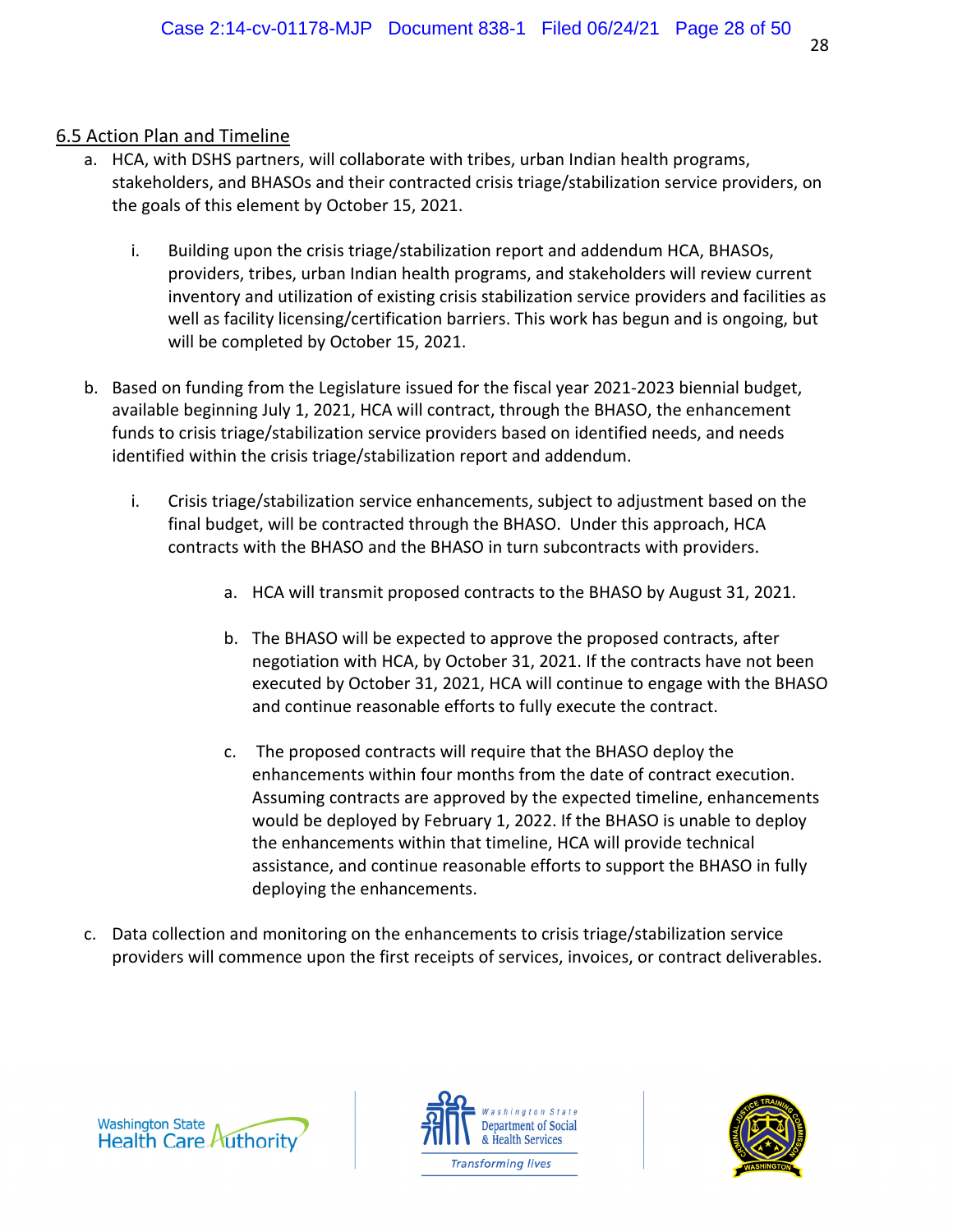# **7.0 Crisis Triage and Diversion – Residential Supports; Short-term Vouchers through Crisis Triage and Stabilization Facilities**

# 7.1 Assigned Owner

HCA is responsible for crisis triage and stabilization facilities in the state of Washington.

# 7.2 Statewide vs. Regional

HCA will implement this element of the agreement in selected regions in phases according to the plan outlined in the agreement.

# 7.3 Requirements from the Agreement

The state will seek funding to provide short-term housing vouchers for use in crisis triage and stabilization facilities. Vouchers cover a maximum of 14 days, but at the discretion of the facility, could be extended an additional 14 days.

Note: To be responsive to the evolving needs in providing crisis triage services, Health Care Authority plans to engage hourly crisis service providers during Phase Two. The Parties recognize that the language in the Contempt Settlement Agreement specified that the short-term housing vouchers were "to be deployed throughout Crisis Triage and Stabilization Facilities." However, the Parties agree that deploying these vouchers through the crisis and triage hourly service providers is not inconsistent with the goals of the agreement, and recommend through this Final Implementation Plan that vouchers may also be made available to these hourly providers.

# 7.4 Education and Outreach

- a. HCA will disseminate information to crisis triage and stabilization service providers on availability of short‐term emergency vouchers.
- b. HCA will collaborate with stakeholders and other interested parties in the King County region.
- c. Initial outreach to potential stakeholders and partners will include, but is not be limited to, regional judges, attorneys, prosecutors, jails, courts, tribes, peer counselors, consumers, consumer advocacy groups, general public, housing providers, crisis providers, and community behavioral health providers.
- d. HCA will coordinate with stakeholder groups, MCOs, and BHASOs to conduct outreach to the provider network. Outreach will include education and alerting potential contractors on upcoming contract opportunities.
- e. HCA will communicate the contracting process and timeline to interested parties.





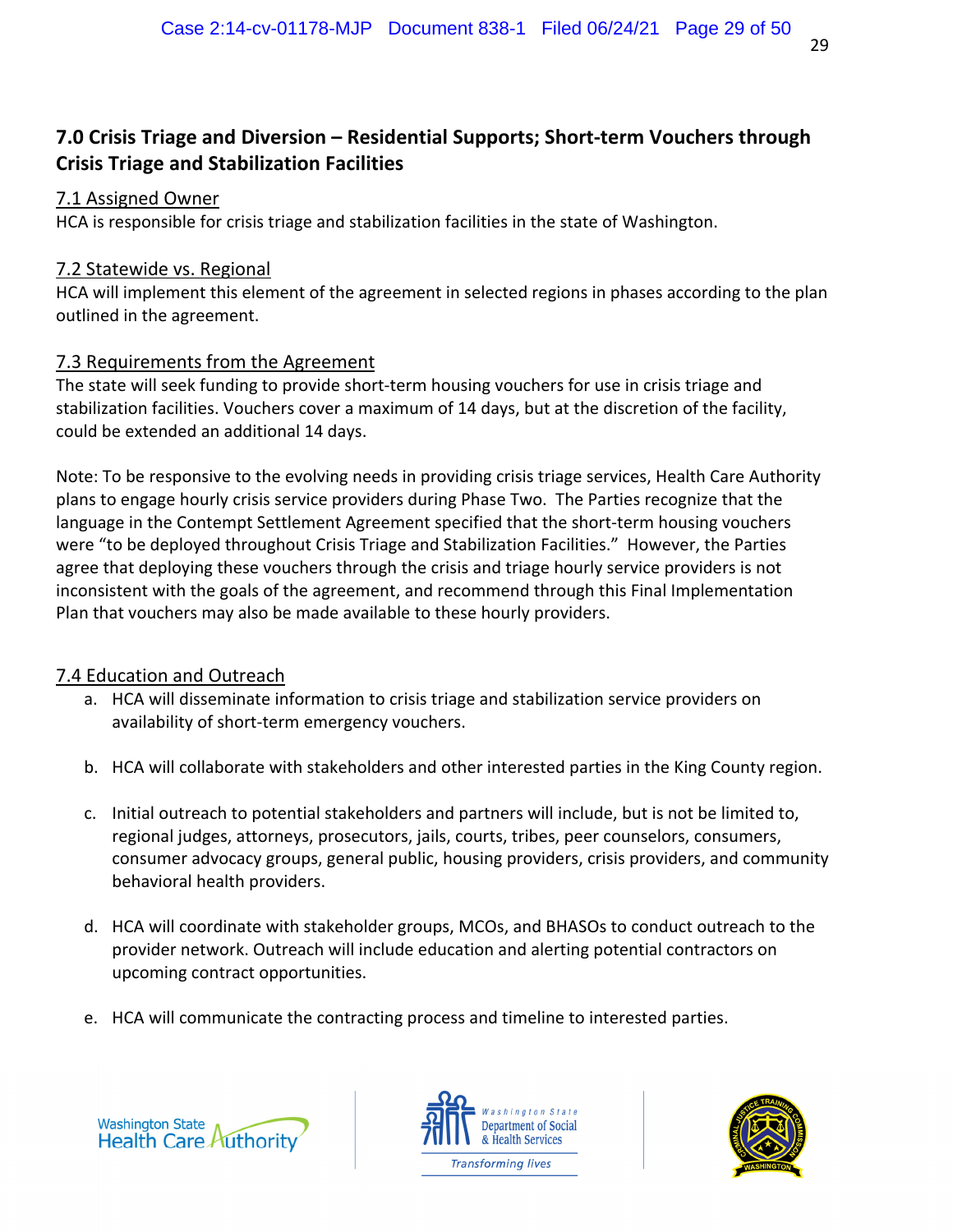- f. HCA will coordinate with stakeholder groups to announce final contracts and contracting language. HCA, in partnership with the other Trueblood elements, will conduct outreach and provide technical assistance to criminal courts and other stakeholders, to support contractors offering short‐term emergency vouchers.
- g. HCA will continue to monitor the implementation of the short‐term emergency voucher contracts in phase 1 regions, and provide updates as needed.
- h. HCA will utilize information obtained from monitoring efforts to complete ongoing and targeted technical assistance.
- i. HCA will contribute to quarterly and semiannual reports to the courts.

- a. Identify regional providers who offer crisis stabilization services in King County.
- b. Funding approved by the Washington State Legislature will be available by July 1, 2021.
- c. Emergency vouchers, subject to adjustment based on the final budget, will be contracted through the BHASO. Under this approach, HCA contracts with the BHASO and the BHASO in turn subcontracts with providers.
	- i. HCA will transmit proposed contracts to the BHASO by August 31, 2021.
	- ii. The BHASO will be expected to approve the proposed contracts, after negotiation with HCA, by October 31, 2021. If the contracts have not been executed by October 31, 2021, HCA will continue to engage with the BHASO and continue reasonable efforts to fully execute the contract.
	- iii. The proposed contracts will require that the BHASO deploy the vouchers within four months from the date of contract execution. Assuming contracts are approved by the expected timeline, vouchers would be deployed by February 1, 2022. If the BHASO is unable to deploy the vouchers within that timeline, HCA will provide technical assistance, and continue reasonable efforts to support the BHASO in fully deploying the vouchers.
- d. Ongoing program monitoring will continue through the Trueblood Quarterly Dashboard. The dashboard will include King County data two quarters after all King County emergency





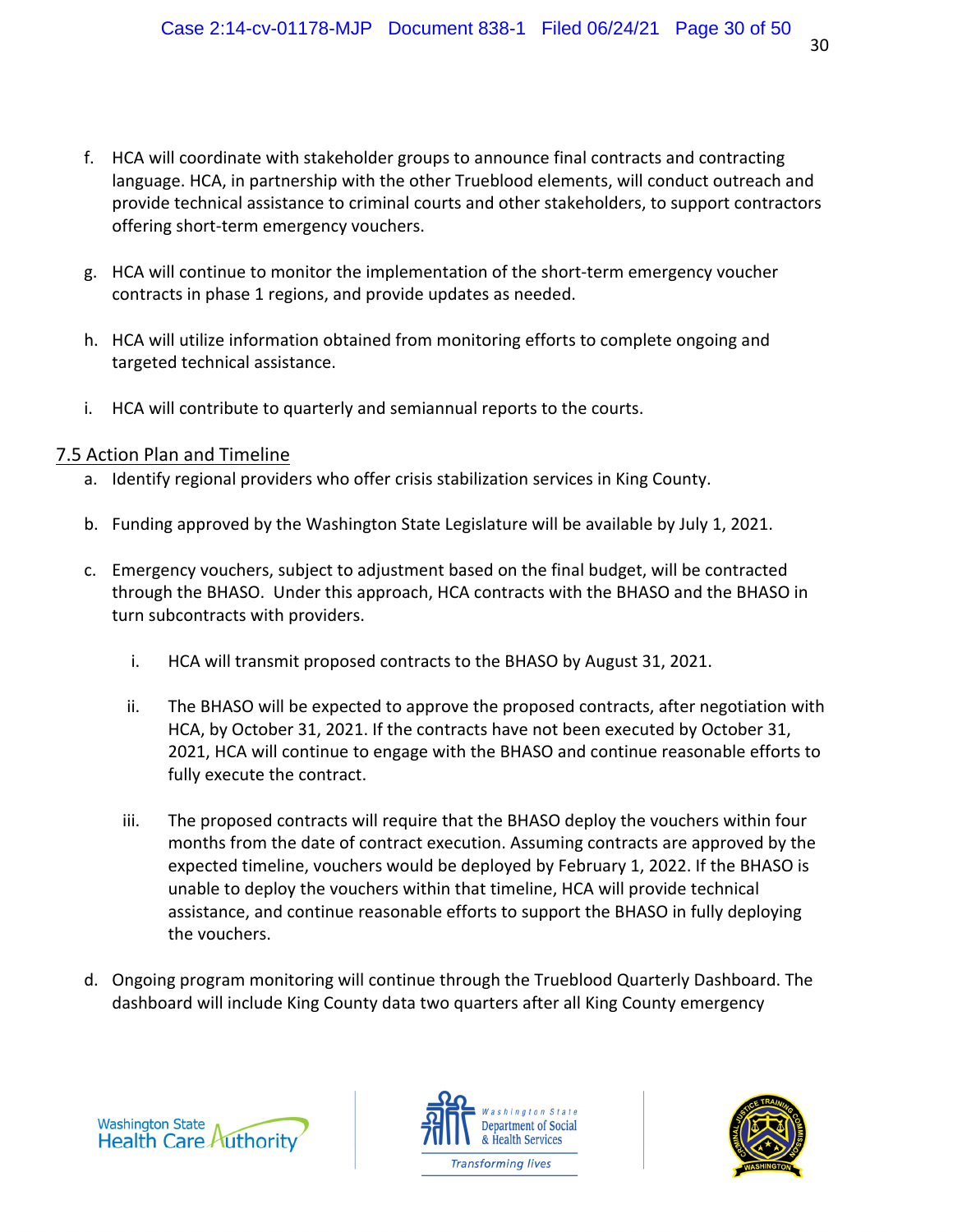voucher contractors begin providing services. This is contingent on King County providers submitting accurate and timely data.





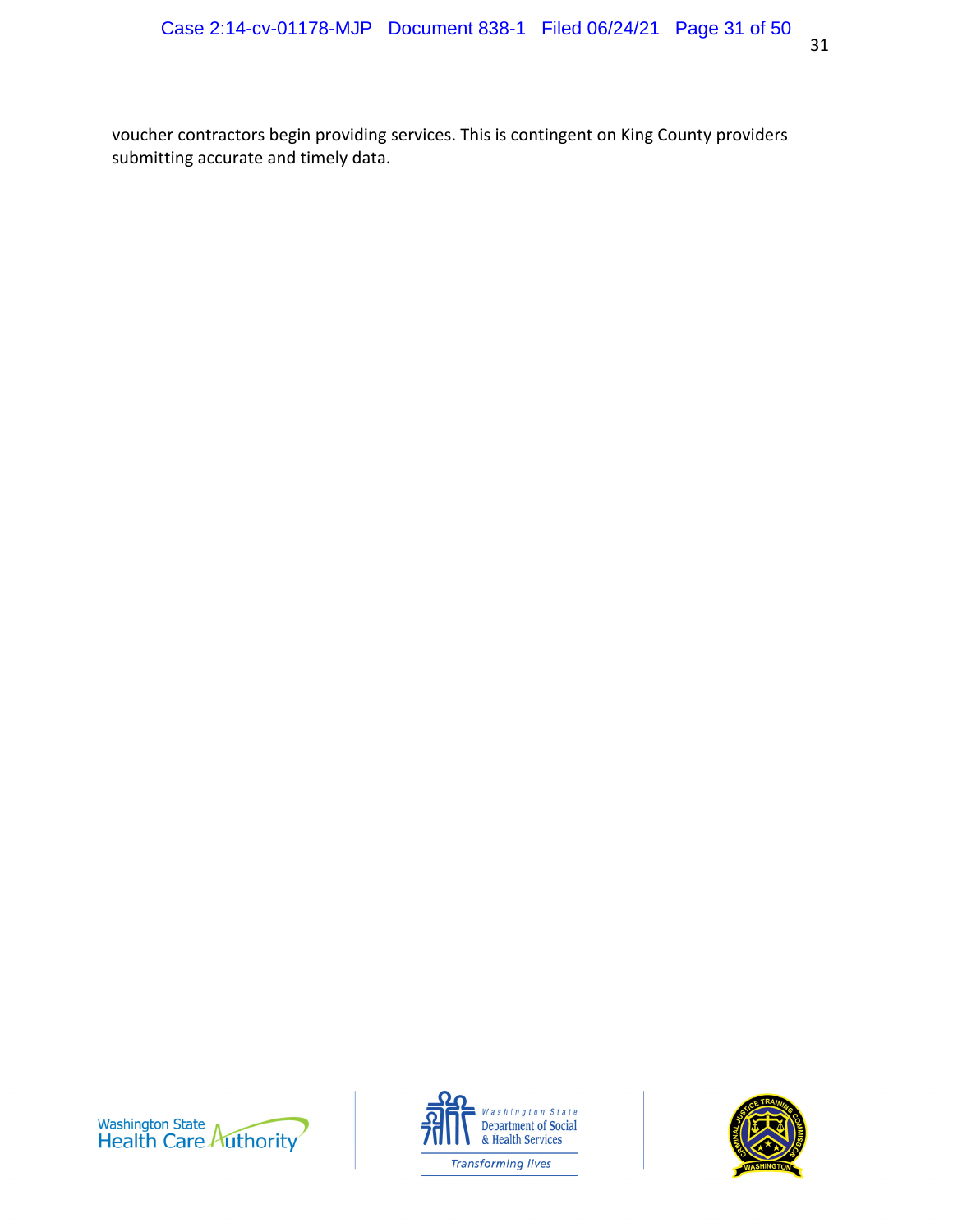# **8.0 Crisis Triage and Diversion – Residential Supports; Forensic HARPS**

## 8.1 Assigned Owner

HCA is responsible for crisis triage and stabilization facilities in the state of Washington.

# 8.2 Statewide vs. Regional

HCA will implement this element of the agreement in selected regions in phases according to the plan outlined in the agreement.

# 8.3 Requirements from the Agreement

- a. Technical assistance will be provided to criminal courts and other stakeholders and includes using residential supports and other services for outpatient competency restoration services.
- b. If a forensic navigator assesses someone participating in outpatient competency restoration services as "unstably housed," that person is eligible for residential supports for the duration of their participation in the services. This will cease if referred to inpatient services. For those opined as competent, it may continue for up to 14 days following transmission of the competency evaluation.
- c. The state will develop residential supports using procurement. Providers procured through this process could deliver residential supports in a way that meets community needs, which might include capital development through the Department of Commerce or a third party, housing voucher programs, leveraging existing local housing programs, or scattered site housing programs.
- d. The state will seek funding to provide residential support capacity associated with outpatient competency restoration in each region.
- e. The state will seek an additional 10 percent funding as described for outpatient competency restoration to be used for clinically appropriate residential support capacity for the population identified in (f).
- f. The state will implement residential support capacity per the phased schedule. This capacity offers housing support options that target individuals who are clinically assessed to need more intensive support immediately following discharge from crisis triage and stabilization facilities. Eligibility requirements include:





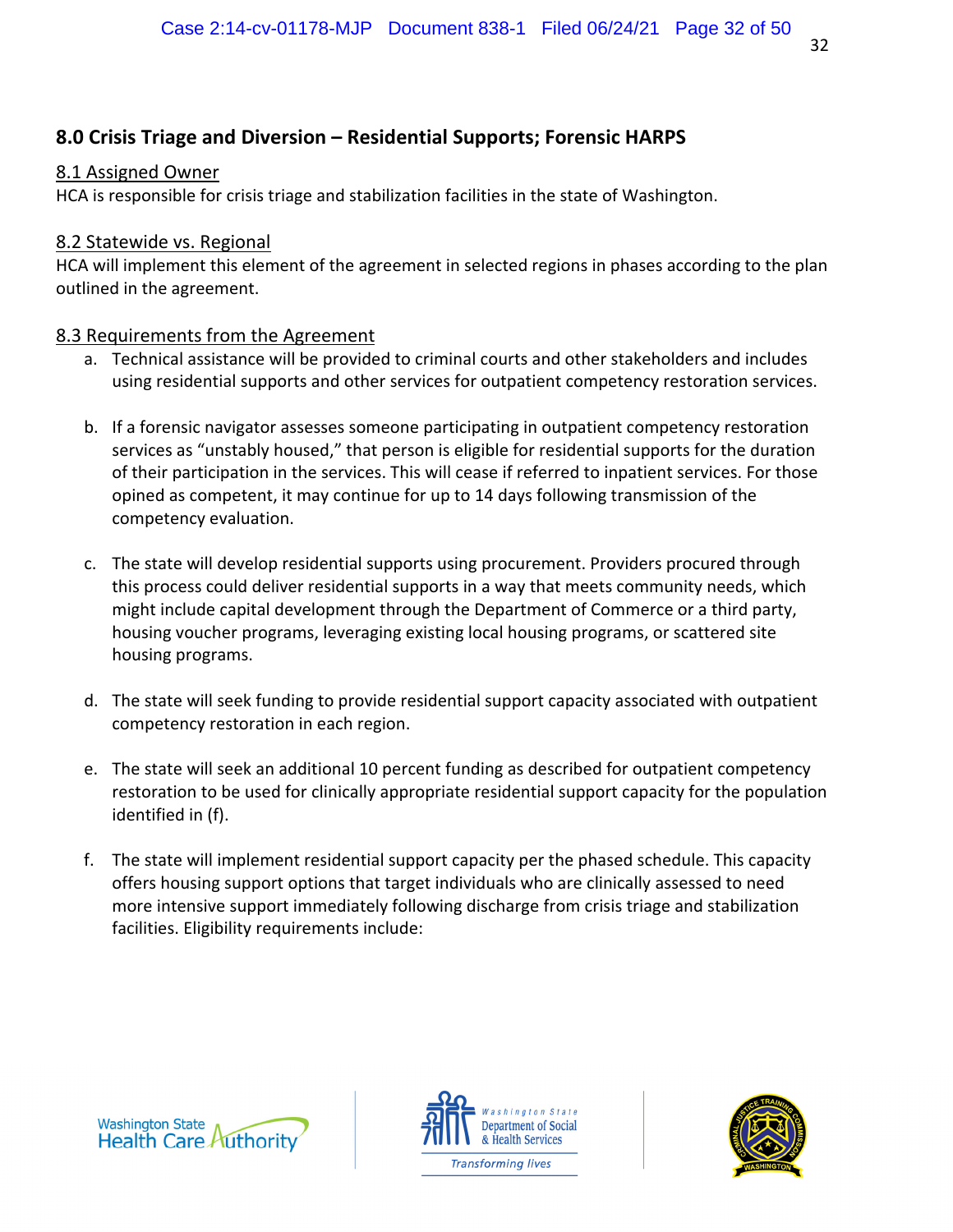- i. Have had at least one prior contact with the forensic mental system in the past 24 months, or were brought to a crisis triage or stabilization facility via arrest diversion under RCW 10.31.110 as determined by the crisis triage and stabilization provider;
- ii. Need assistance accessing independent living options and would benefit from short‐ term housing assistance beyond the 14‐day vouchers;
- iii. Are diagnosed with an acute behavioral health disorder and are assessed to need housing support beyond what is offered through the crisis triage and stabilization facilities or the short-term voucher as described in the agreement at § III.C.2.a;
- iv. Are unstably housed;
- v. Are not currently in the outpatient competency restoration program; and
- vi. Do not meet Involuntary Treatment Act (RCW 71.05) commitment criteria.
- g. The Forensic HARPS program is available to individuals clinically assessed to benefit from the Forensic HARPS program in outpatient competency restoration.
- h. People eligible for Forensic PATH are provided access to residential supports.

## 8.4 Education and Outreach

- a. HCA will coordinate with the Washington State Department of Commerce to leverage local coordinated entry, deed recording fees, and housing and essential needs resources.
- b. Principles of the Substance Abuse and Mental Health Services Administration Permanent Supportive Housing model will be disseminated throughout all projects including forensic navigators.
- c. Training on Permanent Supportive Housing model principles for all Forensic HARPS teams will be conducted prior to any services being provided.
- d. HCA will disseminate information to crisis triage and stabilization service providers on availability of short‐term housing vouchers.
- e. HCA will collaborate with stakeholders, tribes, urban Indian health programs, and other interested parties in the King County region.





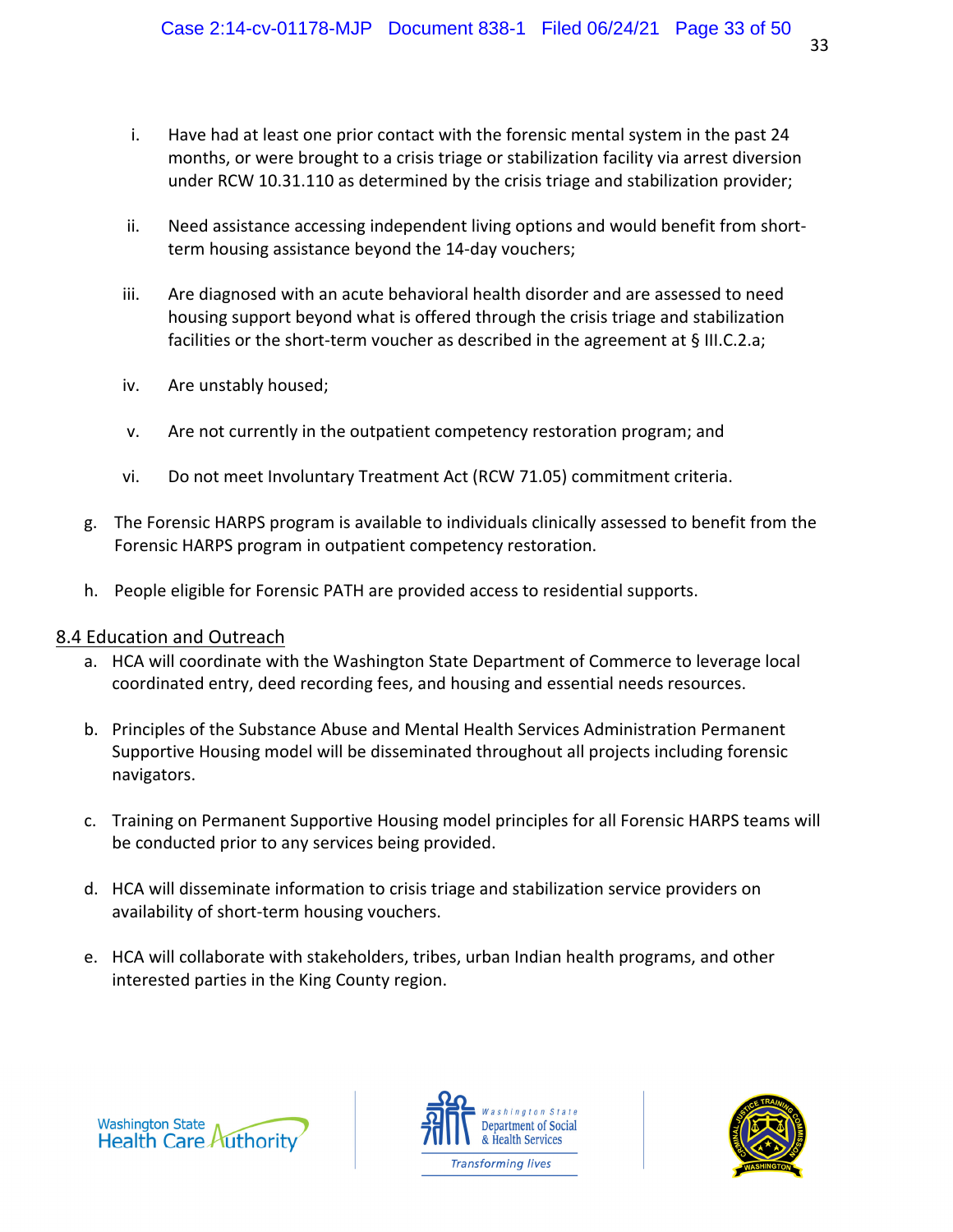- f. Initial outreach to potential stakeholders and partners will include, but not be limited to, regional judges, attorneys, prosecutors, jails, courts, tribes, peer counselors, consumers, consumer advocacy groups, general public, housing providers, crisis providers, and community behavioral health providers.
- g. HCA will coordinate with stakeholder groups, MCOs, and BHASOs to conduct outreach to the provider network. Education about new programs will be provided, as well as alerting potential contractors on upcoming contract opportunities.
- h. HCA will communicate the contracting process and timeline to interested parties.
- i. HCA will coordinate with stakeholder groups to announce final contracts and contracting language. HCA, in partnership with the other Trueblood elements, will conduct outreach and provide technical assistance to criminal courts and other stakeholders, to support the Forensic HARPS program services.
- j. HCA's Forensic HARPS internal workgroup will partner with the forensic navigator workgroup, the outpatient competency restoration workgroup, and the DSHS/HCA communications team to provide information to stakeholders, community partners, tribes, urban Indian health providers, and program participants in the King County region.
- k. HCA will continue to monitor the implementation of the Forensic HARPS programs in the Phase 1 regions and provide updates as needed.
- l. HCA will complete continuous quality improvement to the fidelity to the Housing First and Permanent Supportive Housing models of service delivery.
- m. HCA will utilize information obtained from monitoring efforts to complete ongoing and targeted technical assistance.
- n. HCA will contribute to the quarterly and semi‐annual reports to the courts.

- a. Identify regional supportive housing programs (within community mental health agencies, tribes, and urban Indian health providers) that are currently in existence in King County by February 28, 2021.
- b. Forensic HARPS will coordinate contracting efforts with OCRP, Forensic Navigators, and Forensic PATH by March 31, 2021.





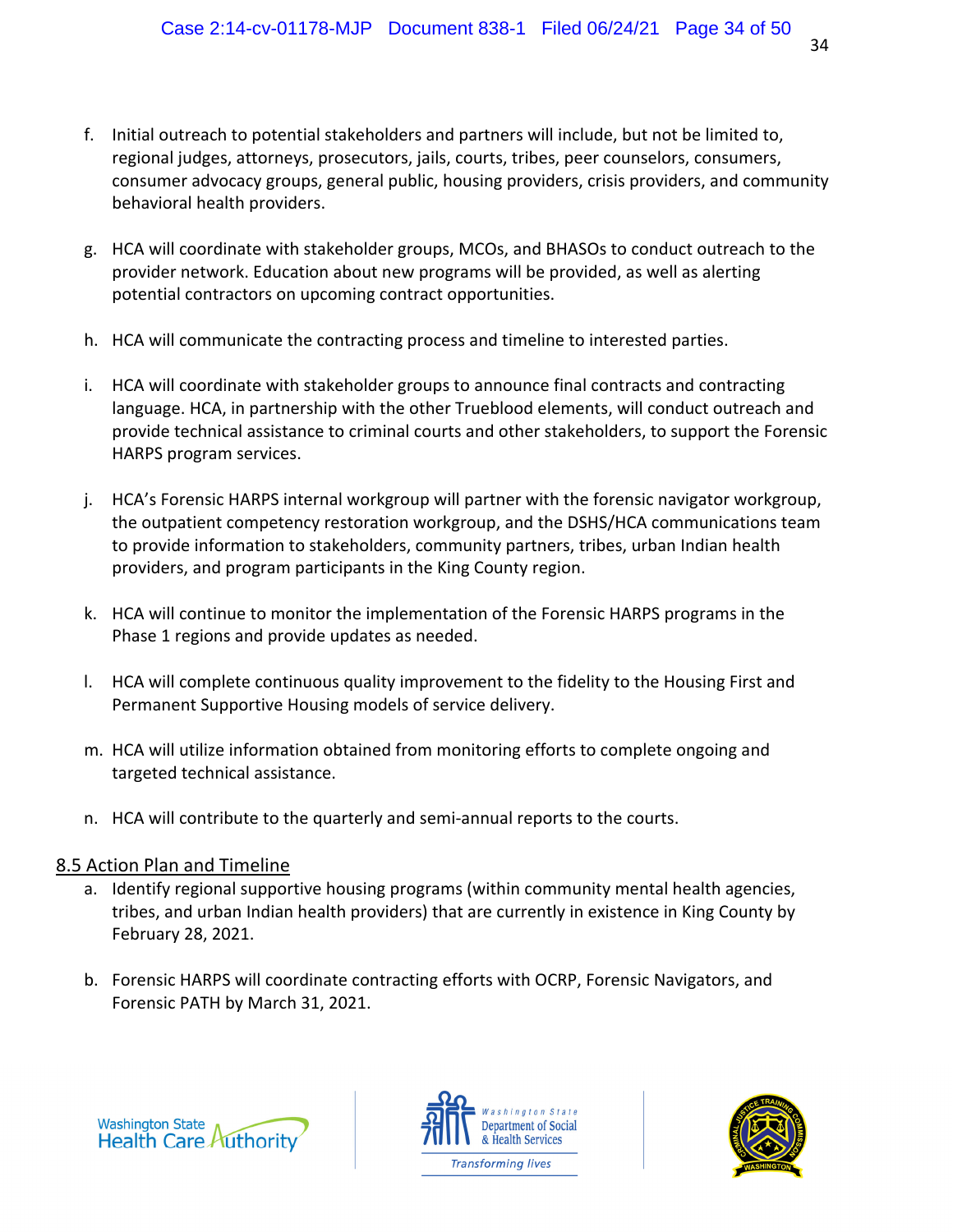- c. Funding becomes available as appropriated by the Washington State Legislature by July 1, 2021.
- d. HCA, subject to adjustment for the final budget, will pursue direct contracting with providers in order to implement this element.
	- I. Contracts will be finalized by November 30, 2021.
	- II. Forensic HARPS providers will recruit, hire and train staff with HCA support and technical assistance within four months of contract execution, with services expected to be provided by March 31, 2022.
- e. If HCA conducts an RFI and no providers are identified for contracting, HCA will consult with the Executive Committee on how the implementation should be adjusted to implement the HARPS element.
- f. Short-term housing vouchers will be available to organizations that provide crisis stabilization services in King County consistent with the time line described in section 7.5 above.
- g. Training to all Forensic HARPS teams upon contract execution will include how to complete the data tracker/spreadsheets, the Permanent Supportive Housing model, and enhanced peer services continuing education.
- h. King County's Forensic HARPS program(s) will collect the same data metrics as the Phase 1 regions at the onset of program services commencing in King County.





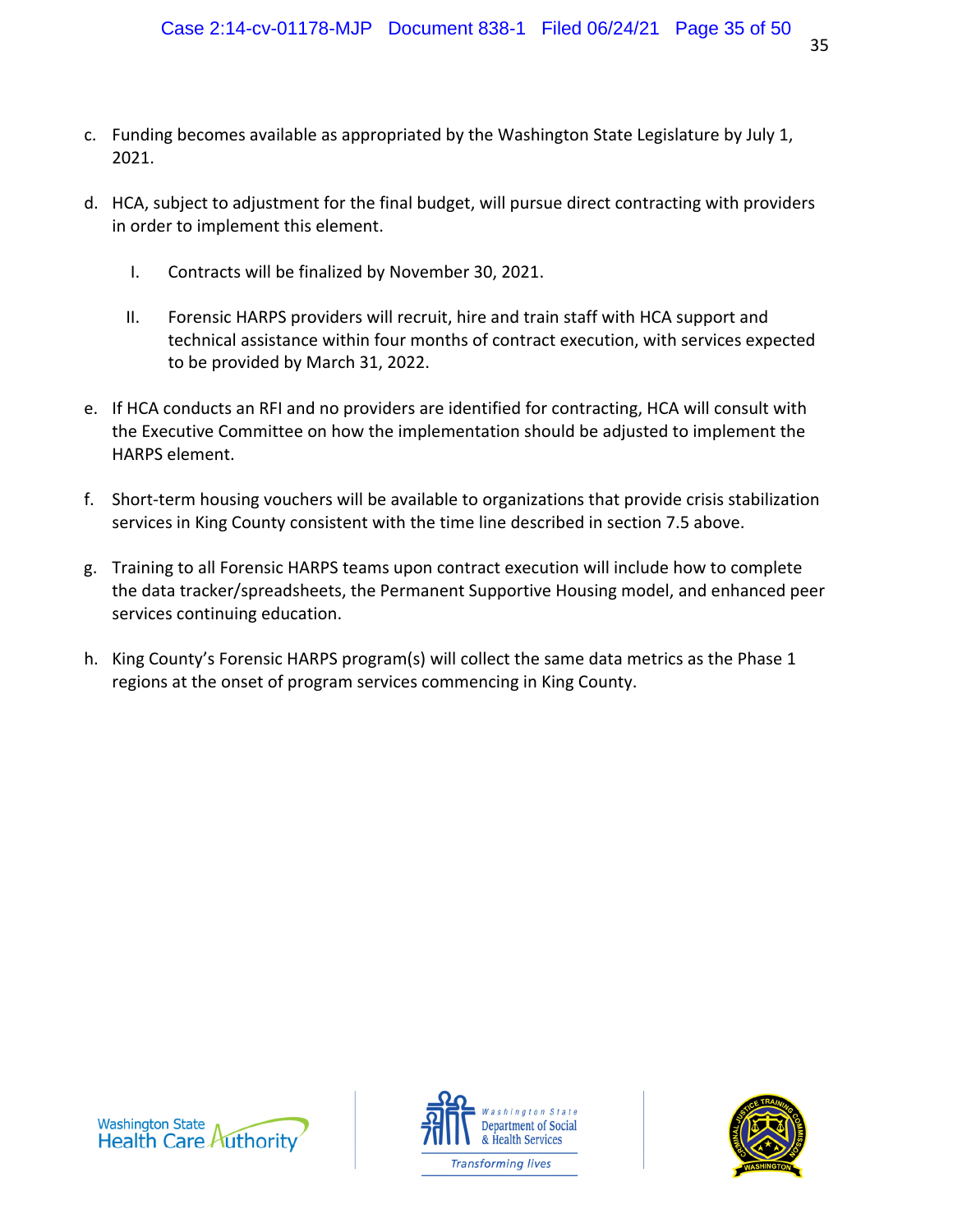# **9.0 Crisis Triage and Diversion – Mobile Crisis Response (MCR)**

#### 9.1 Assigned Owner

HCA is responsible for community health care including mobile crisis programs in the state of Washington.

#### 9.2 Statewide vs. Regional

HCA will implement this element of the agreement in selected regions in phases according to the plan outlined in the agreement.

#### 9.3 Requirements from the Agreement

- a. The state will request a recommendation from the Washington Association of Sheriffs and Police Chiefs and regional MCR providers on reasonable response times for the region.
- b. The state will seek funding to increase MCR services for the region.
- c. The state will request a plan for providing MCR services. This includes new MCR services and should include proposing numbers, credentialing, and location of mental health professionals. The plan will be tailored to meet the needs of the region, considering the need for timely response throughout the region.
	- i. The plans and any resulting contracts for services require providers make MCR services available 24/7.
	- ii. Services are accessible without fully completing intake evaluations and/or other screening and assessment processes.
	- iii. Contracting entities include response time targets, after considering the WASPC and regional MCR providers' recommendations.
- d. In Phases 2 and 3, parties use reported MCR data to inform future funding requests and potentially add contractual requirements to meet response‐time targets.
- e. Co‐response teams of law enforcement and mental health professionals are encouraged to rely on MCRs to accept individuals identified as needing mental health services.

## 9.4 Education and Outreach

a. For each region, the following entities will require written education and outreach materials, webinars and regional presentations:





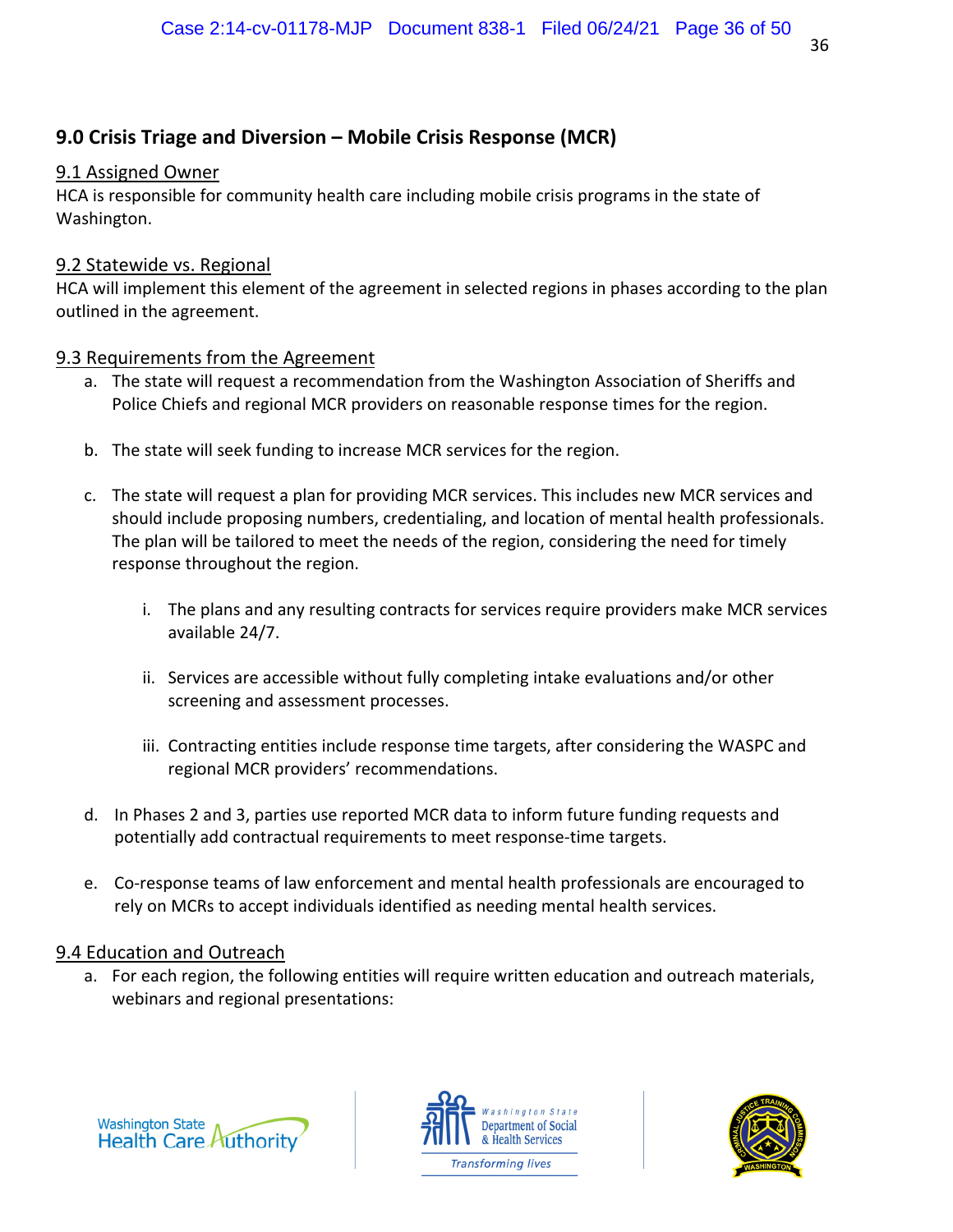- i. Crisis teams
- ii. Behavioral health providers
- iii. Law enforcement agencies
- iv. Emergency departments
- v. Crisis settings such as evaluation and treatment centers, crisis stabilization units, respite, and triage
- vi. Tribes and urban Indian health providers
- vii. DSHS administrations (Developmental Disabilities Administration and the Aging and Long‐Term Support Administration) and other social service providers
- viii. Ombuds and consumer‐run organizations
- ix. First responders and ambulance companies
- b. Outreach and education will focus on creating awareness of the MCR service and how to request those services.
- c. HCA will include outreach and education expectations in their contract with the BHASO for the MCR service and provide oversight of outreach.
- d. These will commence at the start of the MCR Trueblood enhancements contracts.
- e. HCA will assist with messaging about MCR services in advance of the regional MCR contracts.

- a. HCA will continue to partner with WASPC as participation in the Phase 2 region implementation process begins by July 1, 2021.
- b. Selected regional partners, including the BHASO, MCR teams, and law enforcement, will identify participants to collaborate in developing regional timeliness expectations before July 31, 2021.





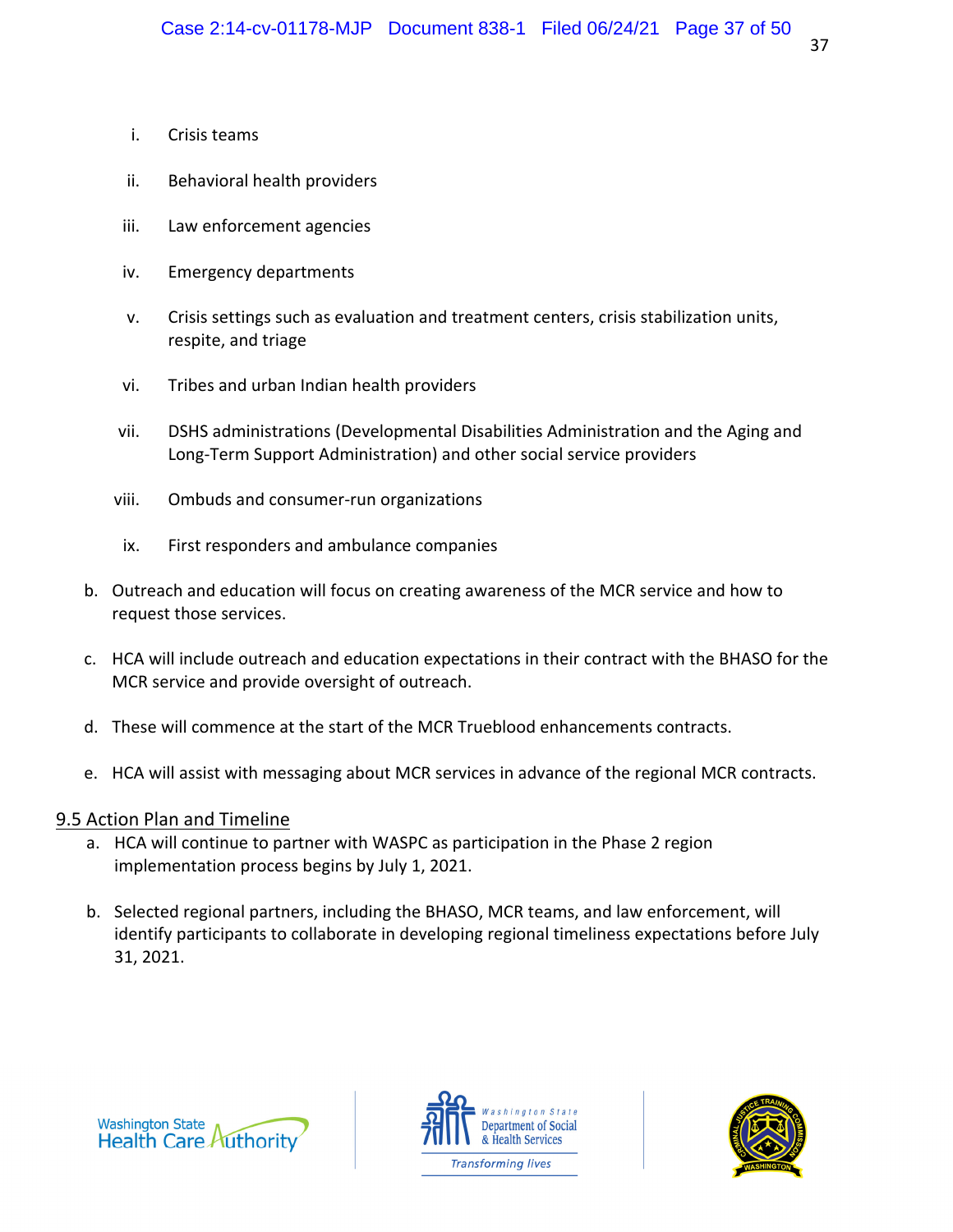- c. HCA will begin holding regional meetings with King County MCR providers to review current timeliness data and discuss opportunities to increase response times and increase collaboration with co‐responder teams by August 31, 2021.
- d. HCA will draft request for plans with timeliness standards for King Region based on funding allocated by the Legislature and post for BHASO's response by October 31, 2021.
- e. BHASO response to request for plan is due December 31, 2021.
- f. HCA, DSHS, and WASPC delegates review request for plans by January 31, 2022.
- g. BHASOs receive feedback and submit changes by February 28, 2022.
- h. HCA will negotiate enhancements to MCR contract language with BHASOs and execute contracts by April 30, 2022. Contracts may be standalone or embedded within existing contracts through an off‐cycle amendment.
- i. BHASOs negotiate with the subcontractor/provider to implement strategies identified on the plan with the service provision by July 1, 2022.
- j. BHASOs and HCA provide outreach and education campaigns within the region to ensure local system partners are aware of the enhanced services and how to seek them by September 30, 2022.
- k. BHASOs will submit enhanced MCR supplemental transactions in the Behavioral Health Data System by January 31, 2023.





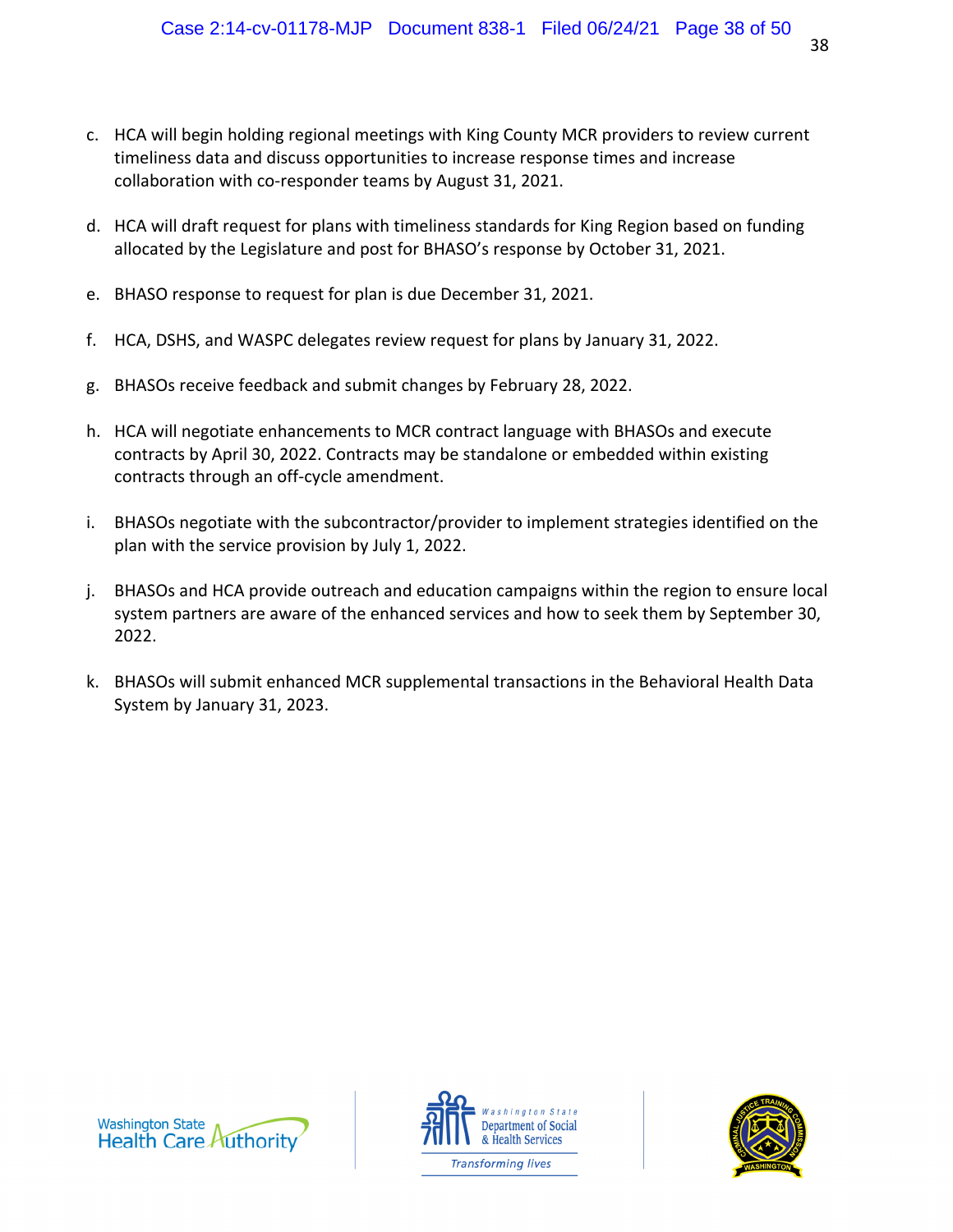# **10.0 Crisis Triage and Diversion – Co-Responders**

## 10.1 Assigned Owner

HCA is responsible for community health care including mobile crisis. WASPC administers the coresponder program in the state of Washington.

## 10.2 Statewide vs. Regional

The state will integrate this element of the settlement in selected regions in phases according to the plan outlined in the agreement.

# 10.3 Requirements from the Agreement:

The state's implementation plan (as described in IV.D.) describes how the state supports and encourages integration of these programs into the other elements of the agreement.

# 10.4 Education and Outreach

The state will work with WASPC to create a fact sheet or other appropriate educational materials about mental health field response teams.

# 10.5 Action Plan and Timeline

The state will continue quarterly collaboration meetings with WASPC. The state will continue encouraging and inviting WASPC participation in both the General Advisory Committee and other Trueblood project teams.





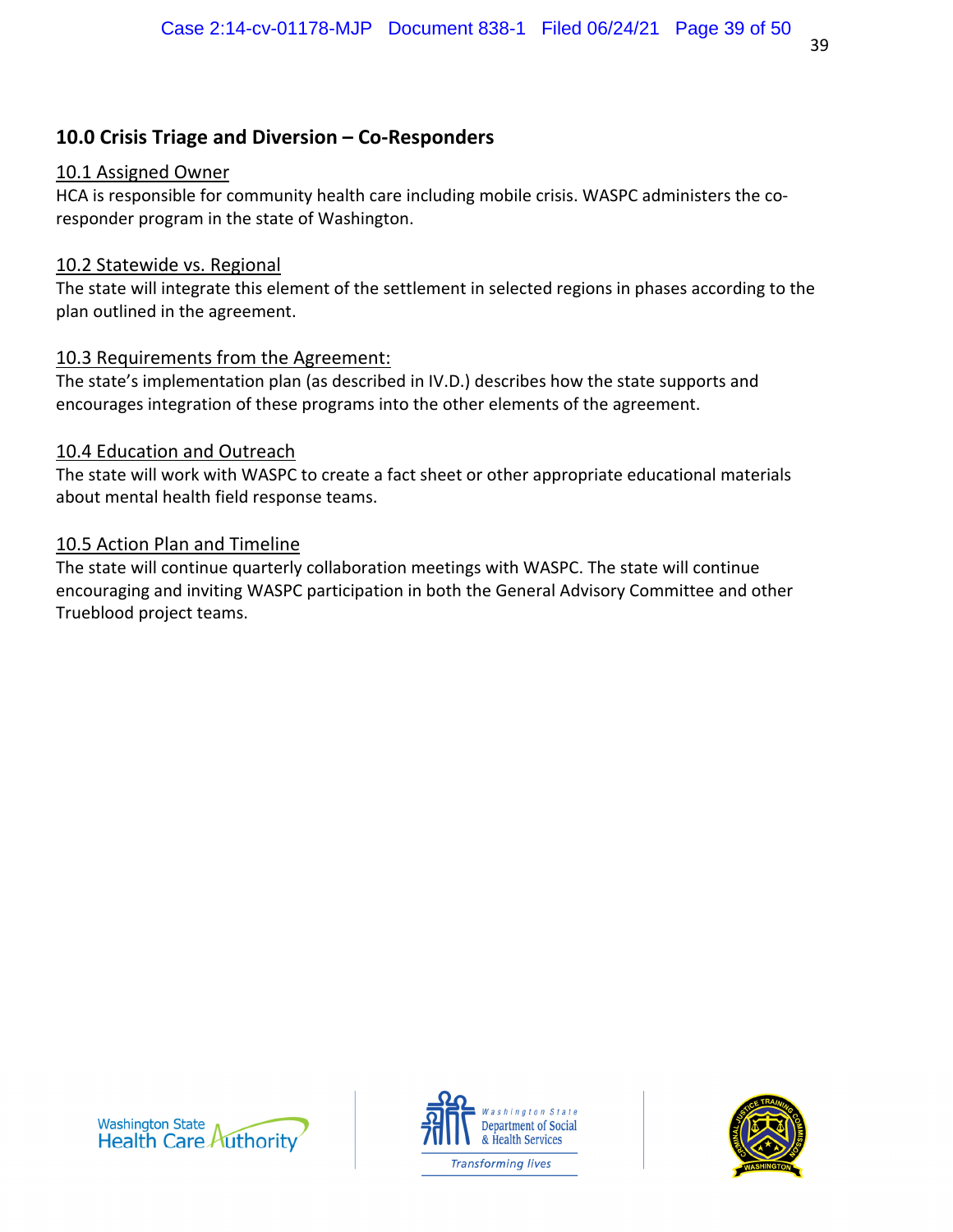# **11.0 Crisis Triage and Diversion – Forensic PATH**

#### 11.1 Assigned Owner

HCA is responsible for community health care in the state of Washington.

## 11.2 Statewide vs. Regional

HCA will implement this element of the agreement in selected regions in phases according to the plan outlined in the agreement.

# 11.3 Requirements from the Agreement

- a. Contract with community providers to provide intensive case management services to high utilizers. Develop strategies for assertive outreach and engagement. Develop a community collaboration effort to identify and coordinate services for those most at‐risk.
- b. Offer the following services to those identified as eligible for forensic PATH for a six‐month period:
	- i. Intensive case management (including outreach and engagement activities occurring outside a competency referral)
	- ii. Engagement activities
	- iii. Housing supports using the HARPS model, which includes securing and maintaining housing, peer support, and rent or other housing subsidies in the amount of up to \$1,200 per month for up to six months
	- iv. Transportation assistance
	- v. Training or accessing resources and other independent living skills
	- vi. Support for accessing healthcare services and other non‐medical services
- c. Create effective data tracking system and reporting structure to Trueblood coordinator for tracking coordination activities.
- d. Reduce forensic referrals for competency evaluations.





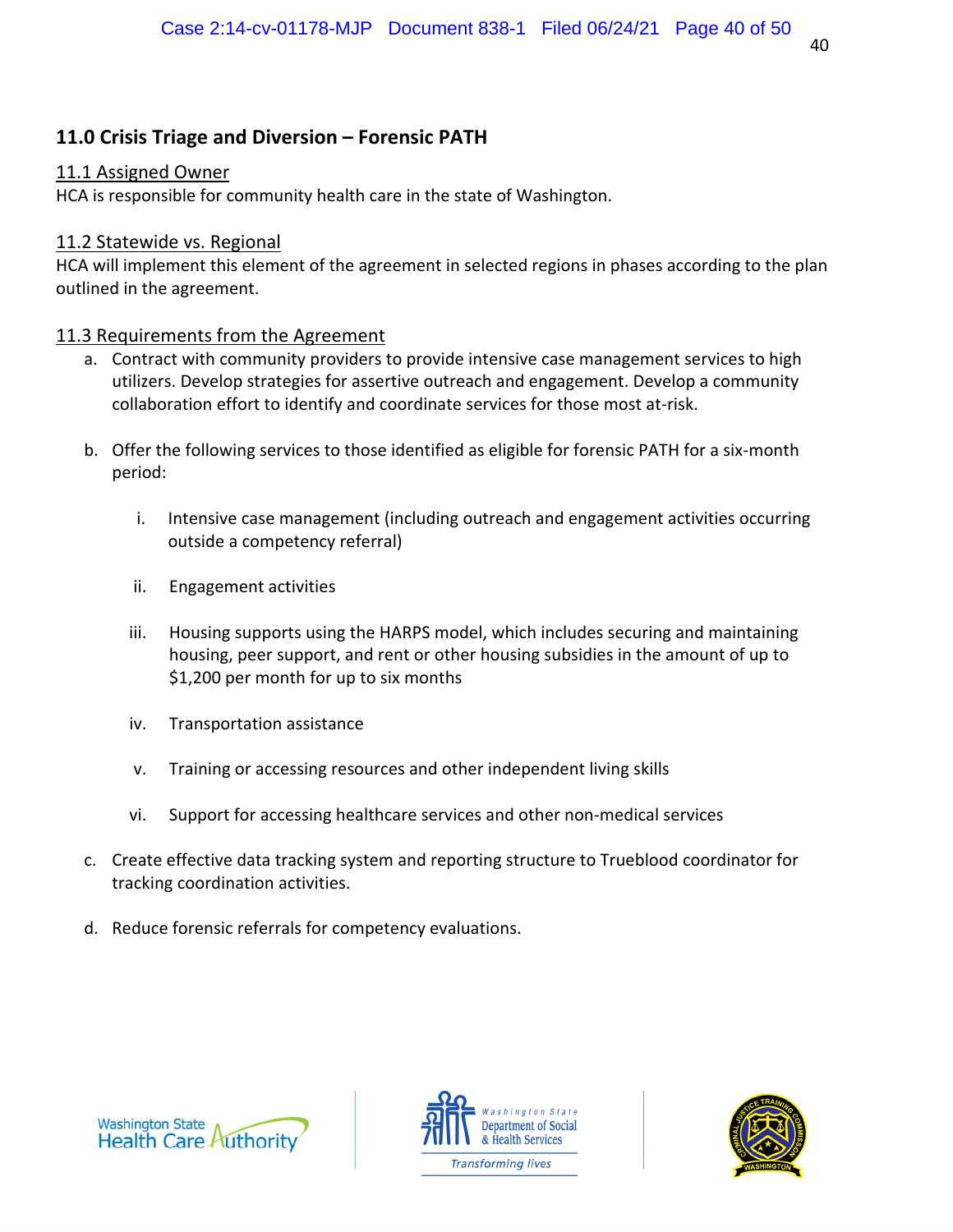## 11.4 Education and Outreach

- a. Forensic PATH will make program information available to tribes, urban Indian health providers, and stakeholders in the region. An HCA Trueblood program manager will be available for technical assistance as needed.
- b. HCA will coordinate with existing tribes, urban Indian health providers, stakeholder groups, MCOs, and BHASOs to conduct outreach to the provider network. Education about the Forensic PATH program will be provided by the HCA Trueblood program manager. Additional technical assistance will be provided as needed. Prioritization of services for the program will continue to focus on individuals with two or more competency evaluations in the last two years who are homeless and not connected to treatment.
- c. HCA, in partnership with other Trueblood elements, will conduct outreach and provide technical assistance to the homeless safety net system, criminal courts, treatment providers, tribes, urban Indian health providers, and other stakeholders on request to support Phase 2 implementation of Trueblood elements\*.

\*Note: This list is not intended to automatically exclude similar potentially qualifying entities.

- d. HCA will continue to monitor the implementation of the Forensic PATH programs in the Phase 1 regions, and provide updates as needed. Outreach contacts and program enrollment will be monitored to ensure Forensic PATH is making efforts to connect with individuals throughout the region including rural areas to individuals with multiple competency evaluation orders in the last two years.
- e. The referral list for those eligible for Forensic PATH services will be disseminated to MCOs and BHASOs in order to strengthen care coordination efforts for this vulnerable population.
- f. HCA will utilize information obtained from monitoring efforts to complete ongoing and targeted technical assistance on assertive engagement strategies for Forensic PATH teams. Forensic PATH will participate in ongoing collaboration among all the Trueblood elements.
- g. HCA will contribute to the monthly, quarterly, and semi‐annual reports to the courts.

- a. Identify regional outreach and engagement programs currently in existence in the Phase 2 region by May 1, 2021.
- b. The level of funding approved by the Washington State Legislature, effective July 1, 2021, will determine the number of Forensic PATH teams. The following strategies will be employed based on the number of teams funded.





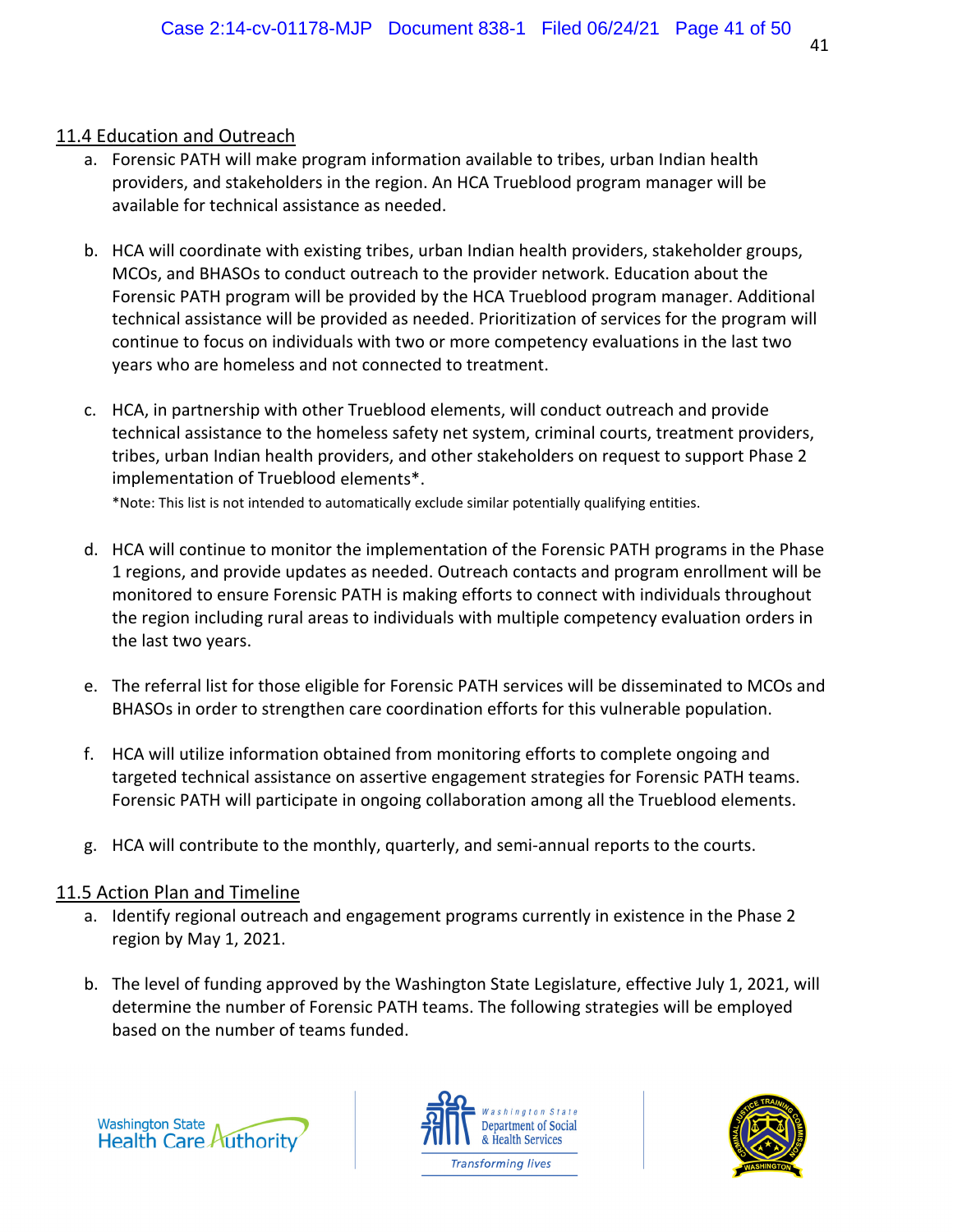- c. HCA, subject to adjustment for the final budget, will pursue direct contracting with providers in order to implement this element.
	- i. Contracts will be finalized by November 30, 2021.
	- ii. FPATH providers will recruit, hire and train staff with HCA support and technical assistance within four months of contract execution, with services expected to be provided by March 31, 2022.
- d. If HCA conducts an RFI and no providers are identified for contracting, HCA will consult with the Executive Committee on how the implementation should be adjusted to implement the FPATH element.
- e. HCA will conduct specialized training for staff hired within the Phase 2 region by July 31, 2022. Training will focus on effective outreach and engagement strategies to the most vulnerable individuals on the referral list for forensic PATH services who are homeless or unstably housed and not currently receiving treatment services.
- f. King County's Forensic PATH program(s) will collect the same data metrics as the Phase 1 regions at the onset of program services commencing in King County. These data will be reported quarterly and semi‐annually.





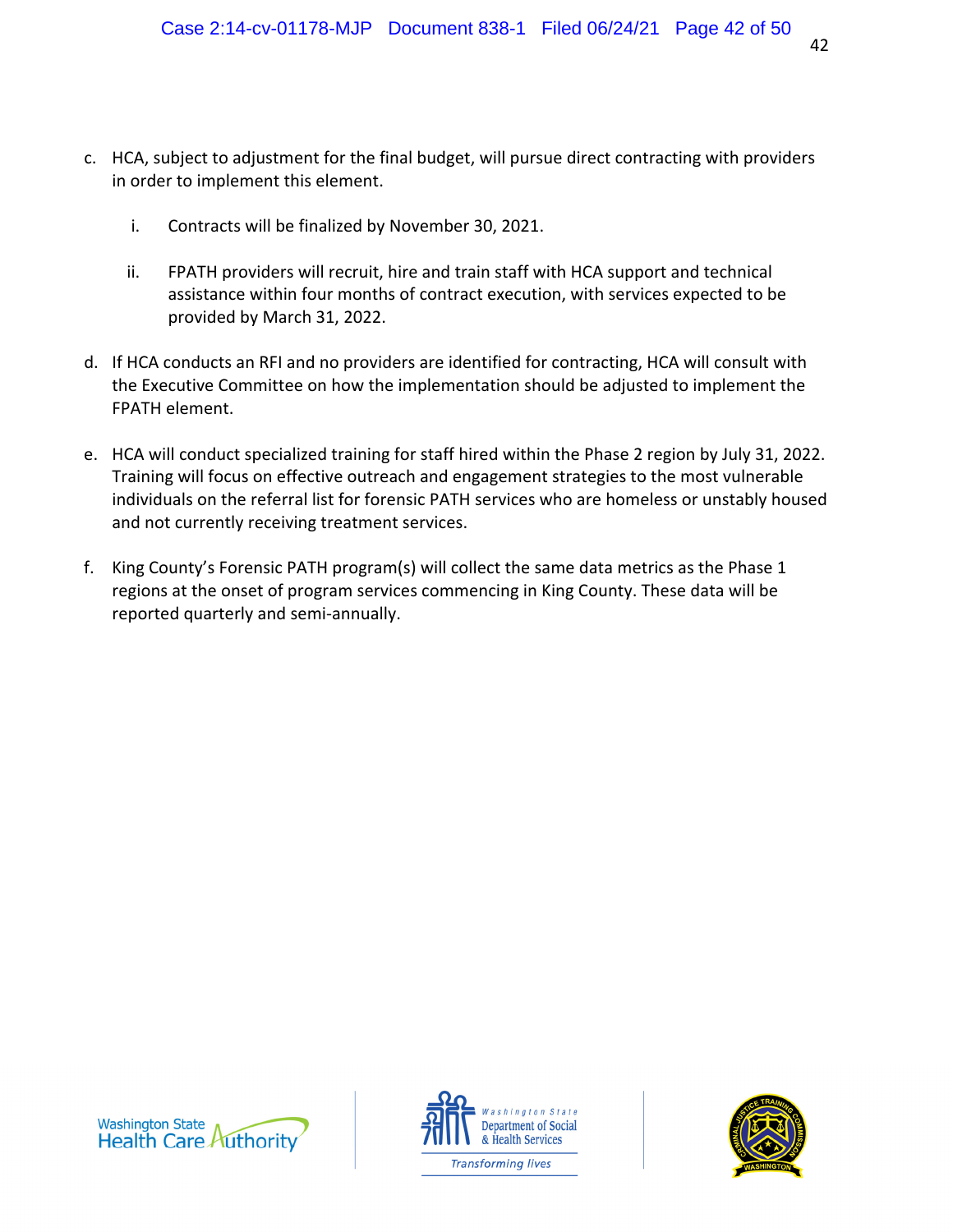# **12.0 Education and Training – Crisis Intervention Training (CIT)**

## 12.1 Assigned Owner

The Criminal Justice Training Commission (CJTC) is responsible for conducting crisis intervention training for law enforcement entities.

## 12.2 Statewide vs. Regional

The CJTC will implement this element of the agreement in selected regions in phases according to the plan outlined in the agreement.

# 12.3 Requirements from the Agreement

- a. The state will seek funding so that the CJTC provides the 40‐hour enhanced crisis intervention training courses to 25 percent of officers on patrol duty in law enforcement agencies within the phased regions.
- b. The state will seek funding so that the CJTC provides all corrections officers and 9‐1‐1 dispatchers employed by governmental entities within each phased region, except those employed by the Department of Corrections or federal entities, at least eight hours of CIT.

# 12.4 Education and Outreach

- a. Law enforcement agencies are familiar with CIT training. The CJTC will contact agencies in the Phase 2 region to provide education on additional training opportunities, funding, and the goal to send 25 percent of patrol officers to the enhanced CIT training.
- b. CIT 40‐hour classes have been offered in King County since 2010, reducing the number of law enforcement officers that will need training in Phase 2.
- c. Those agencies located within King County will receive training as administered by the CIT‐ King County program already in operation at CJTC. The 40-hour enhanced CIT training is region‐specific and includes local resources, contacts, and procedures for dealing with individuals in a behavioral or substance abuse emergency.
- d. The CJTC will meet with police chiefs, sheriffs, and agency training managers to assist with coordinating training, budget, and staffing needs for this agreement. For agencies within King County, it will be coordinated with the CIT‐King County program.
- e. The CJTC will continue to work with the state office of 9‐1‐1 telecommunications about how the agreement will impact 9‐1‐1 training during the coming fiscal year.





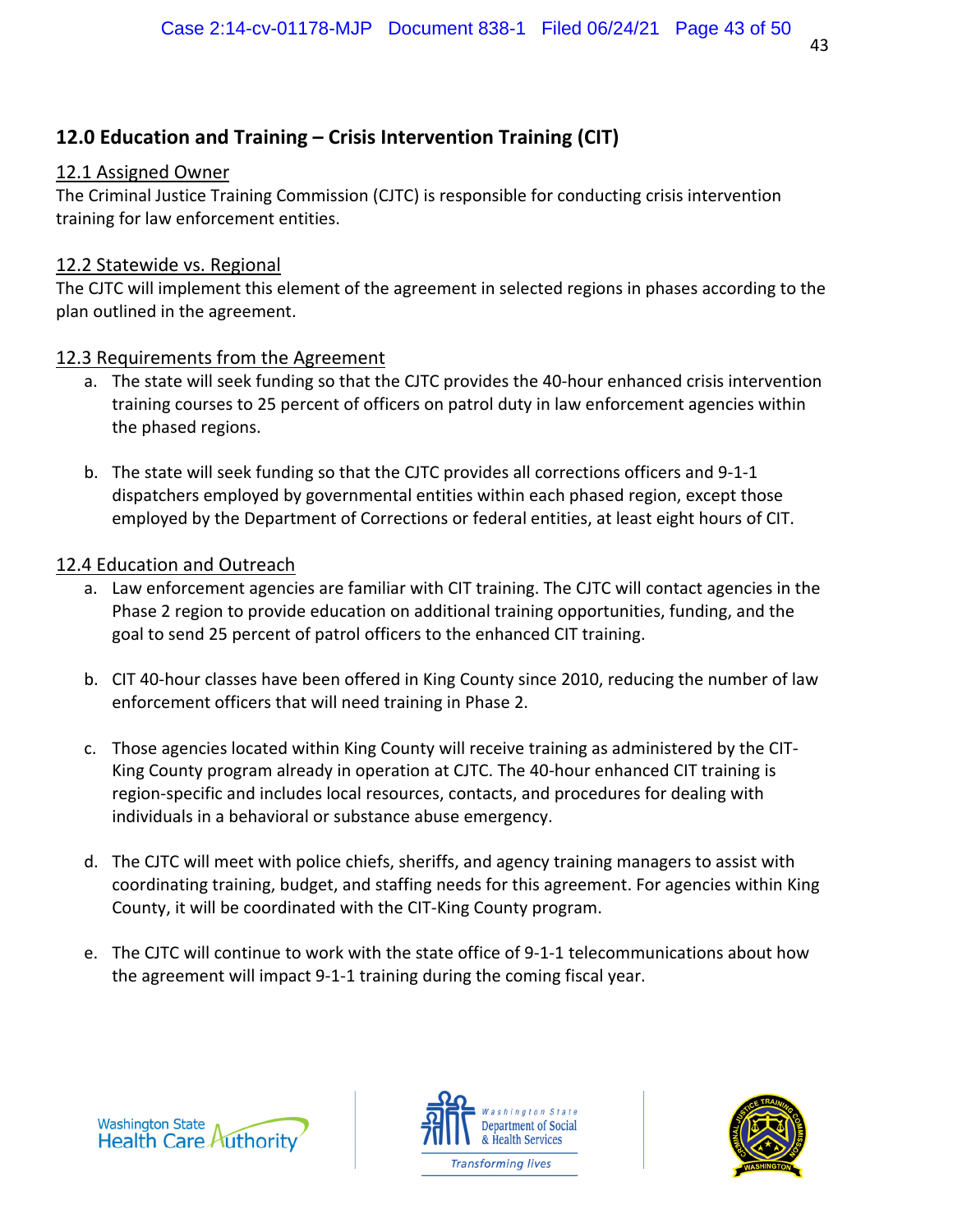f. County and local jail personnel need to complete at least eight hours of CIT training as well. The eight-hour course focuses on signs, symptoms, and intervention strategies related to behavioral emergencies with which they are most likely to come into contact. For those agencies within King County, it will be coordinated with the CIT‐King County program.

- a. CIT 40-hour classes will be offered in King County administered by the CIT King County Program in Phase 2.
- b. CJTC will determine the need to extend contract agreement with the Washington State 9‐1‐1 Office to deliver the telecommunicator (911) classes into Phase 2.
- c. Conduct and complete a training audit of law enforcement agencies in Phase 2 to determine number of officers remaining.
- d. Complete the necessary CIT for dispatch/9‐1‐1 courses by June 30, 2023.
- e. Complete the necessary 40‐hour enhanced CIT courses by June 30, 2023.
- f. Complete the necessary CIT for corrections courses by June 30, 2023.





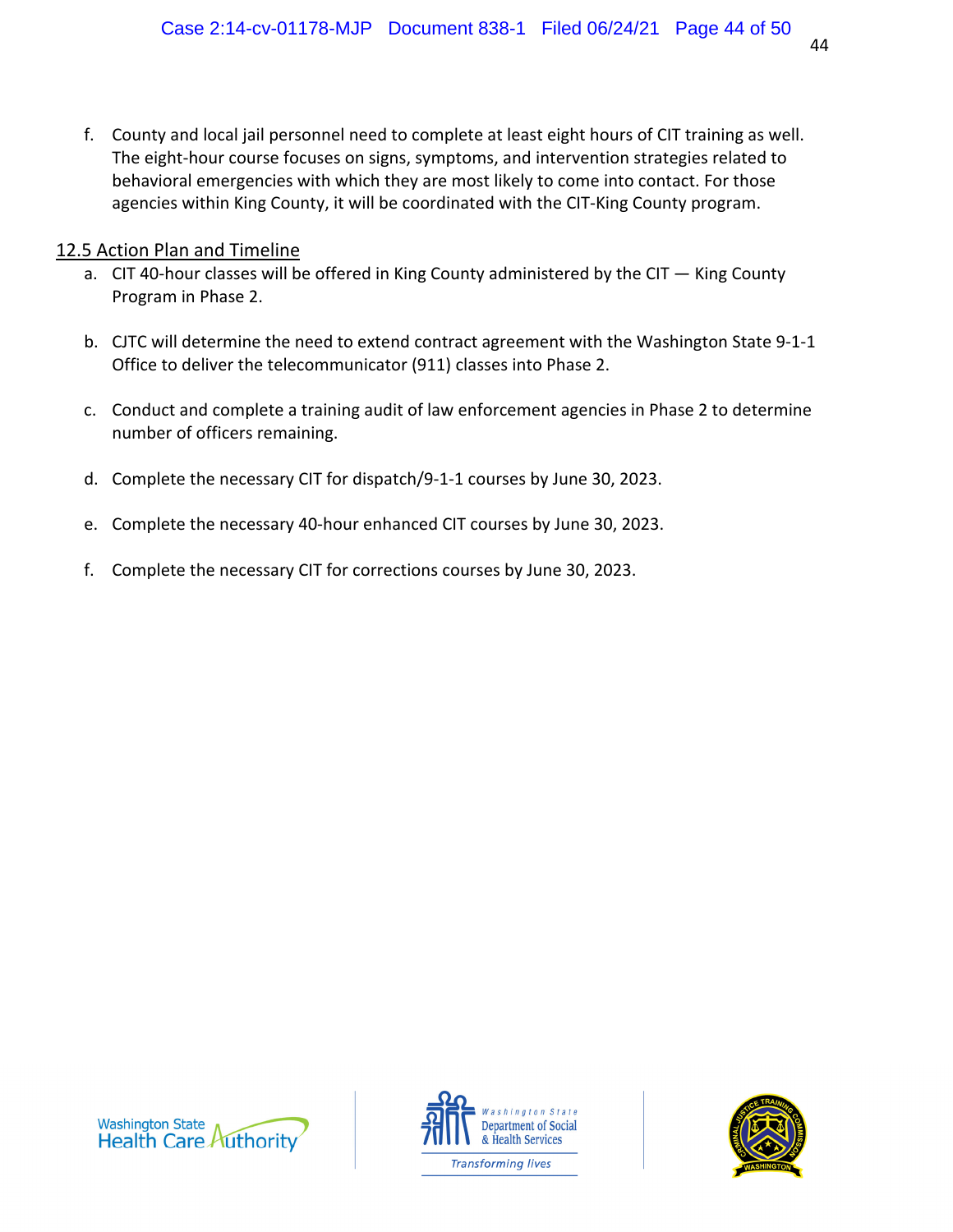# **13.0 Education and Training – Technical Assistance to Jails**

## 13.1 Assigned Owner

DSHS is responsible for providing technical assistance to jails as part of the Trueblood agreement.

## 13.2 Statewide vs. Regional

The state will implement this element of the agreement in selected regions in phases according to the plan outlined in the agreement.

## 13.3 Requirements from the Agreement

a. The state will include peer support specialists as they continue providing educational and technical assistance

# 13.4 Education and Outreach

- a. DSHS team leads will continue to collaborate and interact with King County Jail staff and participate in any workgroups that may form for the purposes of identifying and addressing training needs or other forms of technical support.
- b. King County Jail staff can use the Jail Technical Assistance website (https://www.dshs.wa.gov/bha/office‐forensic‐mental‐health‐services/resources) to share information, training resources, upcoming opportunities, and solicit feedback.

- a. Ensure collaboration efforts include one or more HCA subject matter expert or peer support specialists.
- b. Continue to meet monthly, or as needed, to complete work on training materials and website.
- c. Starting in December 2020, engage mental health and nursing leadership at King County Correctional Facility and other King County jails to determine specific training needs. Collaborate on development of targeted training to meet identified needs among jail staff.
- d. Continue to deliver scheduled monthly training webinars statewide, while ensuring that King County jails are informed of the availability of this training.





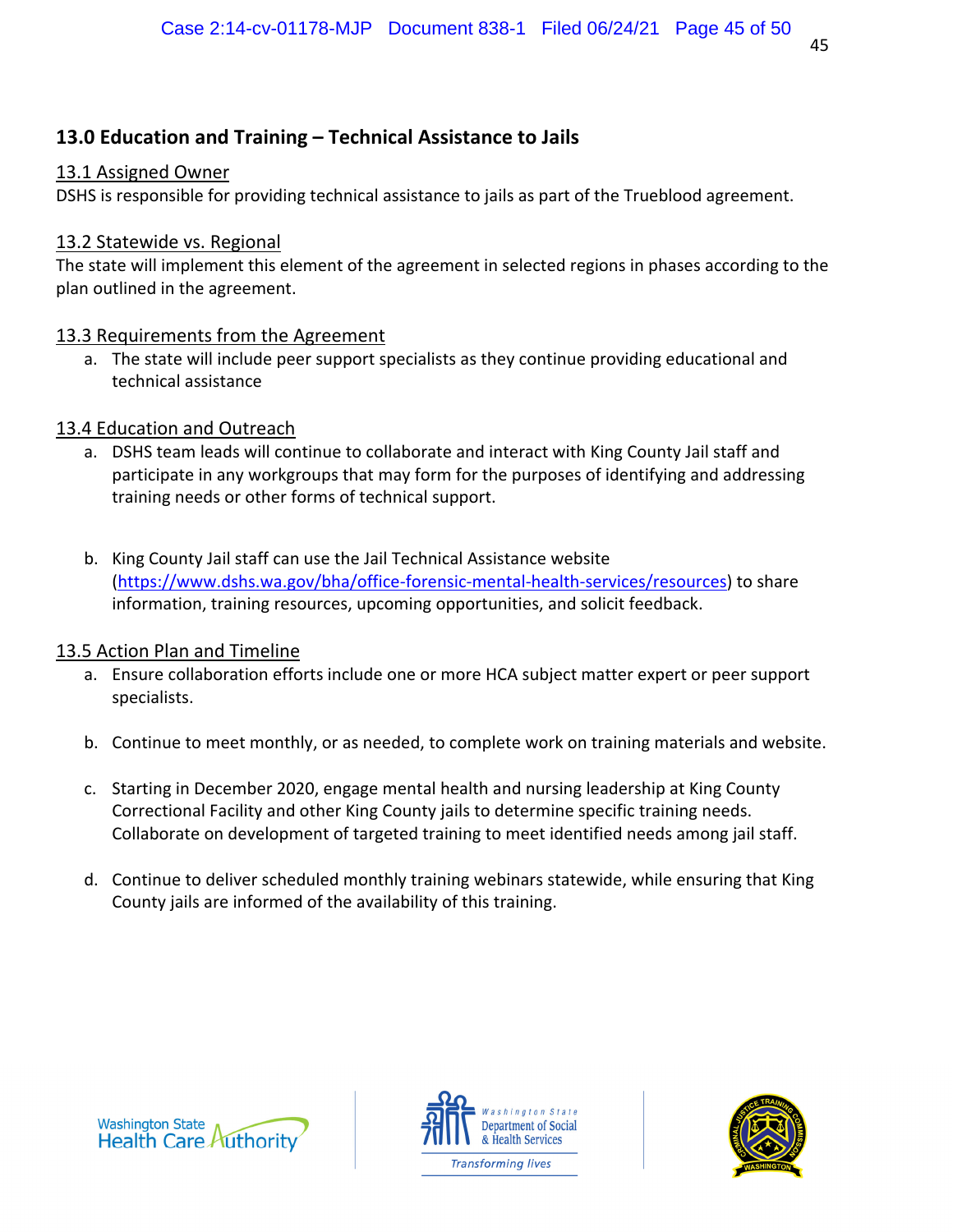# **14.0 Workforce Development – Enhanced Peer Support**

#### 14.1 Assigned Owner

HCA is responsible for peer support programs in the state of Washington.

## 14.2 Statewide vs. Regional

The state will implement this element of the agreement in selected regions in phases according to the plan outlined in the agreement.

## 14.3 Requirements from the Agreement

- a. The state will create a peer counselor continuing education enhancement program for certified peer counselors that includes specialized training in criminal justice.
- b. The state will provide ongoing training for these peer support specialists and targets the training and support to assist in establishing these positions in the programs outlined in the agreement.
- c. These enhanced peer support specialists are integrated into the following programs:
	- i. Technical assistance to jails
	- ii. Forensic PATH
	- iii. Outpatient competency restoration
	- iv. Forensic HARPS
- d. The state will explore the possibility of federal funding for peer support specialists to encourage wider use of this role.

## 14.4 Education and Outreach

- a. Outreach and education will focus on providing information about enhanced certified peer counselor roles and activities.
- b. The Enhanced Peer Supports Program administrator will work in partnership with the regions and other Trueblood implementation teams to utilize the FAQ, fact sheet, DBHR peer support webpage, Office of Recovery Partnership distribution list, recorded webinars, and other communication materials as needed.





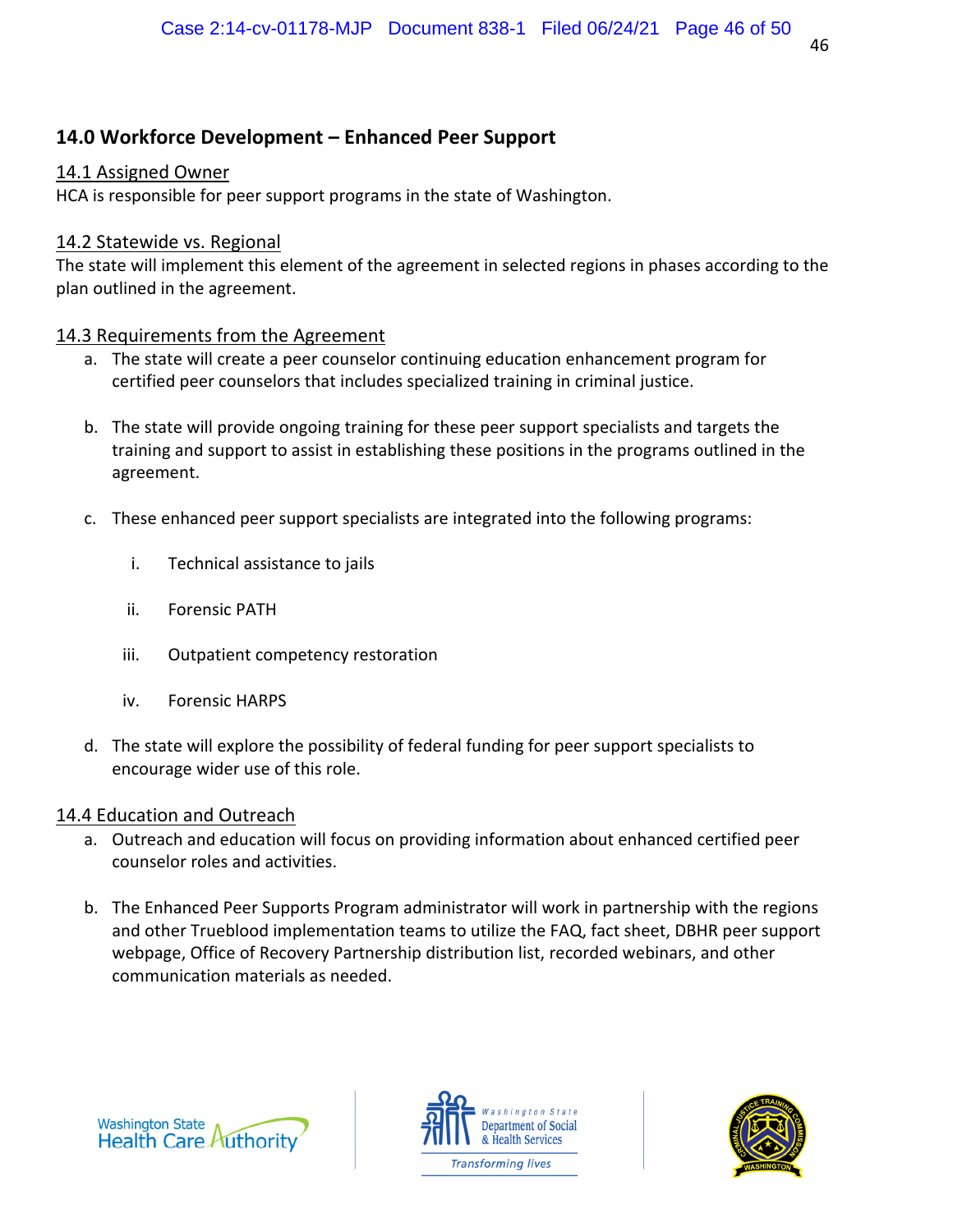- a. Discussions on operationalizing peer services will occur with the technical assistance to jails, Forensic PATH, Forensic HARPS, and outpatient competency restoration teams.
- b. Inform the peer community, tribes, urban Indian health providers, stakeholders, jails, forensic navigators, and other relevant partners about certified peer counselors' roles and activities.
- c. Inform the peer community, tribes, urban Indian health providers, stakeholders, jails, forensic navigators, and other relevant partners about Enhanced Peer Supports Program continuing education curriculum.
- d. Education and outreach will also be provided to other groups as needed and identified.

- a. Procurement of virtual platforms to transition the curriculum from an in‐person training format to a virtual learning format will occur by February 28, 2021.
- b. Transition the enhanced peer support curriculum entitled "The Intersection of Behavioral Health and the Law" from an in-person training format to a virtual format by January 31, 2022.
- c. Conduct ongoing evaluation and satisfaction with the enhanced peer support training through anecdotal and formal feedback process by July 31, 2022.
- d. Provided that funding is allocated by the legislature, procure additional continuing education module development by October 31, 2021.
	- I. Train the trainer for additional continuing education module by February 28, 2022.
	- II. Add additional continuing education modules to the curriculum focusing on diversity and equity by February 28, 2022.
- e. Technical assistance to Trueblood element providers in Phase 2 on how to operationalize enhanced peer support within their organizations in alignment with startup dates for other Trueblood elements.





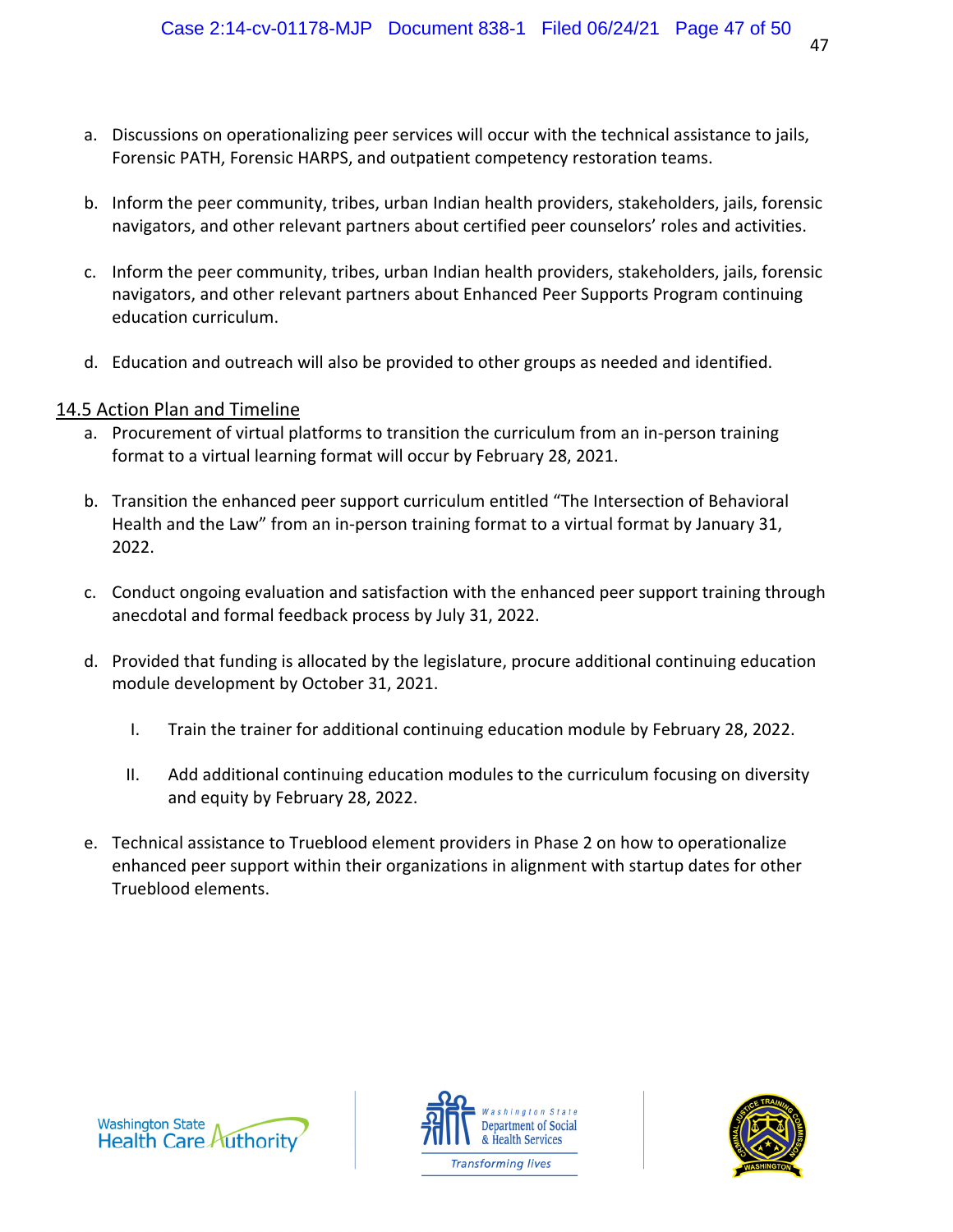# **15.0 Workforce Development**

## 15.1 Assigned Owner

DSHS is responsible for providing workforce development for DSHS staff and providing limited training resources to the forensic mental health community.

## 15.2 Statewide vs. Regional

Workforce development evaluation and support will be implemented as part of the statewide effort.

# 15.3 Requirements from the Agreement

- a. Hire or contract workforce development specialists assigned to the functional areas of community, inpatient, and law enforcement. Duties include:
	- i. Participate in workgroups
	- ii. Conduct training needs survey/gap analysis
	- iii. Develop master training plan(s)
	- iv. Develop and coordinate training including standardized manuals and guidelines
	- v. Collaborate with community‐based organizational workforce development staff
	- vi. Evaluate training programs
- b. Prepare an annual report on a. above that includes recommendations about specific workforce development steps needed to ensure success of the Trueblood agreement. Distribute the report to executive committee, and key and interested legislators.

# 15.4 Education and Outreach

Continue to actively participate in regional and statewide groups and teams on workforce development and use the DSHS Workforce Development website (https://www.dshs.wa.gov/bha/workforce-development) to publish reports and share information. Seek to participate as new workforce development‐related groups are formed.

- a. Continue to develop training materials, which can include guidebooks, presentations, web‐ based content and other forms of training or reference material as needed.
- b. Continue to deliver trainings throughout Phase 2.





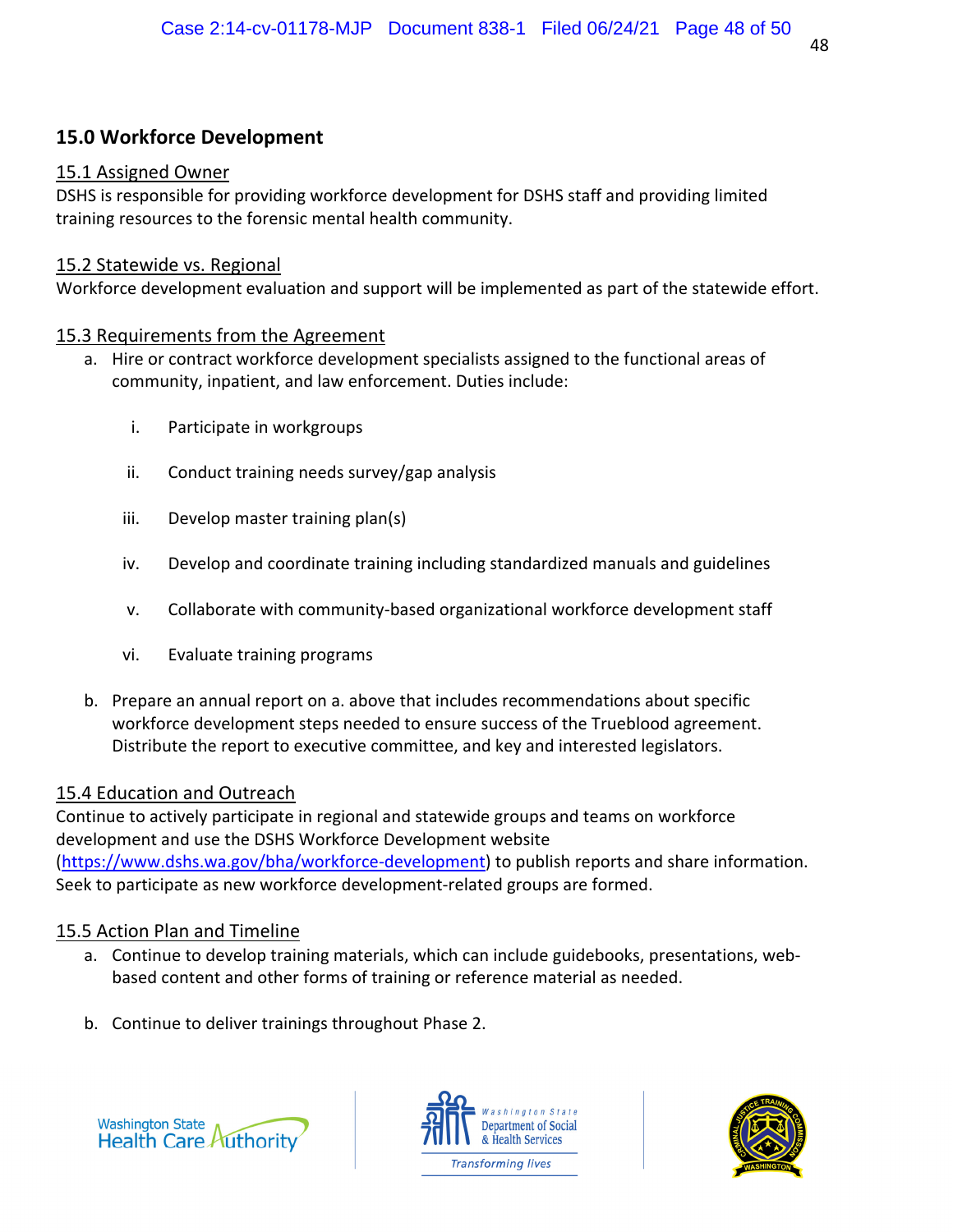- c. Continue to work at a statewide level to determine staffing challenges (e.g., positions that are difficult to recruit and retain; skills deficits in applicants, newly hired and experienced staff).
- d. Engage with service providers in King County to determine staffing challenges specific to the Phase 2 geographic area.
- e. Engage with education and training entities in King County (e.g., University of Washington and Shoreline Community College) regarding existing and potential programs that could address the staffing challenges identified by service providers essential to serving the Trueblood population.